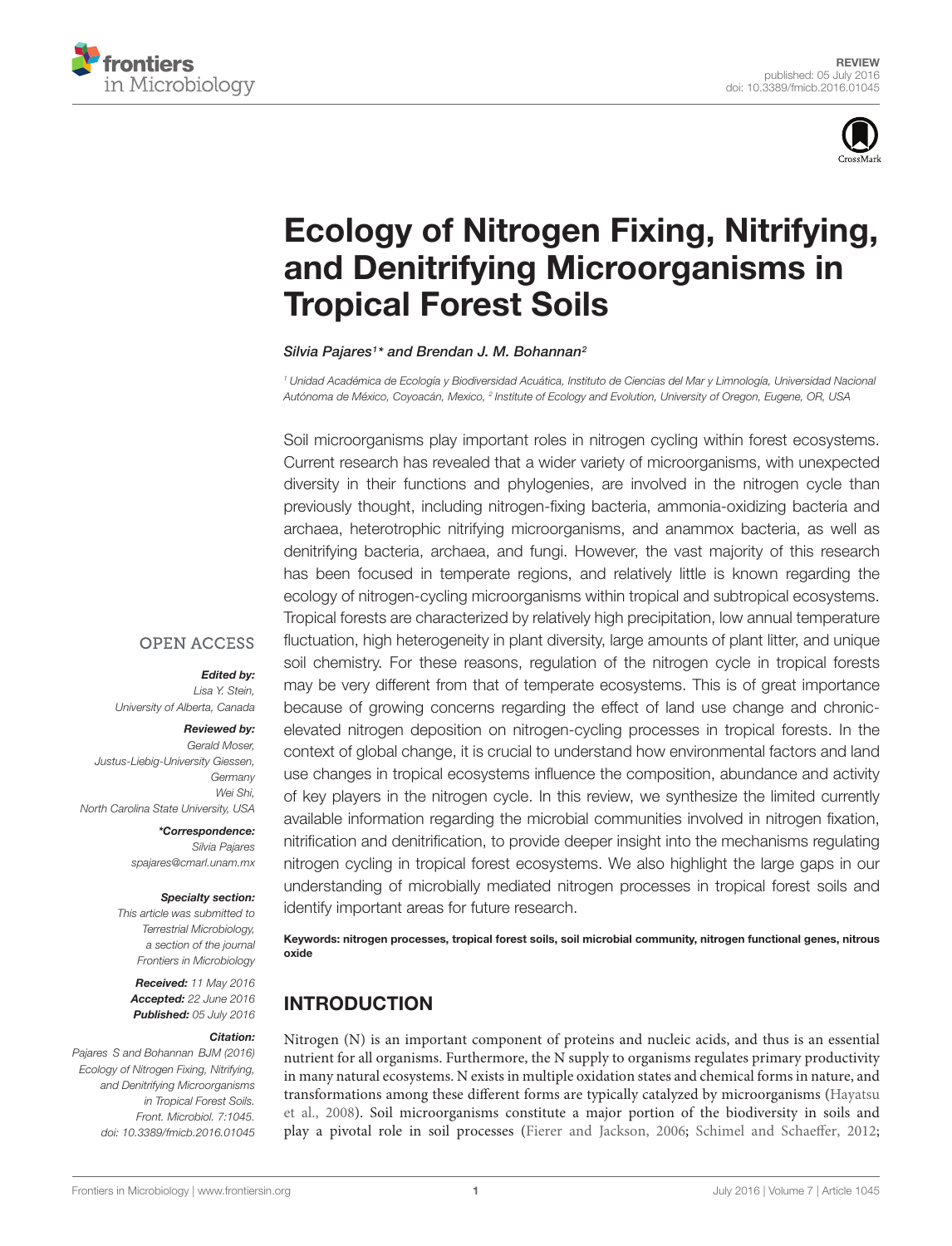[Philippot et al.,](#page-17-1) [2013\)](#page-17-1), which ultimately affect the functioning of terrestrial ecosystems. Given the biogeochemical contributions of microbes, microbial community dynamics may be associated with temporal and spatial variation in N processes and rates. Thus, understanding the link between biogeochemical N processes and microbial community dynamics can provide a more mechanistic understanding of the N cycle than the direct observation of N dynamics. Likewise, it is important to know the factors that influence the biodiversity and functioning of soil microbes that mediate these processes in order to predict ecosystem responses to a changing environment [\(Singh et al.,](#page-17-2) [2010\)](#page-17-2).

Tropical forests are particularly important in the N cycle. Although these ecosystems occupy only 12% of the Earth's surface, they contribute ∼70% of terrestrial N fixation and emit  $~\sim$ 50% of nitrous oxide (N<sub>2</sub>O; [Townsend et al.,](#page-18-0) [2011\)](#page-18-0). They are a major reservoir of biodiversity and play a vital role in regulating the Earth's climate and biogeochemical cycles through their vast exchanges of energy, water, and nutrients with the atmosphere [\(Foley et al.,](#page-15-1) [2003;](#page-15-1) [Bonan,](#page-13-0) [2008\)](#page-13-0). Tropical forests account for nearly 40% of terrestrial net primary production, contain 25% of the world's biomass carbon (C) and play a critical role in buffering the atmosphere against rising carbon dioxide  $(CO<sub>2</sub>)$  [\(Townsend et al.,](#page-18-0) [2011;](#page-18-0) [Wright,](#page-18-1) [2013\)](#page-18-1). On the other hand, these forest ecosystems are threatened by high levels of deforestation, rapid rates of land conversion to agriculture, and chronic-elevated N deposition, with important implications for global climate [\(Stork et al.,](#page-18-2) [2009;](#page-18-2) [Hietz et al.,](#page-15-2) [2011\)](#page-15-2). As a result, there have been increased efforts recently to understand and predict how soil microbial communities in tropical forests regulate biogeochemical processes, in particular N cycling.

Our understanding of biological N cycling in forest ecosystems has undergone a major shift in the past decade in concert with the growing interest in integrating evolutionary and ecological theory into microbial ecology [\(Prosser et al.,](#page-17-3) [2007;](#page-17-3) [Fierer et al.,](#page-14-1) [2009b;](#page-14-1) [Philippot et al.,](#page-17-4) [2010\)](#page-17-4), the rapid development of molecular-based culture-independent methods [\(Roesch et al.,](#page-17-5) [2007;](#page-17-5) [Caporaso et al.,](#page-14-2) [2011;](#page-14-2) [Palmer et al.,](#page-17-6) [2012\)](#page-17-6), and the use of N isotope tracer techniques [\(Baggs,](#page-13-1) [2008;](#page-13-1) [Kool](#page-16-0) [et al.,](#page-16-0) [2010\)](#page-16-0). These advances have increased our understanding of microbial communities, their functional potential, and their physiological state [\(Houlton et al.,](#page-15-3) [2006;](#page-15-3) [Roesch et al.,](#page-17-5) [2007;](#page-17-5) [Levy-Booth et al.,](#page-16-1) [2014\)](#page-16-1), and have sparked a new interest in the functional link between soil microbial community structure and N cycling [\(Cusack et al.,](#page-14-3) [2011;](#page-14-3) [Treseder et al.,](#page-18-3) [2011;](#page-18-3) [Philippot](#page-17-1) [et al.,](#page-17-1) [2013\)](#page-17-1). As a result, we are beginning to understand the microbial community ecology involved in N processes in forest ecosystems, which provide us with a more complete picture of the regulation of the N cycle and its response to environmental change [\(Bottomley et al.,](#page-13-2) [2012;](#page-13-2) [Levy-Booth et al.,](#page-16-1) [2014;](#page-16-1) [Zhang](#page-19-0) [et al.,](#page-19-0) [2014\)](#page-19-0).

Although some excellent reviews of the ecology of N-cycling microorganisms in soils exist (e.g., [Wallenstein et al.,](#page-18-4) [2006;](#page-18-4) [Philippot et al.,](#page-17-7) [2007;](#page-17-7) [Hayatsu et al.,](#page-15-0) [2008;](#page-15-0) [Braker and Conrad,](#page-13-3) [2011;](#page-13-3) [Levy-Booth et al.,](#page-16-1) [2014\)](#page-16-1), these focus primarily on temperate systems, and the relationship between N processes and microbial community dynamics in tropical forest soils

remains poorly understudied. In this review we describe and summarize currently available information regarding the relationship between soil microbial ecology and three relevant N-cycling processes that govern the fate of N in tropical forest soils. Although we also briefly introduce other important microbial N processes, we focus on the N-fixer (diazotrophs), nitrifier and denitrifier communities because these functional groups have been the most studied in tropical soils. We close our review with a discussion of the impact of anthropogenic environmental changes on the microbially mediated mechanisms regulating N cycling in tropical forest ecosystems.

# THE NITROGEN CYCLE IN TROPICAL FOREST SOILS

Tropical soils are generally on older geologic substrates depleted of rock-derived elements such as phosphorus (P) and cations. As a consequence, these soils are typically acidic ( $pH < 5$ ) and their fertility is often dependent on the cycling of a thin layer of organic matter associated with the large amount of plant litter material [\(Hall and Matson,](#page-15-4) [2003;](#page-15-4) [Macrae et al.,](#page-16-2) [2013\)](#page-16-2). Thus, in contrast to temperate forests, tropical forests on highly weathered soils are assumed to be primarily limited by P and "N-saturated" [\(Hedin](#page-15-5) [et al.,](#page-15-5) [2009;](#page-15-5) [Cleveland et al.,](#page-14-4) [2011\)](#page-14-4), leading to an open dynamic N cycle, with relatively high levels of N loss via denitrification and leaching [\(Vitousek and Matson,](#page-18-5) [1988;](#page-18-5) [Martinelli et al.,](#page-16-3) [1999;](#page-16-3) [Brookshire et al.,](#page-13-4) [2012\)](#page-13-4) balanced by high levels of N fixation [\(Reed et al.,](#page-17-8) [2007;](#page-17-8) [Cusack et al.,](#page-14-5) [2009\)](#page-14-5). This assumption is also supported by observations of high plant and soil N/P ratios, high abundance and diversity of legume plants, and the export of bioavailable N at the ecosystem scale (Supplemenatary Table S1; [Houlton et al.,](#page-15-3) [2006;](#page-15-3) [Hedin et al.,](#page-15-5) [2009;](#page-15-5) [Vitousek et al.,](#page-18-6) [2010\)](#page-18-6). For example, some fertilization experiments conducted in tropical forests have demonstrated a stronger response of plant biomass to added P than to added N, supporting the paradigm that tropical ecosystems on weathered soils are predominantly P limited [\(Tanner et al.,](#page-18-7) [1998;](#page-18-7) [Harrington et al.,](#page-15-6) [2001\)](#page-15-6). However, there is emerging evidence of limitation and colimitation by other nutrients, such as N and potassium, in tropical forests [\(Kaspari et al.,](#page-16-4) [2008;](#page-16-4) [Wullaert et al.,](#page-18-8) [2010;](#page-18-8) [Wright et al.,](#page-18-9) [2011\)](#page-18-9). For instance, strong colimitation by N and P of vegetation and soil organisms has been observed in an Ecuadorian montane forest [\(Wullaert et al.,](#page-18-8) [2010;](#page-18-8) [Homeier et al.,](#page-15-7) [2012\)](#page-15-7). In this forest ecosystem, moderate additions of N (50 kg  $ha^{-1}$  yr<sup>-1</sup>) and P (10 kg ha−<sup>1</sup> yr−<sup>1</sup> ) led to not only an increase in foliar N and P concentrations, but also altered soil microbial biomass, standing fine root biomass, stem growth, and litterfall [\(Homeier et al.,](#page-15-7) [2012\)](#page-15-7). Additionally, forest disturbance may lead to N limitation of young secondary forests [\(Davidson et al.,](#page-14-6) [2007\)](#page-14-6). Research to date suggests that nutrient limitation in these ecosystems is likely not a question of N vs. P, but instead is the result of complex interactions among multiple nutrient cycles and their linkages with biological processes [\(Townsend et al.,](#page-18-0) [2011;](#page-18-0) [Alvarez-Clare](#page-13-5) [et al.,](#page-13-5) [2013\)](#page-13-5).

Soil N transformations in tropical forests are affected by unique soil characteristics (e.g., low pH, rapidly fluctuating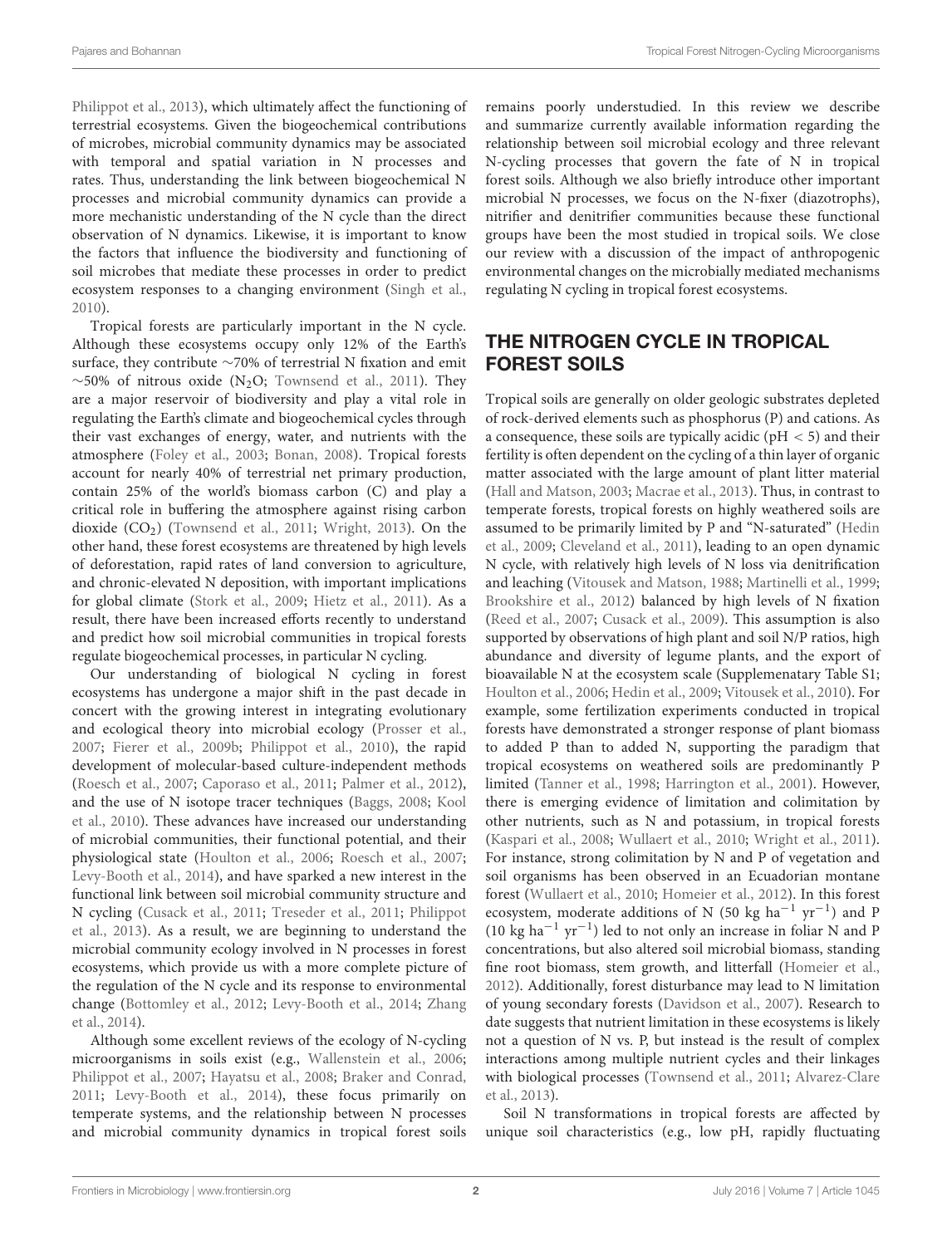redox conditions and large amounts of Fe oxides, plant litter material and available N content) and environmental conditions (e.g., high humidity and low annual fluctuation in temperature), making it difficult to identify the main pathways and mechanisms affecting process-specific transformations (Supplementary Table S1; [Vitousek and Matson,](#page-18-5) [1988;](#page-18-5) [Hedin et al.,](#page-15-5) [2009;](#page-15-5) [Xu et al.,](#page-19-1) [2013;](#page-19-1) [Gao et al.,](#page-15-8) [2015\)](#page-15-8). For example, resource stoichiometry influences microbial growth rates [\(Rousk and Bååth,](#page-17-9) [2007\)](#page-17-9) and the production of extracellular enzymes that degrade soil organic matter [\(Mooshammer et al.,](#page-16-5) [2012\)](#page-16-5). However, it remains unclear if the pattern of nutrient limitation documented for plants (i.e., strong limitation by P) in tropical forests holds true for soil microbes. For instance, there is evidence that P can limit microbial growth [\(Turner and Joseph Wright,](#page-18-10) [2014\)](#page-18-10) and mineralization [\(Cleveland and Townsend,](#page-14-7) [2006;](#page-14-7) [Kaspari et al.,](#page-16-4) [2008\)](#page-16-4) in lowland tropical forests found on heavily weathered soils. In contrast, soil microbial biomass and N mineralization in tropical montane forests on younger soils seem to be constrained primarily by N limitation [\(Hall and Matson,](#page-15-4) [2003;](#page-15-4) [Cusack et al.,](#page-14-8) [2010\)](#page-14-8). Furthermore, it has been shown that the response of soil microorganisms to nutrient addition in an Ecuadorian montane rainforest varies with both altitude and duration of nutrient addition [\(Krashevska et al.,](#page-16-6) [2014\)](#page-16-6). Thus, nutrient availability to soil tropical communities can be affected by multiple factors such as elevation, temperature, rainfall and differences in parent material.

The complexity of the biological N cycle in tropical forest soils could be depicted by a simplified model (**[Figure 1](#page-3-0)**) that consists of three main processes [\(Levy-Booth et al.,](#page-16-1) [2014\)](#page-16-1): (1) Decomposition of plant litter and dead organisms to soil organic matter, which can be further degraded to dissolved organic N and ammonium  $(NH_4^+);$  (2) assimilative processes of dissolved organic N, nitrate  $(NO_3^-)$  and  $NH_4^+$  by plants and microorganisms for growth and replication; and (3) dissimilative processes including N fixation, nitrification, denitrification, and dissimilatory nitrate reduction to ammonium (DNRA), as well as newly described pathways such as codenitrification and anammox. The pool sizes and rates of production of N available to soil microbes and plants are much greater in many tropical forest soils than in temperate counterparts, due to high rates of N fixation by free-living microbes and rhizobia associated with legumes, which are especially abundant in many tropical ecosystems [\(Hedin et al.,](#page-15-5) [2009\)](#page-15-5). This high N availability can exceed the ecosystem N retention capacity and induce high rates of dissimilative processes, with N losses by  $NO<sub>3</sub><sup>-</sup>$  leaching and emissions of nitric oxide (NO) and  $N_2O$  [\(Hall and Matson,](#page-15-9) [1999;](#page-15-9) [Hedin et al.,](#page-15-10) [2003;](#page-15-10) [Biggs et al.,](#page-13-6) [2004;](#page-13-6) [Brookshire et al.,](#page-13-4) [2012\)](#page-13-4).

The  $N_2O$  released from soil is of particular concern because it is a potent greenhouse gas. Tropical forest soils are considered the largest natural source of  $N_2O$  with a source strength of 3.0 Tg N yr−<sup>1</sup> [\(Werner et al.,](#page-18-11) [2007a\)](#page-18-11). The production of N2O in soil has traditionally been assumed to result from the processes of nitrification and denitrification, but growing evidence suggests that other processes may be involved, including nitrifier denitrification [\(Wrage et al.,](#page-18-12) [2001\)](#page-18-12), non-denitrifying N2O reduction [\(Sanford et al.,](#page-17-10) [2012\)](#page-17-10), DNRA [\(Tiedje,](#page-18-13) [1988\)](#page-18-13),

anaerobic ammonium oxidation (anammox; [Mulder et al.,](#page-16-7) [1995\)](#page-16-7), and co-denitrification [\(Spott et al.,](#page-18-14) [2011\)](#page-18-14). Understanding the factors that determine the relative contributions of these different processes (and the microbes that mediate them) to  $N<sub>2</sub>O$  flux has important implications for climate change. However, it is still not clear what underlying processes drive gaseous N production from tropical forest soils. For instance, it has been suggested that nitrification is an important source of  $N_2O$  in Amazon forest soils [\(Neill et al.,](#page-16-8) [2005\)](#page-16-8). However, some studies conducted in tropical forest ecosystems in Australia [\(Butterbach-](#page-13-7)[Bahl et al.,](#page-13-7) [2004\)](#page-13-7), Kenya [\(Werner et al.,](#page-18-15) [2007b\)](#page-18-15), and Rwanda [\(Gharahi Ghehi et al.,](#page-15-11) [2012\)](#page-15-11) suggest that denitrification and nitrifier denitrification could be the main pathways of  $N_2O$ gas production rather than nitrification. Likewise, anammox bacteria have been detected in a wide range of soil environments [\(Humbert et al.,](#page-15-12) [2010;](#page-15-12) [Sonthiphand et al.,](#page-18-16) [2014\)](#page-18-16), but the role of these organisms in N loss from tropical forest soils has yet to be determined. The DNRA process has also been suggested as a possibly important pathway for  $NH<sub>4</sub><sup>+</sup>$  production in these soils [\(Silver et al.,](#page-17-11) [2001\)](#page-17-11), because the occurrence of DNRA is generally favored by low and fluctuating redox conditions, such as those in humid tropical forest soils [\(Pett-Ridge et al.,](#page-17-12) [2006;](#page-17-12) [Templer et al.,](#page-18-17) [2008\)](#page-18-17). For instance, [Templer et al.](#page-18-17) [\(2008\)](#page-18-17) found that the rate of DNRA (∼35% of the gross nitrification rate) in a humid tropical forest soil in Puerto Rico was much higher than the rate of  $N_2O$ production from denitrification.

# N-CYCLING MICROBES IN TROPICAL FOREST SOILS

There is evidence that tropical forest soils may harbor novel microbial communities, such as unique clades of Acidobacteria [\(Kim et al.,](#page-16-9) [2007\)](#page-16-9) and Verrucomicrobia [\(Ranjan et al.,](#page-17-13) [2015\)](#page-17-13). However, these soils are an especially understudied microbial environment, and very few studies have explored the immense diversity of soil microorganisms in tropical forests [\(Kim et al.,](#page-16-9) [2007;](#page-16-9) [Bruce et al.,](#page-13-8) [2010;](#page-13-8) [Ranjan et al.,](#page-17-13) [2015\)](#page-17-13) or asked if they are phylogenetically or physiologically distinct from those in temperate soils [\(Fierer and Jackson,](#page-14-0) [2006;](#page-14-0) [Fierer et al.,](#page-15-13) [2012b;](#page-15-13) [Ramirez et al.,](#page-17-14) [2012\)](#page-17-14). The majority of these studies have concentrated on the effects of land-use conversion on the structure and function of soil microbial communities (e.g., [da](#page-14-9) [Jesus et al.,](#page-14-9) [2009;](#page-14-9) [Lee-Cruz et al.,](#page-16-10) [2013;](#page-16-10) [Rodrigues et al.,](#page-17-15) [2013;](#page-17-15) [Paula et al.,](#page-17-16) [2014;](#page-17-16) [Ranjan et al.,](#page-17-13) [2015\)](#page-17-13). Few studies have examined seasonal influences of precipitation [\(Krashevska et al.,](#page-16-11) [2012;](#page-16-11) [McGuire et al.,](#page-16-12) [2012\)](#page-16-12), or the effects of plant species diversity [\(Carney and Matson,](#page-14-10) [2006;](#page-14-10) [McGuire et al.,](#page-16-12) [2012\)](#page-16-12) or N addition [\(Cusack et al.,](#page-14-8) [2010,](#page-14-8) [2011;](#page-14-3) [Isobe et al.,](#page-15-14) [2012;](#page-15-14) [Liu et al.,](#page-16-13) [2013a\)](#page-16-13) on tropical soil microbial communities.

Linking microbial community composition, abundance, and activity to rates and controls of biogeochemical transformations is challenging in any ecosystem, but is especially challenging in tropical forest soils. This is due not only to the complexity of tropical forest microbial communities, but also to the high degree of heterogeneity in plant functional diversity and soil chemistry often found in tropical forest ecosystems. For example,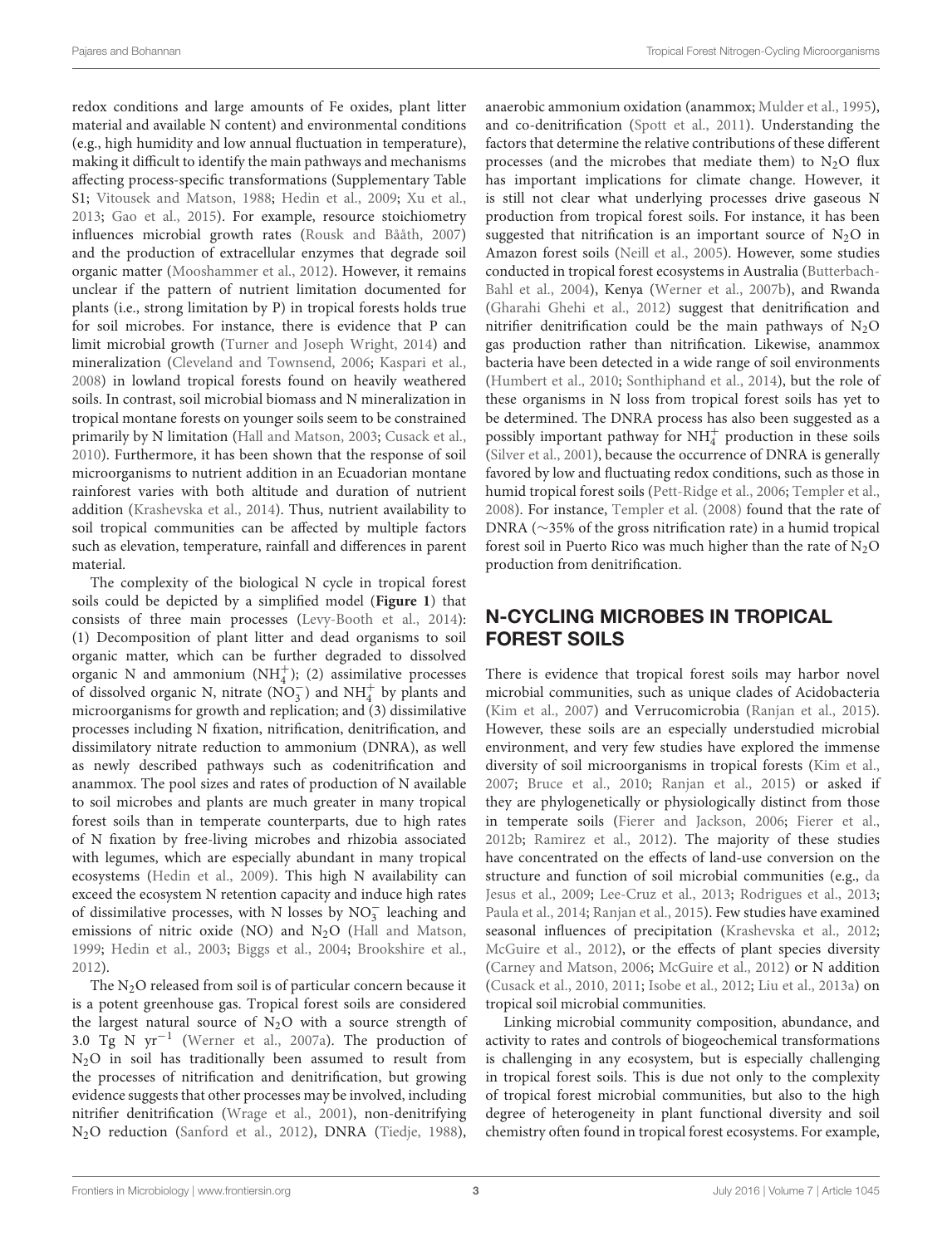

<span id="page-3-0"></span>shown in black and the arrows of dissimilative processes are shown in different colors: N-fixation (gray), nitrification (light blue), nitrifier nitrification (dark blue), nitrifier denitrification (light green), denitrification (dark green), non-denitrification N<sub>2</sub>O reduction (olive green), DNRA (yellow), and anammox (purple). DNRA, dissimilatory nitrate reduction to ammonium; SON, soil organic N; DON, dissolved organic N; GHG, greenhouse gas. \*Occurrence and ecology of these processes in tropical forest soils has not been yet investigated.

rates of many microbially mediated N processes show marked substantial variation across small temporal and spatial scales in tropical forest soils [\(Silver et al.,](#page-17-11) [2001;](#page-17-11) [Davidson et al.,](#page-14-11) [2004;](#page-14-11) [Pett-Ridge et al.,](#page-17-12) [2006\)](#page-17-12). Tropical plant community composition varies strongly across space in many tropical forest ecosystems, and this can contribute to the high degree of heterogeneity in N cycle processes observed in these systems. For instance, the large amount of plant litter and rhizodeposition (the release of C compounds from living plant roots) in tropical forest soils may enhance microbial activity and stimulate production of microbial exoenzymes that "mine" for more complex soil organic N compounds [\(Paterson,](#page-17-17) [2003\)](#page-17-17). The N cycle is also particularly susceptible to changes in soil redox conditions, which are highly variable in tropical forest soils and can cycle between oxic and anoxic on a scale of hours to days [\(Silver et al.,](#page-17-11) [2001\)](#page-17-11). These fluctuating soil redox regimes are a critical determinant of microbial metabolism [\(DeAngelis et al.,](#page-14-12) [2010\)](#page-14-12), and may facilitate the co-occurrence of microbial N

transformations with significantly different sensitivities to soil  $O<sub>2</sub>$ availability, such as nitrification (oxic), denitrification (hypoxic), and DNRA (anoxic). [Pett-Ridge et al.](#page-17-12) [\(2006\)](#page-17-12) found that the rapidly fluctuating redox conditions in a humid tropical forest soil in Puerto Rico allow anoxic and oxic N processes to cooccur, which are mediated by tolerant and resilient microbial communities adapted to nutrient resources that are spatially and temporally variable.

A comprehensive understanding of the microbially mediated tropical N cycle is critical because it affects our knowledge of how tropical forests function within the integrated Earthclimate system. For example, quantification and characterization of microbial functional genes involved in N cycling (**[Table 1](#page-4-0)** and Supplementary Table S2) can help create informative models of N-cycling rates and their feedback with C dynamics, as well as the impact of  $N_2O$  emissions from these soils, providing predictions of, and mitigation strategies for, greenhouse gas emissions [\(Levy-](#page-16-1)[Booth et al.,](#page-16-1) [2014;](#page-16-1) [Lammel et al.,](#page-16-14) [2015\)](#page-16-14). We discuss below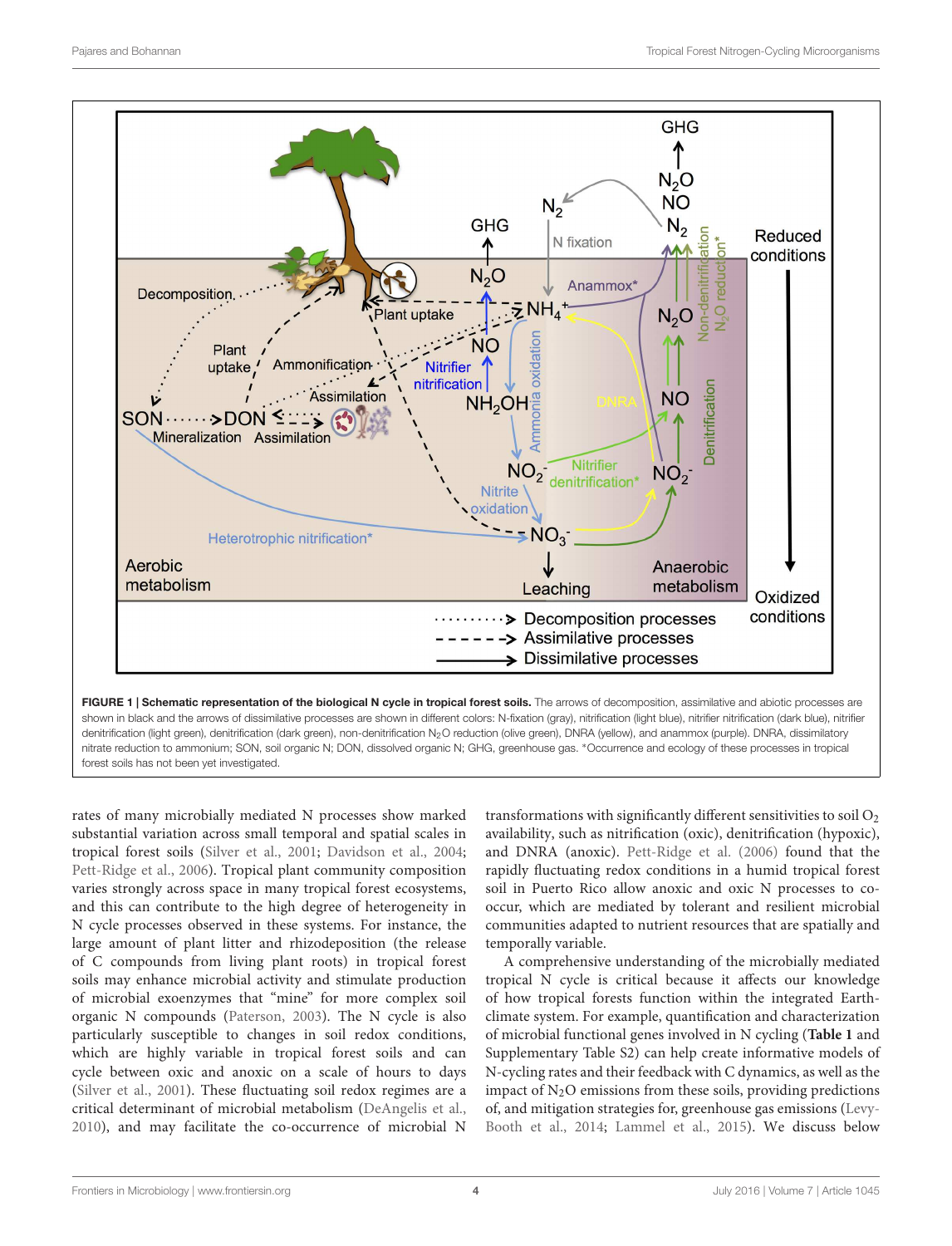| N genes                                             | <b>Methods</b>                                                              | Ecosystem                                                                 | Edaphic<br>characteristics                                                                          | <b>Condition tested</b>                                                                                                          | Major relationships in N<br>functional genes                                                                                                                                                                                                      | Reference                  |
|-----------------------------------------------------|-----------------------------------------------------------------------------|---------------------------------------------------------------------------|-----------------------------------------------------------------------------------------------------|----------------------------------------------------------------------------------------------------------------------------------|---------------------------------------------------------------------------------------------------------------------------------------------------------------------------------------------------------------------------------------------------|----------------------------|
| nifH, amoA, nirK,<br>nirS, norB, nosZ               | In situ measure<br>of GHG, qPCR                                             | PTF, pasture<br>and crops in<br>Amazonia<br>(Brazil)                      | Clay Oxisol, pH<br>$3.9 - 5.1$ ,<br>0.23-0.29% TC,<br>0.01-0.02% TN                                 | Influence of land use<br>change on microbial<br>gene abundance and<br><b>GHG</b> emissions                                       | nifH and AOB are more abundant in<br>forest soils. AOA dominates in all<br>sites. amoA genes correlate with<br>$NO3-$ . PTF soils have the highest<br>abundances of denitrifiers, which<br>correlate with increased N <sub>2</sub> O<br>emissions | Lammel<br>et al., 2015     |
| nifH, amoA, nirS,<br>nosZ                           | DGGE, qPCR                                                                  | Humid TFs<br>(Puerto Rico,<br>USA)                                        | Oxisol and<br>Inceptisol, pH<br>$4.1 - 6.3$<br>$0.01 - 0.2\%$ TC,<br>0.001-0.06% TN                 | Influence of parent<br>material, forest types<br>and soil depth on<br>bacterial community<br>structure and N<br>functional genes | N genes decline significantly with<br>soil depth. nifH, nirS, and nosZ are<br>more abundant in the Inceptisol<br>soil. nirS and nosZ have the highest<br>abundance and AOB has the<br>lowest abundance                                            | Stone<br>et al., 2015      |
| amoA                                                | <sup>15</sup> N isotope<br>technique (N<br>transformations),<br>qPCR        | Evergreen<br>subtropical<br>forests (China)                               | Sandy loam<br>Ferralsols and<br>Cambisols, pH<br>$4.2 - 5.8$<br>1.43-2.09% TC,<br>$0.08 - 0.1\%$ TN | Effect of Fe oxide and<br>organic substrate<br>addition on soil N<br>transformations and<br>amoA genes                           | Decrease of amoA abundance and<br>GN and increase of $NO_3^-$<br>immobilization is caused by high Fe<br>oxide content rather than low pH                                                                                                          | Jiang et al.,<br>2015      |
| nifH, amoA, hao,<br>narG, nirK, nirS,<br>norB, nosZ | GeoChip<br>Microarray                                                       | Rain PTFs<br>(China)                                                      | pH 4.4, 4.7-5.6%<br>TC, 0.18-0.23%<br>TN                                                            | Influence of<br>environmental factors<br>and chronic N<br>deposition on functional<br>gene diversity                             | High relative abundance of amoA<br>and narG due to the high soil<br>available N, which could be caused<br>by the high rate of N deposition                                                                                                        | Cong et al.,<br>2015       |
| nifH, amoA, hao,<br>narG, nirK, nirS,<br>norB, nosZ | GeoChip<br>Microarray                                                       | PTF, STF and<br>pasture in<br>Amazonia<br>(Brazil)                        | Sandy loam<br>podzolic Latosol,<br>pH 4.0-4.7,<br>1.43-2.02% TC,<br>$0.1 - 0.15\%$ TN               | Influence of land use<br>change on functional<br>gene diversity,<br>composition, and<br>abundance                                | Nitrification genes are more<br>abundant in forest sites than in<br>pasture. nifH, narG, nirS, and norB<br>were linked to both forest sites.<br>Genes changes correlate with pH,<br>Fe availability, texture, and organic<br>matter               | Paula et al.,<br>2014      |
| nifH                                                | Clone libraries,<br>qPCR                                                    | PTF, STF and<br>pasture in<br>Amazonia<br>(Brazil)                        | Sandy loam<br>podzolic Latosol,<br>pH 4.6-5.8,<br>0.07-0.08% TC,<br>0.006-0.02% TN                  | Influence of land use<br>change on free-living<br>N-fixing<br>microorganisms                                                     | nifH composition changes and its<br>abundance increases following<br>forest-to-pasture conversion due to<br>changes in soil pH, TN, and C/N                                                                                                       | Mirza et al.,<br>2014      |
| narG, nirK, norB,<br>nosZ                           | Acetylene<br>inhibition<br>method (PD),<br>qPCR                             | Conifer<br>subtropical<br>STF, shrub<br>forest and<br>farmland<br>(China) | Acrisols and<br>Ferralsols, pH<br>$4.4 - 5.3$<br>0.95-2.47% TC,<br>0.08-0.22% TN                    | Influence of land use on<br>denitrifiers abundance<br>and total N gas<br>production                                              | PD, N gas production, and<br>denitrifying genes were affected by<br>land use change. PD, norB, and<br>nosZ were positively correlated with<br>рH                                                                                                  | Yu et al.,<br>2014         |
| narG, nirK, norB,<br>nosZ                           | Acetylene<br>inhibition<br>method (PD),<br>qPCR, clone<br>libraries         | Temperate and<br>subtropical<br>forests (China)                           | Temperate: pH<br>4.5-7.4, Eh 650<br>mV; subtropical: pH<br>4.3-6.8, Eh<br>600 mV                    | The mechanisms<br>governing low<br>denitrification capacity<br>and high $N2O$<br>emissions in subtropical<br>forests soils       | High Eh induced low denitrification<br>capacity in subtropical soils (activity<br>reduction of nosZ), being NO and<br>N <sub>2</sub> O the dominant gas products                                                                                  | Zhang<br>et al., 2014      |
| amoA                                                | Shaken slurry<br>method (PN),<br>TRF profiles,<br>clones libraries,<br>qPCR | Seasonal<br>evergreen TF<br>and grassland<br>(Trinidad)                   | Soils from different<br>parent materials,<br>pH 4.8-8.2,<br>0.39-2.98% TC,<br>0.06-0.35% TN         | Influence of edaphic<br>drivers on PN and<br>nitrifying community<br>structure                                                   | Soil N characteristics are significant<br>for AOA, but not for AOB, and pH is<br>not a major drive for AOA and AOB                                                                                                                                | de Gannes<br>et al., 2014  |
| amoA                                                | Shaken slurry<br>method (PN),<br>clones libraries,<br>qPCR                  | Humid TF<br>(Puerto Rico,<br>USA)                                         | High weathered<br>clay Ioam Ultisols,<br>pH 3.9-5.4                                                 | Influence of oxic/anoxic<br>fluctuation on PN and<br>ammonia oxidizers                                                           | AOA community is tolerant to<br>extended periods of anoxia. AOB<br>were not detected                                                                                                                                                              | Pett-Ridge<br>et al., 2013 |

## <span id="page-4-0"></span>TABLE 1 | Studies using N functional genes related to N fixation, nitrification, and denitrification processes in tropical forest soils.

(Continued)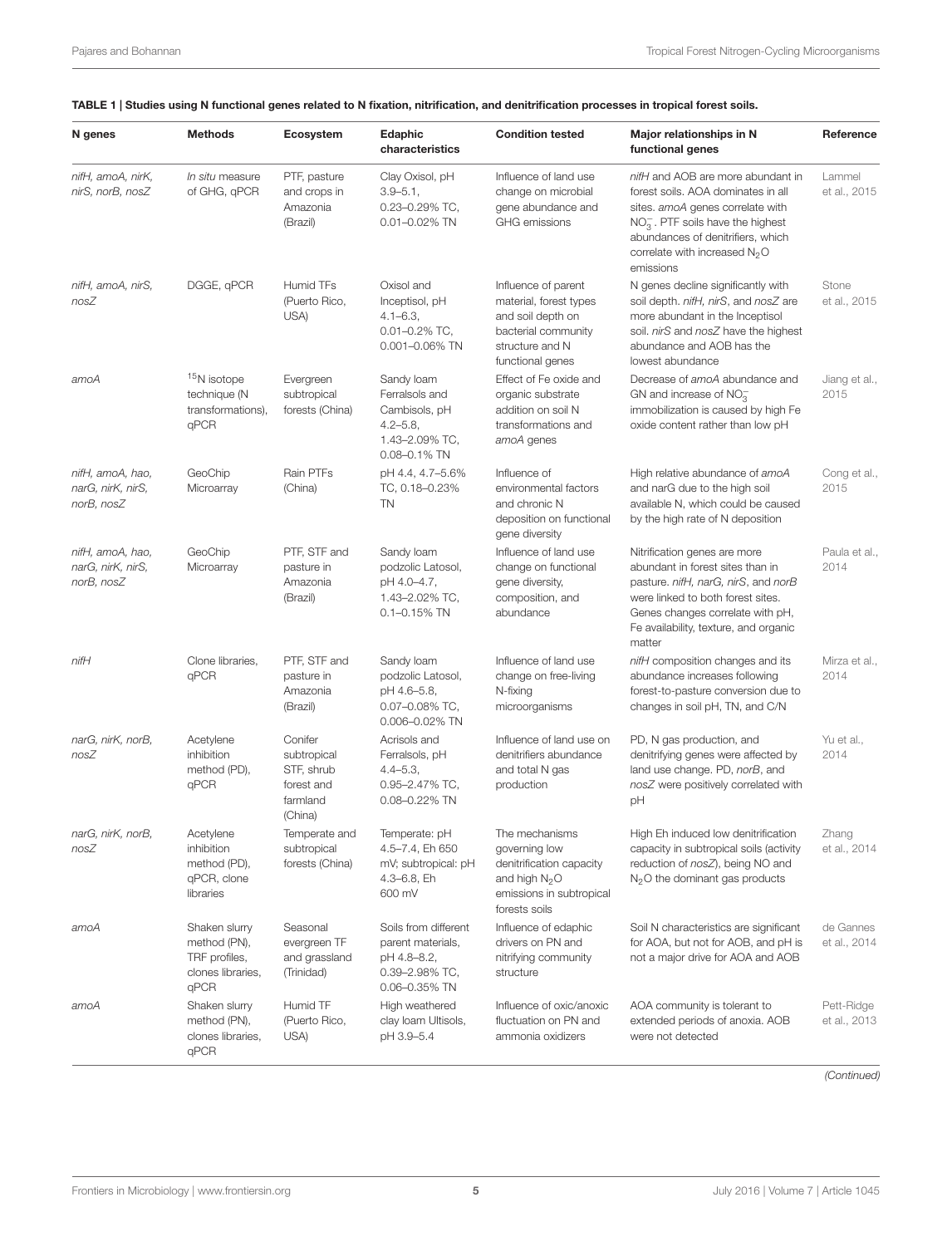#### TABLE 1 | Continued

| N genes                   | <b>Methods</b>                                                                          | Ecosystem                                                      | Edaphic<br>characteristics                                            | <b>Condition tested</b>                                                                                                               | Major relationships in N<br>functional genes                                                                                                                          | Reference              |
|---------------------------|-----------------------------------------------------------------------------------------|----------------------------------------------------------------|-----------------------------------------------------------------------|---------------------------------------------------------------------------------------------------------------------------------------|-----------------------------------------------------------------------------------------------------------------------------------------------------------------------|------------------------|
| narG, nirK, nirS,<br>nosZ | In situ measure<br>of $N2O$ ,<br>acetylene<br>inhibition<br>method (PD),<br><b>aPCR</b> | Native wet<br>sclerophyll<br>forest (Australia)                | Sandy Alfisol, pH<br>4.6-5.5, 3.5-6.9%<br>TC: 0.10-0.33%<br><b>TN</b> | Effect of long-term<br>repeated burning on<br>N <sub>2</sub> O flux, key soil<br>properties, and<br>denitrification gene<br>abundance | More frequent fire reduced N <sub>2</sub> O<br>fluxes and C and N availability. Fire<br>treatments did not significantly<br>affect denitrification genes<br>abundance | Liu et al<br>2013b     |
| amoA                      | <sup>15</sup> N isotope<br>technique (GN),<br>clone libraries,<br>culture, gPCR         | Humid<br>subtropical<br>forests (China)                        | Sandstone Oxisol.<br>pH 3.8-4.0.<br>2.6-4.6% TC,<br>$0.1 - 0.19\%$ TN | Influence of chronic N<br>deposition on activity<br>and composition of<br>nitrifying community                                        | Extraordinary abundance of AOA.<br>AOB were not detected. Significant<br>correlation between AOA<br>abundance and GN rates.                                           | Isobe et al.,<br>2012  |
| amoA                      | Shaken slurry<br>method (PN),<br>T-RFLP, clones<br>libraries, gPCR                      | Tea orchard<br>soils and pine<br>subtropical<br>forest (China) | Ultisol, pH 3.6-6.3,<br>0.003-0.071% TN                               | Long-term effects of<br>low pH and N<br>fertilization on the<br>abundance.<br>composition, and<br>activity of AOA and<br><b>AOB</b>   | AOA dominates in all sites and<br>nitrification is driven by AOA in<br>these acidic soils.<br>Specific AOA and AOB populations<br>occupy distinct pH niches.          | Yao et al.,<br>2011    |
| $n$ if $H$                | Acetylene<br>inhibition<br>method (NFR),<br>clone libraries.<br><b>qPCR</b>             | Lowland rain TF<br>(Costa Rica)                                | P-poor Ultisols                                                       | Links between N-fixer<br>community structure<br>from leaf litter, and<br>changing P availability                                      | P addition increased N fixation<br>rates, N-fixers diversity and relative<br>abundance, and the efficiency of<br>N-fixers                                             | Reed et al<br>2010     |
| amoA                      | Shaken slurry<br>method (PN),<br>clone libraries,<br><b>PLFA</b>                        | Atlantic lowland<br>TF (Costa Rica)                            | Sandy loam soils,<br>pH 5.2-5.8,<br>$3.1 - 4.6\%$ TC                  | Land-use types and<br>plant diversity influence<br>on AOB community                                                                   | AOB differs among land-use types,<br>but not across plant diversity, and<br>correlates with PN                                                                        | Carney<br>et al., 2004 |

TF, tropical forest; PTF, Primary tropical forest; STF, Secondary tropical forest; NFR, N fixation rate; PN, potential nitrification; GN, gross nitrification; PD, potential denitrification; TC, total carbon; TN, total nitrogen; Eh, redox potential; DGGE, denaturant gradient gel electrophoresis; TRF, terminal restriction fragment; T-RFLP, terminal restriction fragment length polymorphism; qPCR, real-time PCR; AOA, ammonia- oxidizing archaea; AOB, ammonia- oxidizing bacteria; PLFA, phospholipid fatty acid composition, GHG, greenhouse gas.

currently available information regarding microbial functional groups that control the most commonly studied N processes (N fixation, nitrification, and denitrification), with an emphasis on unique aspects of their ecology in tropical forest soils.

## Microbes Involved in N Fixation

Biological N fixation is the largest natural source of new N to most terrestrial ecosystems [\(Galloway et al.,](#page-15-16) [2004\)](#page-15-16). In this process symbiotic and free-living diazotrophic microorganisms reduce atmospheric dinitrogen gas  $(N_2)$  to reactive and biologically available forms. The nifH gene, encoding the reductase subunit of nitrogenase, the enzyme that catalyzes this reaction, has been widely used as a genetic marker to study the diversity and abundance of diazotrophs [\(Zehr et al.,](#page-19-4) [2003;](#page-19-4) [Gaby and Buckley,](#page-15-17) [2011\)](#page-15-17). Likewise, a wide variety of PCR primer sets from multiple diazotrophic bacteria have been used to characterize and quantify the nifH gene in soils [\(Gaby and Buckley,](#page-15-18) [2012\)](#page-15-18).

Relationships between diazotroph communities and N fixation rates have been investigated in many terrestrial ecosystems, including temperate forest soils [\(Rosch et al.,](#page-17-20) [2002;](#page-17-20) [Yeager et al.,](#page-19-5) [2005\)](#page-19-5), wetlands [\(Moseman et al.,](#page-16-17) [2009\)](#page-16-17), desert systems [\(Yeager et al.,](#page-19-6) [2004;](#page-19-6) [Wang et al.,](#page-18-19) [2016\)](#page-18-19), grasslands [\(Tu et al.,](#page-18-20) [2016\)](#page-18-20), and agricultural lands [\(Pereira e Silva et al.,](#page-17-21) [2013\)](#page-17-21). Despite the fact that tropical forest ecosystems maintain considerable biological N fixation to balance the large potential N losses, this process and the microbial community involved in

it remain poorly investigated in these soils [\(Cusack et al.,](#page-14-5) [2009;](#page-14-5) [Reed et al.,](#page-17-19) [2010;](#page-17-19) [Mirza et al.,](#page-16-15) [2014\)](#page-16-15). Studies of lowland tropical rainforest in Costa Rica reported that soils were dominated by nifH clones related to the genera Heliobacterium (a member of the Firmicutes), as well as Gluconacetobacter, Methylobacterium, Azospirillum, and Zymomonas (all Alpha-proteobacteria; [Reed](#page-17-19) [et al.,](#page-17-19) [2010\)](#page-17-19). Diazotroph communities in primary and secondary rainforest soils in the western Amazon Basin of Brazil have been reported to be mainly composed of ubiquitous and abundant members of the Alpha and Beta-proteobacteria (e.g., the genera Azospirillum, Azorhizobium, Bradyrhizobium, Methylobacterium, Burkholderia), Firmicutes (e.g. Paenibacillus, Heliobacterium), and Cyanobacteria (e.g., Nostoc, Anabaena; [Mirza et al.,](#page-16-15) [2014\)](#page-16-15). Interestingly, nifH sequences associated with methanogenic Archaea (Methanoregula, Methanosphaerula, Methanocella) were also found in these soils. [Mirza et al.](#page-16-15) [\(2014\)](#page-16-15) suggested that archaeal biological N fixation could play an important role in the Amazon rainforest.

Biological N fixation rates in tropical forests (15 to 36 kg N ha<sup>-1</sup> yr<sup>-1</sup>) are similar to or higher than estimates for their temperate counterparts (7 to 27 kg N ha<sup>-1</sup> yr<sup>-1</sup>), which are subjected to strong N limitation [\(Cleveland et al.,](#page-14-16) [1999\)](#page-14-16). [Houlton](#page-15-19) [et al.](#page-15-19) [\(2008\)](#page-15-19) suggest that diazotrophs could be favored in tropical forests because they acquire enough N to maintain higher extracellular phosphatase activity, which is required to overcome P limitation in these ecosystems, and because the temperature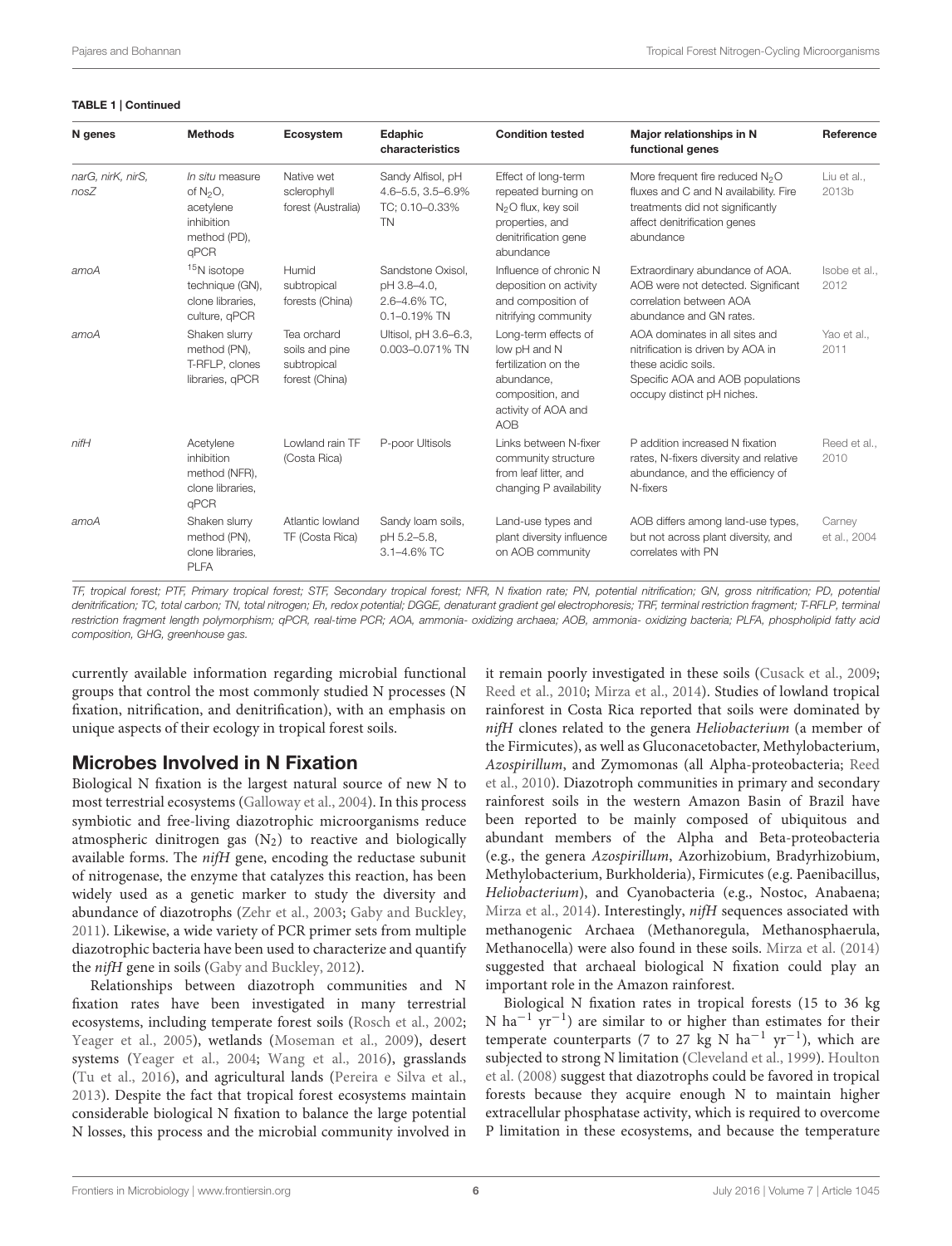in tropical environments is near the optimum for biological N fixation. Furthermore, until recent years it was thought that freeliving diazotrophs were the dominant form of N-fixing bacteria in temperate forest soils and symbiotic diazotrophs were the dominant form of N-fixing bacteria in tropical forest soils, where leguminous trees are common [\(Cleveland et al.,](#page-14-16) [1999\)](#page-14-16). However, recent studies in tropical forests indicate that free-living N-fixing bacteria in litter and soil may be more important than previously thought [\(Vitousek and Hobbie,](#page-18-21) [2000;](#page-18-21) [Cusack et al.,](#page-14-5) [2009;](#page-14-5) [Hedin](#page-15-5) [et al.,](#page-15-5) [2009;](#page-15-5) [Reed et al.,](#page-17-22) [2013\)](#page-17-22). Forest canopy communities, especially lichens, mosses, and other epiphytes associated with cyanobacteria, can also provide significant inputs of N to tropical forests [\(Matzek and Vitousek,](#page-16-18) [2003;](#page-16-18) [Benner et al.,](#page-13-9) [2007\)](#page-13-9). [Cusack](#page-14-5) [et al.](#page-14-5) [\(2009\)](#page-14-5) estimated N inputs via biological fixation by freeliving microbes from above- and belowground components of two tropical forests in Puerto Rico, and assessed the response to increased N availability using an N fertilization experiment. Their results showed that free-living N fixation in soils was suppressed by N fertilization (50 kg N ha−<sup>1</sup> yr−<sup>1</sup> ) and was significantly positively correlated with soil moisture, similar to findings in a tropical rainforest in Panama [\(Barron et al.,](#page-13-10) [2008\)](#page-13-10).

Tropical ecosystems are characterized by N fixation hotspots —zones where N fixation rates are much higher than average— that may reflect the very small-scale spatial heterogeneity of abiotic factors affecting the dynamics of the diazotroph community [\(Reed et al.,](#page-17-19) [2010\)](#page-17-19). While many tropical soils are generally nutrient-poor, there is a great deal of spatial and temporal heterogeneity in nutrient availability even on highly weathered soils [\(Townsend et al.,](#page-18-22) [2008\)](#page-18-22). The distribution and activity of N-fixing organisms in tropical forest soils are mainly regulated by moisture [\(Cusack et al.,](#page-14-5) [2009\)](#page-14-5), C/N ratio [\(Vitousek](#page-18-23) [et al.,](#page-18-23) [2002\)](#page-18-23), and the availability of both P and molybdenum (Mo; [Pearson and Vitousek,](#page-17-23) [2002;](#page-17-23) [Benner et al.,](#page-13-9) [2007;](#page-13-9) [Reed et al.,](#page-17-8) [2007;](#page-17-8) [Barron et al.,](#page-13-10) [2008;](#page-13-10) [Wurzburger et al.,](#page-19-7) [2012\)](#page-19-7). Parent material can also drive the abundance of diazotroph communities in tropical soils. [Stone et al.](#page-18-18) [\(2015\)](#page-18-18) found that Inceptisol soils (primary-mineral rich soils) may provide a more favorable environment for diazotroph communities (and also denitrifier communities) compared with their Oxisol (acid soils, rich in Fe and Al secondary minerals) counterparts in two tropical forest types in Puerto Rico. Higher N loss rates due to leaching in Inceptisol subsoils could produce a feedback on surface N-cycle processes, increasing microbial N demand and ultimately stimulating N-fixation. In addition, anaerobic conditions can significantly increase rates of biological N fixation because  $O_2$ inhibits the activity of the nitrogenase enzyme, and thus soil moisture content is an important factor in regulating rates of biological N fixation [\(Hicks et al.,](#page-15-20) [2003\)](#page-15-20).

Both P and micronutrients play important roles in regulating N fixation in tropical forests. The high P demand of diazotrophs to provide the large amounts of energy required by this process creates the potential for P limitation of N fixation. In addition, P in many lowland tropical forests is bound up with highly weathered soil minerals and organic matter. Microorganisms are able to liberate this P by exuding phosphatase enzymes and their synthesis requires large amounts of N. Thus, N fixation in tropical forests may confer a competitive advantage to diazotrophs by facilitating the uptake of P [\(Houlton et al.,](#page-15-19) [2008\)](#page-15-19). In line with these assertions, some experimental studies have shown that P addition stimulates this process [\(Benner et al.,](#page-13-9) [2007;](#page-13-9) [Reed et al.,](#page-17-8) [2007\)](#page-17-8), as well as increases the abundance and diversity of free-living diazotrophs in these ecosystems [\(Reed](#page-17-19) [et al.,](#page-17-19) [2010\)](#page-17-19). Similarly, Mo is a critical component of the most common form of nitrogenase and some studies conducted in the tropical rainforest of Panama have suggested Mo limitation of N fixation [\(Barron et al.,](#page-13-10) [2008;](#page-13-10) [Wurzburger et al.,](#page-19-7) [2012\)](#page-19-7). [Reed et al.](#page-17-22) [\(2013\)](#page-17-22) performed a full-factorial litter incubation experiment to explore P and Mo controls over free-living N fixation rates from a Costa Rican tropical rainforest. Results showed that variation in P concentration (and not Mo) was positively correlated with N fixation rates. These authors asserted that more data are clearly needed to draw firm conclusions about general patterns in P vs Mo limitation of N fixation in these soils.

## Nitrifying Microorganisms

Nitrification is the stepwise aerobic oxidation of  $NH_4^+$  or ammonia (NH<sub>3</sub>) to nitrite (NO<sub>2</sub><sup>-</sup>) and NO<sub>3</sub><sup>-</sup>. This key process plays an important role in regulating N availability and  $\frac{1}{2}$  in terrestrial ecosystems, because it can cause  $NO_3^$ leaching to groundwater and  $N_2O$  production directly (via chemical decomposition of hydroxylamine) and indirectly (via denitrification and nitrifier denitrification). Nitrification in soils is divided into autotrophic nitrification and heterotrophic nitrification. The former is mainly carried out by chemoautotrophic ammonium-oxidizing bacteria (AOB, represented by Nitrosomonas, Nitrosospira, and Nitrosococcus species) and archaea (AOA, represented by Nitrososphaera and Nitrosotalea linages from the phylum Thaumarchaeota), and nitrite-oxidizing bacteria (NOB, represented by Nitrobacter, Nitrospina, Nitrococcus, and Nitrospira species). Heterotrophic nitrification is carried out by certain heterotrophic bacteria and fungi with the potential to oxidize both organic and inorganic N compounds [\(Hayatsu et al.,](#page-15-0) [2008\)](#page-15-0). Although it is widely accepted that autotrophic nitrification in soils is the prevalent nitrification process, high nitrification rates in tropical and subtropical acidic soils suggest that heterotrophic nitrification may be important in these soils [\(Pett-Ridge et al.,](#page-17-18) [2013;](#page-17-18) [Zhang et al.,](#page-19-8) [2013\)](#page-19-8), because it is less impacted by low pH than autotrophic nitrification [\(de Boer](#page-14-17) [and Kowalchuk,](#page-14-17) [2001\)](#page-14-17). In fact, using the <sup>15</sup>N tracing technique, both [Zhang et al.](#page-19-9) [\(2011\)](#page-19-9) and [Zhu et al.](#page-19-10) [\(2013\)](#page-19-10) found that heterotrophic nitrification was the dominant process producing  $NO<sub>3</sub><sup>-</sup>$  in subtropical acidic coniferous forest, where autotrophic nitrification rate was very low. Using the <sup>15</sup>N tracing method and a selective biomass inhibitor (fungal inhibitor: cycloheximide and bacterial inhibitor: streptomycin), [Zhu et al.](#page-19-11) [\(2015\)](#page-19-11) identified that fungal rather than bacterial pathways dominate heterotrophic nitrification in the same forest soils, suggesting that fungi may be the important driver for heterotrophic nitrification in acid forest soils of subtropical China. However, the ecology of heterotrophic nitrifier microorganisms has not yet been investigated in tropical forest soils.

Nitrifier denitrification is an alternative pathway and involves the oxidation of NH<sub>3</sub> to NO<sub>2</sub><sup> $\overline{)}$ </sup> and its subsequent reduction via NO to N<sub>2</sub>O by AOB [\(Colliver and Stephenson,](#page-14-18) [2000\)](#page-14-18), particularly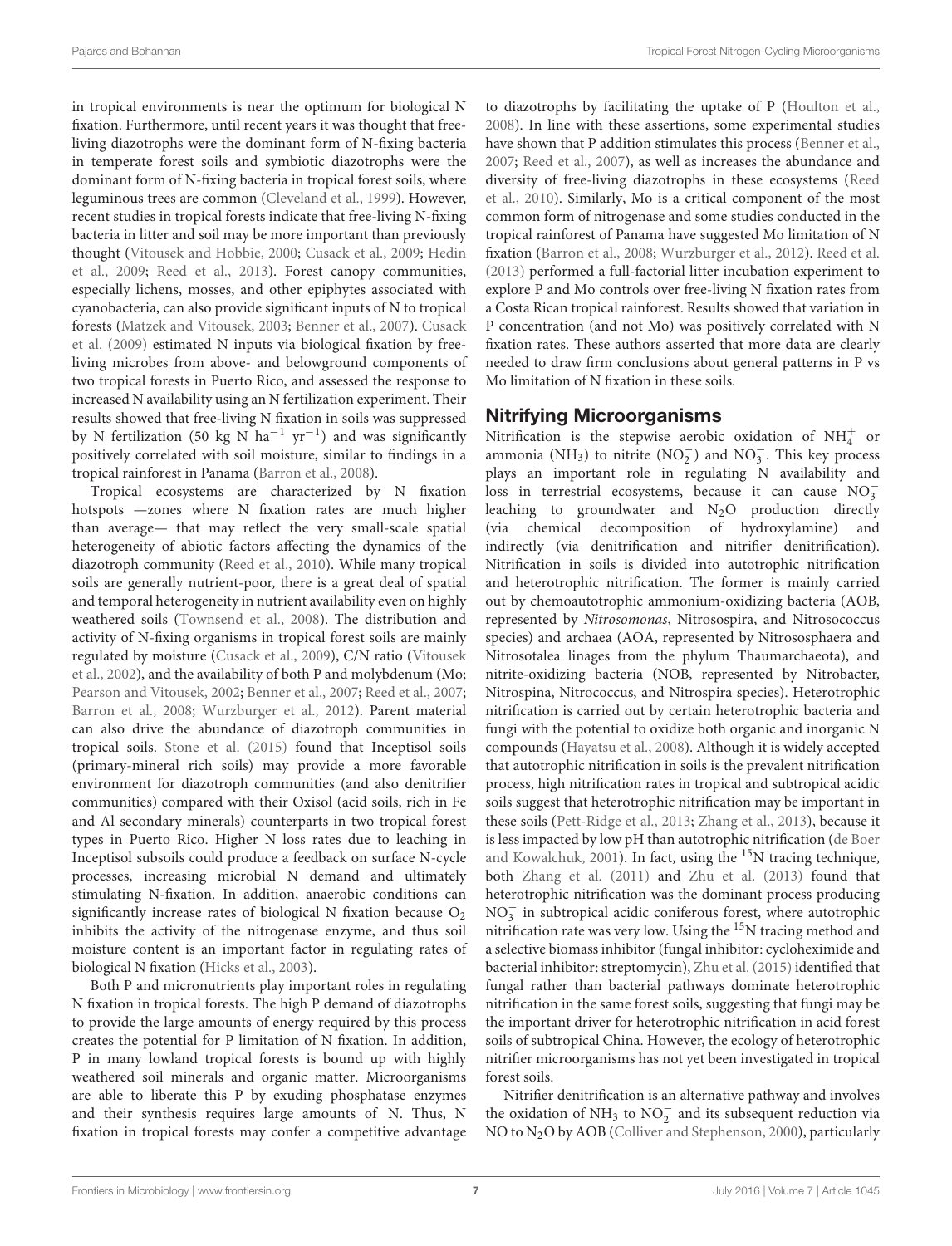by Nitrosospira taxa [\(Shaw et al.,](#page-17-24) [2006\)](#page-17-24). Recent studies have suggested that this process may contribute considerably to  $N_2O$ fluxes from soils with high N content and low pH and oxygen pressure [\(Wrage et al.,](#page-18-24) [2004;](#page-18-24) [Kool et al.,](#page-16-0) [2010;](#page-16-0) [Gharahi Ghehi](#page-15-11) [et al.,](#page-15-11) [2012\)](#page-15-11). These conditions are typical in tropical forest soils, thus we speculate that nitrifier denitrification could play an important role in these ecosystems. However, to our knowledge, no studies directly related to this process have been conducted in tropical forests soils.

Microbial ammonia oxidation is the first and rate- limiting step of autotrophic nitrification, which may explain why the few studies on microbial nitrification in tropical forest soils have mainly focused on this process. Ammonia-oxidizing microorganisms oxidize NH<sub>3</sub> to NO<sub>2</sub> by using the ammonia monooxygenase enzyme, the α-subunit of which is encoded by the amoA gene, a common genetic marker for nitrification [\(Rotthauwe et al.,](#page-17-25) [1997;](#page-17-25) [Treusch et al.,](#page-18-25) [2005\)](#page-18-25). It was presumed that chemolithotrophic Gamma- and Betaproteobacteria were primarily responsible for this process in soils [\(Kowalchuk and](#page-16-19) [Stephen,](#page-16-19) [2001\)](#page-16-19). However, recent studies have demonstrated that AOA are ubiquitous constituents of terrestrial environments [\(Leininger et al.,](#page-16-20) [2006;](#page-16-20) [Pester et al.,](#page-17-26) [2012;](#page-17-26) [Zhalnina et al.,](#page-19-12) [2012;](#page-19-12) [de](#page-14-14) [Gannes et al.,](#page-14-14) [2014\)](#page-14-14) and their discovery has changed the paradigm of aerobic nitrification. The ecology of AOA remains under investigation, and there is not a simple relationship between NH<sup>3</sup> oxidation rates and the relative abundances of AOA and AOB [\(Nicol and Schleper,](#page-17-27) [2006;](#page-17-27) [Taylor et al.,](#page-18-26) [2012\)](#page-18-26).

In soils, drivers of niche differentiation of AOA vs AOB communities have centered largely on pH, NH<sub>3</sub> concentrations and N organic forms. High abundances of archaeal amoA genes have been reported in many acidic soils [\(Leininger et al.,](#page-16-20) [2006;](#page-16-20) [Boyle-Yarwood et al.,](#page-13-11) [2008;](#page-13-11) [Chen et al.,](#page-14-19) [2008;](#page-14-19) [Stopnišek et al.,](#page-18-27) [2010;](#page-18-27) [Isobe et al.,](#page-15-14) [2012\)](#page-15-14) and multiple studies suggest that some groups of AOA may prefer a pH below 5.5 [\(Nicol et al.,](#page-16-21) [2008;](#page-16-21) [Gubry-Rangin et al.,](#page-15-21) [2010;](#page-15-21) [Yao et al.,](#page-19-13) [2013\)](#page-19-13). In strongly acidic soils, AOA abundance increases or remains unchanged with decreasing pH, while AOB abundance decreases [\(He et al.,](#page-15-22) [2007;](#page-15-22) [Yao et al.,](#page-19-3) [2011;](#page-19-3) [Taylor et al.,](#page-18-26) [2012\)](#page-18-26). However, in neutral to alkaline soils, correlations of AOA or AOB abundance to pH have not been consistent [\(Shen et al.,](#page-17-28) [2008;](#page-17-28) [Jia and Conrad,](#page-15-23) [2009\)](#page-15-23). Investigations have also indicated a preference of soil AOA communities for low NH<sup>3</sup> levels [\(Wessén et al.,](#page-18-28) [2010;](#page-18-28) [Verhamme](#page-18-29) [et al.,](#page-18-29) [2011\)](#page-18-29) and low organic nutrient conditions [\(Erguder et al.,](#page-14-20) [2009\)](#page-14-20).

Database surveys focused on soils from temperate regions have revealed a strong biogeographical component to the distribution of AOA and AOB phylotypes [\(Fierer et al.,](#page-14-21) [2009a;](#page-14-21) [Pester et al.,](#page-17-26) [2012\)](#page-17-26). However, in tropical soils very little is known about ammonia-oxidizing microorganisms and how environmental factors affect their activity. Many tropical forest soils tend to be wetter, have smaller annual fluctuations in temperature, lower pH, high available N and more reduced conditions than temperate forest soils, and this may impose different environmental conditions (and require different traits) for ammonia-oxidizing organisms. For instance, Nitrosospira cluster 2 has been found in great abundance in acidic soils [\(Boyle-Yarwood et al.,](#page-13-11) [2008\)](#page-13-11), but it has been suggested that it

may be more common in cold-temperate forest soils than in warmer tropical soils [\(Avrahami and Conrad,](#page-13-12) [2005;](#page-13-12) [Fierer et al.,](#page-14-21) [2009a\)](#page-14-21). So far, ammonia oxidizer amoA sequences from clone libraries have been described from only a few wet tropical forest soils from Trinidad [\(de Gannes et al.,](#page-14-14) [2014\)](#page-14-14), Puerto Rico [\(Pett-](#page-17-18)[Ridge et al.,](#page-17-18) [2013\)](#page-17-18), and Costa Rica [\(Carney et al.,](#page-14-15) [2004\)](#page-14-15), as well as from two different subtropical forest soils in China [\(Yao](#page-19-3) [et al.,](#page-19-3) [2011;](#page-19-3) [Isobe et al.,](#page-15-14) [2012\)](#page-15-14). Only three of these studies have successfully amplified bacterial *amoA* sequences from these soils, with Nitrosospira and Nitrosomonas the primary taxa [\(Carney](#page-14-15) [et al.,](#page-14-15) [2004;](#page-14-15) [Yao et al.,](#page-19-3) [2011;](#page-19-3) [de Gannes et al.,](#page-14-14) [2014\)](#page-14-14). The majority of archaeal amoA sequences described in these soils clustered with sequences from Nitrososphaera and Nitrosotalea [\(Pester](#page-17-26) [et al.,](#page-17-26) [2012;](#page-17-26) [Pett-Ridge et al.,](#page-17-18) [2013;](#page-17-18) [de Gannes et al.,](#page-14-14) [2014\)](#page-14-14).

Similar to many acidic temperate forest soils, AOA populations have been inferred to be the primary group driving nitrification in tropical forest soils [\(Yao et al.,](#page-19-3) [2011;](#page-19-3) [Lammel et al.,](#page-16-14) [2015\)](#page-16-14). Furthermore, [Isobe et al.](#page-15-14) [\(2012\)](#page-15-14) and [Pett-Ridge et al.](#page-17-18) [\(2013\)](#page-17-18) were unable to amplify bacterial amoA genes from acidic tropical forest soils (Supplementary Table S2). At least two other studies examining acidic forest soil have found a similar pattern of absence of bacterial amoA genes [\(Stopnišek](#page-18-27) [et al.,](#page-18-27) [2010;](#page-18-27) Levičnik-Höfferle et al., [2012\)](#page-16-22). Thus, one possible explanation for the dominance of AOA in these soils is the relatively low soil pH [\(Nicol et al.,](#page-16-21) [2008;](#page-16-21) [Gubry-Rangin et al.,](#page-15-21) [2010;](#page-15-21) [Yao et al.,](#page-19-13) [2013\)](#page-19-13). For example, [Yao et al.](#page-19-3) [\(2011\)](#page-19-3) observed that the ratio of AOA to AOB amoA gene abundance increased with decreasing soil pH in subtropical soils in China. Significant relationship between AOA abundance and nitrification potential was also found, indicating that nitrification was mainly driven by AOA in these acidic soils. However, [de Gannes et al.](#page-14-14) [\(2014\)](#page-14-14) found that AOA abundance predominated over AOB in tropical soils that spanned pHs of 4 to 8 in Trinidad (Supplementary Table S2), and the community abundance and structure of AOA was affected primarily by soil N characteristics, but not by soil pH. According to these authors, the effect of pH on nitrification appeared to mainly reflect impacts on AOA or AOB activity, rather than selection for AOA or AOB phylotypes differing in nitrifying capacity. In addition, [Jiang et al.](#page-15-15) [\(2015\)](#page-15-15) found higher net nitrification rate and abundance of AOA and AOB for Cambisols than for Ferralsols from the same parent material in a subtropical acidic forest in China (Supplementary Table S2). These authors also reported higher  $NO_3^-$ -N immobilization for Ferralsols than for Cambisols, which imply that the lower nitrification rate and amoA abundance in these Ferralsols may due to high amounts of NO<sub>3</sub> -N immobilization stimulated by high Fe oxide concentrations. A potential mechanism of abiotic immobilization of  $NO<sub>3</sub>$  has been postulated, suggesting that Fe plays a key role in  $NO_3^-$ -N immobilization by promoting organic N formation from inorganic N [\(Davidson et al.,](#page-14-22) [2003\)](#page-14-22). Thus, amoA genes abundance may be more affected by soil nutrients and Fe oxide contents rather than a low pH in tropical forest soils.

In contrast to temperate forest soils, tropical soils routinely experience fluctuating  $O_2$  availability over short time scales. This could represent a unique selective habitat for ammonia oxidizers adapted to this  $O_2$  regime. Laboratory measurements in Puerto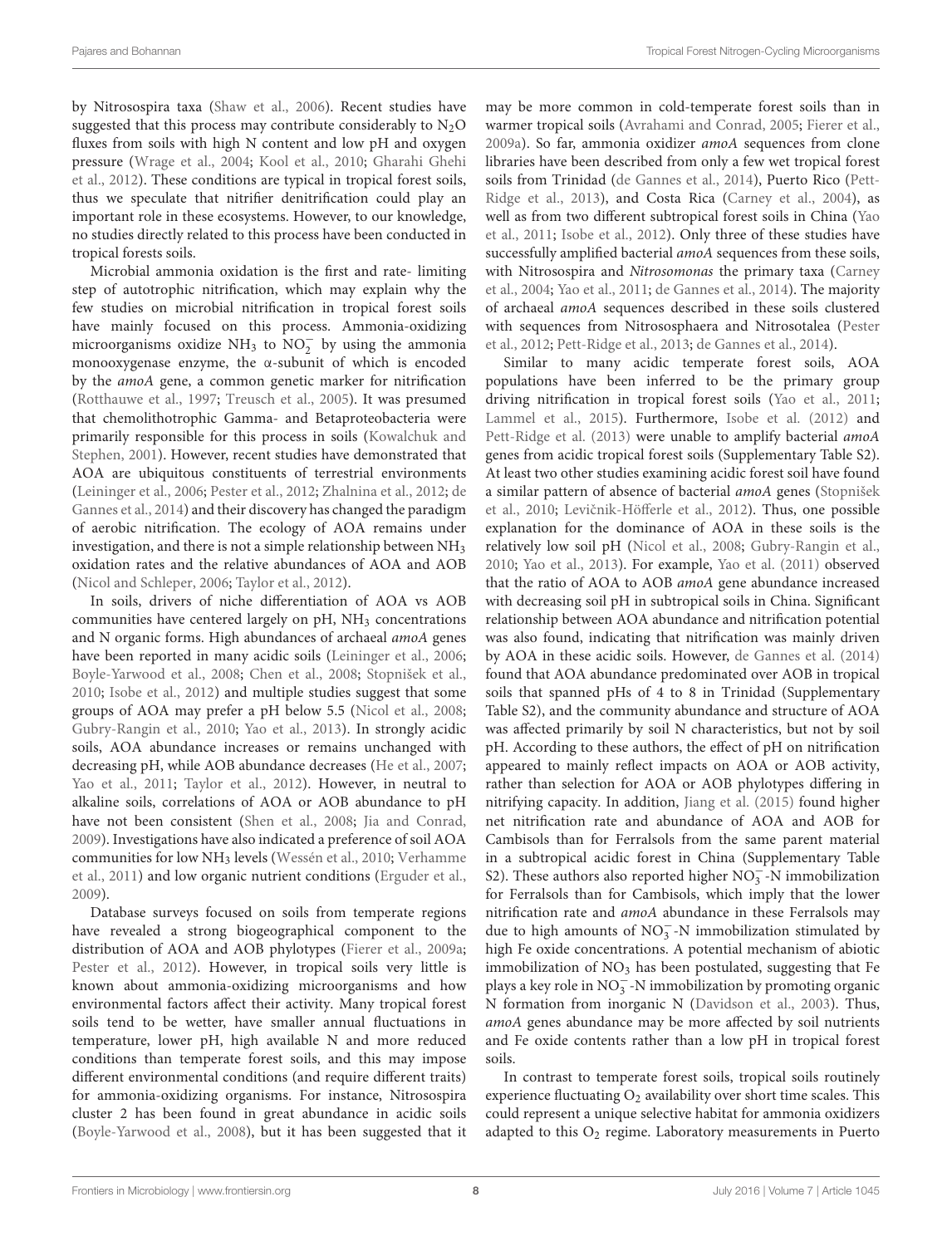Rican forest soils showed elevated  $\mathrm{NH}_4^+$  pools and high gross nitrification rates immediately following periods of anaerobiosis, indicating that substantial  $NH<sub>4</sub><sup>+</sup>$  oxidation occurs despite low pH and limited O<sub>2</sub> availability [\(Pett-Ridge et al.,](#page-17-12) [2006,](#page-17-12) [2013\)](#page-17-18). The survival mechanisms of these nitrifiers during periods of prolonged anaerobiosis are not well known. It has been shown that under oxygen-limiting conditions, ammonia oxidizers can use NO<sup>−</sup> 2 as a terminal electron acceptor [\(Shrestha et al.,](#page-17-29) [2002\)](#page-17-29), or exploit the oxic-anoxic spatial segregation [\(Sey et al.,](#page-17-30) [2008\)](#page-17-30). Another explanation is that  $NH<sub>4</sub><sup>+</sup>$  is constantly regenerated via DNRA due to the redox fluctuation conditions in tropical soils [\(Silver et al.,](#page-17-11) [2001;](#page-17-11) [Templer et al.,](#page-18-17) [2008\)](#page-18-17), and with a subsequent influx of  $O_2$ , this NH $_4^+$  becomes reavailable to ammonia oxidizer communities. On the other hand, AOA populations appear to be insensitive to  $O_2$  availability [\(Zhalnina et al.,](#page-19-12) [2012\)](#page-19-12). Tropical soil AOA not only tolerate extended periods of low  $O_2$  [\(Pett-](#page-17-18)[Ridge et al.,](#page-17-18) [2013\)](#page-17-18), but can react faster than AOB in alternating aerobic/anaerobic conditions [\(Chen et al.,](#page-14-19) [2008\)](#page-14-19). It has also been proposed that the pathway of  $\mathrm{NH}_4^+$  oxidation in AOA may be distinct from the AOB pathway, theoretically requiring only 0.5 <sup>O</sup><sup>2</sup> per NH<sup>+</sup> 4 oxidized [\(Walker et al.,](#page-18-30) [2010\)](#page-18-30). This hypothesized lower O<sub>2</sub> demand could explain why AOA populations seem to persist more readily under low-oxygen conditions.

A lack of correspondence between nitrification rates and nitrifier community abundance in tropical forest soils has been reported by some investigators [\(Pett-Ridge et al.,](#page-17-18) [2013;](#page-17-18) [de Gannes](#page-14-14) [et al.,](#page-14-14) [2014\)](#page-14-14), and the reasons for this disconnection are unknown. It is possible that unique ammonia-oxidizers exist in these ecosystems, which can evade detection by the PCR primers developed from currently available sequence data. It is tempting to speculate that the particular conditions of these soils may select for specific lineages of ammonia oxidizers, although much more molecular microbial diversity data from these soils and additional characterization of soil isolates are needed to test this hypothesis.

## Denitrifying Microorganisms

Denitrification is a microbial anaerobic respiration pathway through which  $NO_3^-$  or  $NO_2^-$  are sequentially reduced to  $N_2$ via the intermediates NO and  $N_2O$ . It is the major biological process in soils that returns fixed N to the atmosphere and closes the N cycle [\(Philippot et al.,](#page-17-7) [2007\)](#page-17-7). It is also the primary pathway of NO and  $N<sub>2</sub>O$  emissions from soil [\(Houlton and Bai,](#page-15-24) [2009\)](#page-15-24). Denitrification consists of four reactions catalyzed by the metallo-enzymes nitrate reductase, nitrite reductase, nitric oxide reductase, and nitrous oxide reductase [\(Zumft,](#page-19-14) [1997\)](#page-19-14). Nitrite reductase is the key enzyme of denitrification, since it catalyzes the reduction of  $\overline{NO_2}^{\text{-}}$  to gas products [\(Henry et al.,](#page-15-25) [2004\)](#page-15-25), which is the reaction that limits the rate of the denitrification process [\(Zumft,](#page-19-14) [1997\)](#page-19-14). Several studies have used genetic markers for denitrification, including narG and napA (markers for nitrate reductase), nirK and nirS (markers for nitrite reductase), norB (a marker for nitric oxide reductase) and nosZ (a marker for nitrous oxide reductase), to study the diversity of denitrifying microorganisms in various environments [\(Henry et al.,](#page-15-26) [2006;](#page-15-26) [Kandeler et al.,](#page-15-27) [2006;](#page-15-27) [Smith et al.,](#page-17-31) [2007;](#page-17-31) [Yu et al.,](#page-19-2) [2014\)](#page-19-2). Denitrifier organisms can have different combinations of genes involved in

the denitrification pathway [\(Zumft and Kroneck,](#page-19-15) [2006;](#page-19-15) [Jones](#page-15-28) [et al.,](#page-15-28) [2008\)](#page-15-28). Likewise, while some microorganisms harbor all denitrification enzymes and can potentially perform the complete pathway, others lack the nitrous oxide reductase gene and produce only  $N_2O$  as the denitrification end product [\(Philippot](#page-17-32) [et al.,](#page-17-32) [2011\)](#page-17-32). Furthermore, recent studies have identified nondenitrifying  $N_2O$  reducers with atypical nosZ, which are potential contributors to  $N_2O$  reduction in soils [\(Sanford et al.,](#page-17-10) [2012;](#page-17-10) [Jones](#page-15-29) [et al.,](#page-15-29) [2013\)](#page-15-29). Thus, understanding the ecology of this functional guild is potentially important for mitigating  $N_2O$  emissions from soils. This newly identified clade of  $N<sub>2</sub>O$  reducers is diverse and widespread in terrestrial environments [\(Jones et al.,](#page-15-29) [2013\)](#page-15-29), but the ecology of this group in tropical forest soils is still unknown.

Denitrification is distributed among a taxonomically diverse group of microorganisms, which have acquired the ability to denitrify via different evolutionary mechanisms [\(Tiedje et al.,](#page-18-31) [1983;](#page-18-31) [Jones et al.,](#page-15-28) [2008\)](#page-15-28). This process in soil is mainly performed by facultative aerobic heterotrophic bacteria, such as some species of Pseudomonas, Bacillus and Paraccocus, and autotrophic bacteria, such as Thiobacillus denitrificans [\(Philippot et al.,](#page-17-7) [2007;](#page-17-7) [Demanèche et al.,](#page-14-23) [2009\)](#page-14-23). Denitrification is also found among a few archaea [\(Cabello et al.,](#page-14-24) [2004;](#page-14-24) [Bartossek et al.,](#page-13-13) [2010\)](#page-13-13) and fungi [\(Shoun et al.,](#page-17-33) [1992;](#page-17-33) [Hayatsu et al.,](#page-15-0) [2008\)](#page-15-0), including Ascomycota (e.g., Fusarium oxysporum, Fusarium solani, Cylindrocarpon tonkinense and Gibberella fujiuroii) and Basidiomycota (e.g., Trichosporon cutaneum). Fungi generally lack N2O reductase [\(Shoun et al.,](#page-17-33) [1992\)](#page-17-33), suggesting that these organisms are responsible for a large portion of  $N<sub>2</sub>O$ emission from soil. Despite the frequent observation that tropical microbial communities in soil are often dominated by fungi [\(Hawksworth,](#page-15-30) [2012\)](#page-15-30), their contributions to  $N_2O$  emissions from tropical forest soils have not yet been addressed. The polyphyletic distribution of denitrifying genes can result in their co-occurrence with N-fixation and ammonia-oxidation genes in many microbes [\(Bedmar et al.,](#page-13-14) [2005;](#page-13-14) [Hayatsu et al.,](#page-15-0) [2008\)](#page-15-0). Many diazotrophic bacteria, such as some species of Azospirillum and Bradyrhizobium, can denitrify [\(Rosch et al.,](#page-17-20) [2002\)](#page-17-20). Similarly, AOB belonging to either the genus Nitrosospira or Nitrosomonas have been shown to be capable of denitrification [\(Shaw et al.,](#page-17-24) [2006\)](#page-17-24).

Understanding the link between ecosystem scale denitrification rates and the ecology of the microorganisms that mediate this pathway has been identified as a critical research goal for the mitigation of climate change [\(Richardson et al.,](#page-17-34) [2009\)](#page-17-34). For this reason, numerous studies have been conducted on the microbially mediated denitrification process in temperate soils, especially its role in N losses and its sensitivity to various environmental factors [\(Hofstra and Bouwman,](#page-15-31) [2005;](#page-15-31) [Katsuyama](#page-16-23) [et al.,](#page-16-23) [2008;](#page-16-23) [Attard et al.,](#page-13-15) [2011;](#page-13-15) [Dandie et al.,](#page-14-25) [2011\)](#page-14-25). Despite the growing evidence that denitrification mechanisms and denitrifier communities in tropical forest soils may be very different from those of temperate soils (due to their unique soil characteristics and environmental conditions; [Zhang et al.,](#page-19-16) [2009;](#page-19-16) [Xu et al.,](#page-19-1) [2013\)](#page-19-1), few studies exist that document the relationship between denitrifier abundance and total N gas production in tropical and subtropical soils [\(Liu et al.,](#page-16-16) [2013b;](#page-16-16) [Yu et al.,](#page-19-2) [2014;](#page-19-2) [Zhang et al.,](#page-19-0) [2014;](#page-19-0) [Lammel et al.,](#page-16-14) [2015;](#page-16-14) **[Table 1](#page-4-0)**; Supplementary Table S2).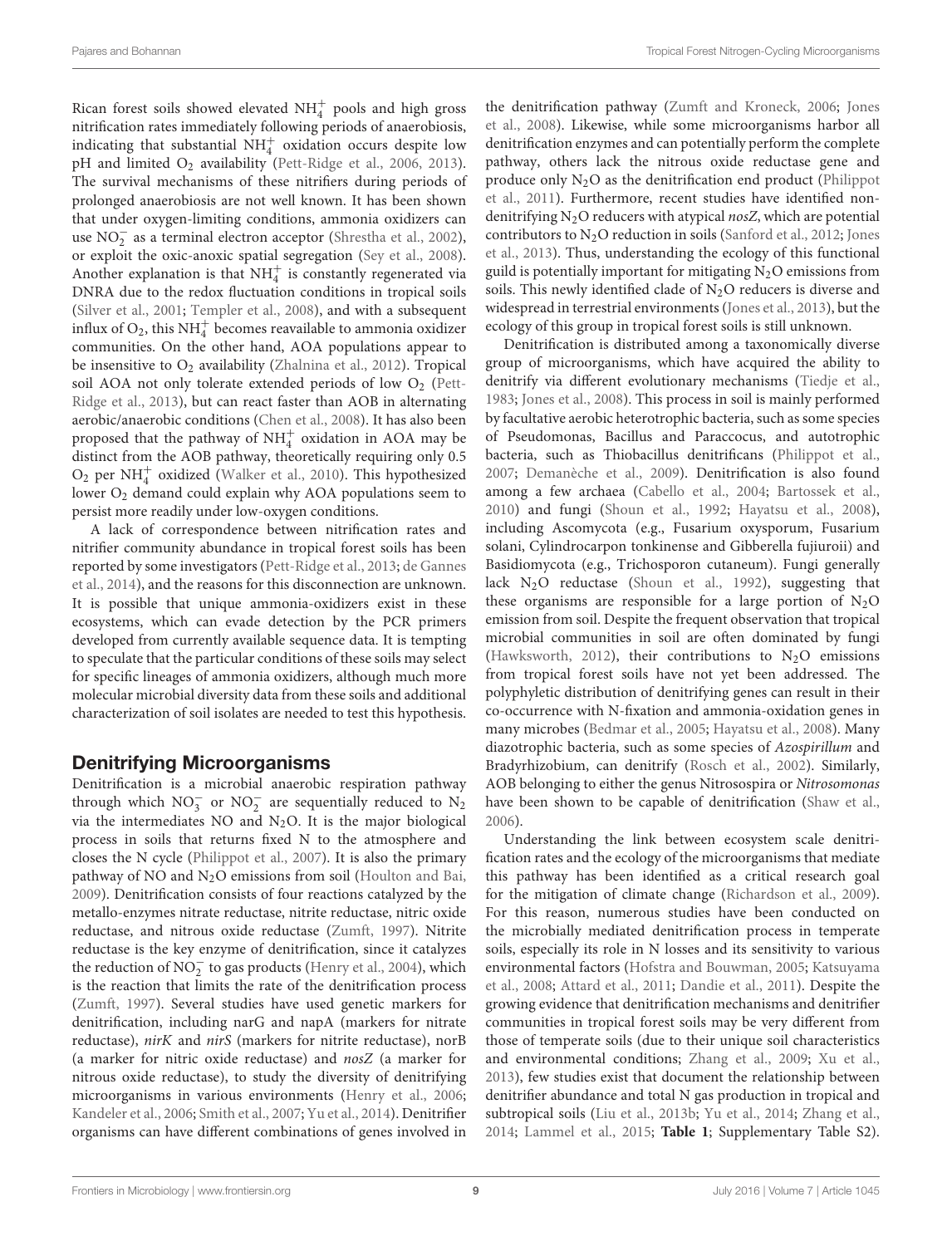Furthermore, contradictory results have been published about the importance of denitrification as a significant route of N loss in tropical ecosystems. Some studies have shown that tropical forest soils are characterized by generally lower denitrification capacity than temperate forest soils, with greater variability both temporally and spatially due to heterogeneity in edaphic conditions [\(Robertson and Tiedje,](#page-17-35) [1988;](#page-17-35) [Xu and Cai,](#page-19-17) [2007;](#page-19-17) [Zhang](#page-19-0) [et al.,](#page-19-0) [2014\)](#page-19-0). However, tropical soils are considered to be the largest natural sources of NO and  $N_2O$  due to the combination of climatic factors, soil properties, and rapid rates of N cycling [\(Davidson et al.,](#page-14-26) [2001;](#page-14-26) [Neill et al.,](#page-16-8) [2005;](#page-16-8) [Stehfest and Bouwman,](#page-18-32) [2006\)](#page-18-32). The conceptual "hole-in-the-pipe" model gives a simplified view of the main controls on  $N_2O$  and NO fluxes [\(Firestone](#page-15-32) [and Davidson,](#page-15-32) [1989\)](#page-15-32). In this model, the rate of nitrification and denitrification is conceptualized as a pipe, while the relative ratio of NO and N2O to total gas produced is conceptualized as a hole. According to [Zhang et al.](#page-19-0) [\(2014\)](#page-19-0), N flowing "through the pipe" is significantly less in subtropical forest soils than in temperate forest soils. However, the "holes in the pipe" are much bigger in subtropical forest soils than in temperate forest soils, resulting in a larger amount of NO and  $N_2O$  gases "leaking out of the pipe". High redox potential (resulting from enrichment of iron and aluminum oxides), low pH and high N availability are the key factors affecting the amount of N flowing through the pipe and the size of the holes in the pipe. These factors may suppress complete denitrification in humid tropical soils and enhance NO and N2O ratios during denitrification [\(Zhang et al.,](#page-19-16) [2009\)](#page-19-16).

The quantification of denitrification genes to elucidate the relative importance of abiotic environmental factors versus denitrifier distribution has been recently achieved in tropical forest ecosystems [\(Paula et al.,](#page-17-16) [2014;](#page-17-16) [Yu et al.,](#page-19-2) [2014;](#page-19-2) [Zhang](#page-19-0) [et al.,](#page-19-0) [2014;](#page-19-0) [Lammel et al.,](#page-16-14) [2015;](#page-16-14) [Stone et al.,](#page-18-18) [2015;](#page-18-18) **[Table 1](#page-4-0)**; Supplementary Table S2). These studies indicate that many soil properties can affect denitrifier community attributes and denitrification rates in tropical soils, including parent material, pH, redox potential, O<sup>2</sup> partial pressure, available organic C and N, and  $NO_3^-$  concentration. For example, the abundances of denitrification genes (nirS and nosZ) were positively correlated with soil C, N, and P concentrations and were more abundant in the Inceptisol compared with the Oxisol soil type in humid tropical forests in Puerto Rico [\(Stone et al.,](#page-18-18) [2015\)](#page-18-18), suggesting more dynamic N transformation processes in the sandier soil sitting on a younger, more rapidly weathering parent material. [Yu et al.](#page-19-2) [\(2014\)](#page-19-2) found that the abundance of both norB and nosZ gene copies were positively correlated with soil pH, and NO and N<sub>2</sub>O fluxes from acidic forest soils (pH 4.4−4.7) were lower than in farmland soils with higher pH (5.0−5.3) in a subtropical region of China. On the other hand, [Zhang et al.](#page-19-0)  $(2014)$  showed that redox potential, rather than soil pH or organic C, was the key soil variable influencing denitrification capacity and the abundance of denitrifiers in subtropical forest soils from China. Plant species composition has also been suggested as an important factor in determining the distribution and abundance of denitrifiers in soil [\(Bremer et al.,](#page-13-16) [2007\)](#page-13-16). So far, only one study has addressed the influence of plant species composition on the abundance of soil N functional genes in tropical soils [\(Reverchon et al.,](#page-17-36) [2015\)](#page-17-36). These authors found that inter-planting teak with fluegge increased N stocks and the relative abundance of denitrification genes compared to teak mono-plantations in the Salomon Islands, suggesting that mixed species plantations may potentially alleviate N losses and favor N retention.

[Lammel et al.](#page-16-14) [\(2015\)](#page-16-14) found that pristine rainforest soils in Amazonia showed higher N content and abundances of denitrifier genes (nirK and nosZ) than pasture and crop fields, which correlated with  $N_2O$  emissions. However, [Liu et al.](#page-16-16) [\(2013b\)](#page-16-16) found no correlation between denitrifier abundance and  $N_2O$ fluxes in a tropical forest soil in Australia, suggesting that soil C and N substrate availability and soil environmental factors (pH and moisture) rather than denitrification gene abundance control  $N_2O$  fluxes in this ecosystem. Studies in other soil environments have also reported that changes in denitrification rate were not associated with changes in denitrifier community structure [\(Hallin et al.,](#page-15-33) [2009;](#page-15-33) [Attard et al.,](#page-13-15) [2011\)](#page-13-15). This may be attributed to the high functional redundancy commonly found in phylogentically diverse groups such as denitrifying bacteria. A further understanding of this topic requires research on the expression of denitrification genes (e.g., via RNA-based approaches that target physiologically active populations in denitrification) and its relation to denitrification rates, as well as to separate  $N_2O$  produced through denitrification from nitrifier denitrification.

It is well known that  $O_2$  [\(Bollmann and Conrad,](#page-13-17) [1998\)](#page-13-17), organic C and NO<sup>−</sup> 3 availability [\(Klemedtsson et al.,](#page-16-24) [2005\)](#page-16-24), low pH [\(Šimek et al.,](#page-17-37) [2002\)](#page-17-37), or sudden onset of anoxia [\(Morley et al.,](#page-16-25) [2008\)](#page-16-25) can also influence denitrification rates and negatively affect the reduction of  $N_2O$  to  $N_2$ . However, the mechanisms that increase gene transcription and enhance  $N_2O$  reductase activity have not been researched in detail in tropical forest soils. For example, soil pH is one of the main factors controlling broadscale microbial activity and the stoichiometry of denitrification [\(Šimek et al.,](#page-17-37) [2002;](#page-17-37) [Liu et al.,](#page-16-26) [2010\)](#page-16-26). This process in acid soils, such as typical tropical forest soils, seems to be particularly disposed to high  $N_2O/N_2$  ratios [\(Šimek et al.,](#page-17-37) [2002;](#page-17-37) [Zhu et al.,](#page-19-10) [2013\)](#page-19-10), apparently due to impaired functioning of  $N_2O$  reductase at low pH [\(Liu et al.,](#page-16-26) [2010\)](#page-16-26). However, contradictory results have been published on the relationship between soil pH and denitrification rates in tropical and subtropical acid soils in China. [Xu and Cai](#page-19-17) [\(2007\)](#page-19-17) showed that denitrification capacity was not correlated with soil pH in humid subtropical soils, but with organic carbon content. Furthermore, no correlation between soil pH and denitrification rate was found in six forest soil types in different climatic zones (temperate, tropical and subtropical forests; [Zhang](#page-19-16) [et al.,](#page-19-16) [2009\)](#page-19-16). On the other hand, [Yu et al.](#page-19-2) [\(2014\)](#page-19-2) reported that low soil pH ( $\langle 4.7 \rangle$ ) decreased denitrification rates and NO and N<sub>2</sub>O emissions in subtropical forest soils from China.

Soil moisture is a major driver of  $N_2O$  emissions as it regulates the oxygen availability to soil microbes.  $N_2O$  emissions have their optimum in the range of 70–80% water-filled pore space depending on soil type [\(Davidson et al.,](#page-14-27) [2000\)](#page-14-27). Since denitrification occurs as soil  $O<sub>2</sub>$  becomes limiting, denitrifiers are likely to be more widespread and resilient in tropical soils due to their temporally and spatially variable redox environment [\(Pett-Ridge et al.,](#page-17-12) [2006\)](#page-17-12). These taxonomically and physiologically diverse facultative microorganisms preferentially respire  $O_2$ , but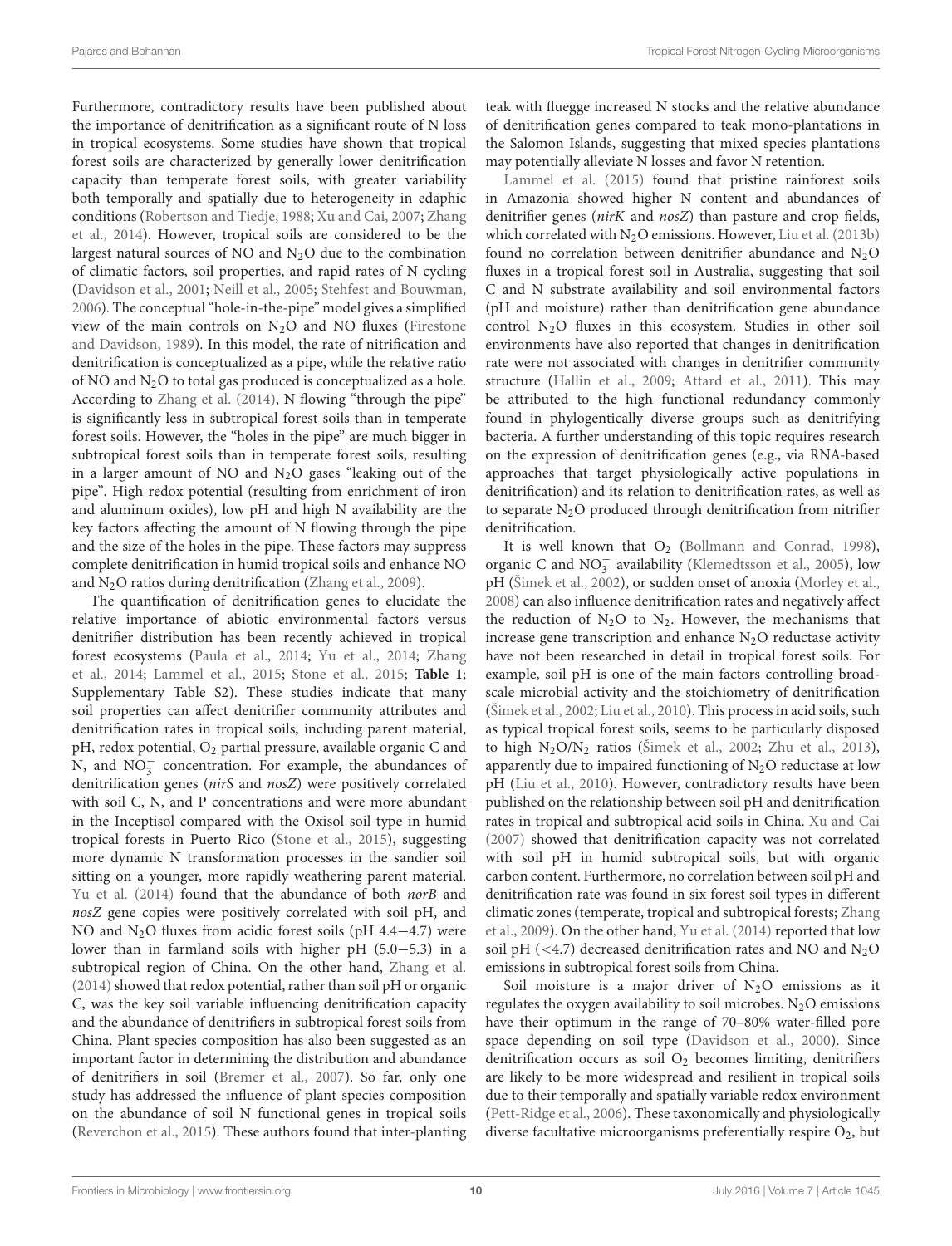can reduce  $NO_3^-$  and other partially oxidized N-forms when  $O_2$ is limiting [\(Tiedje et al.,](#page-18-31) [1983;](#page-18-31) [Tiedje,](#page-18-13) [1988\)](#page-18-13). [Pett-Ridge et al.](#page-17-12) [\(2006\)](#page-17-12) performed a fluctuating redox incubation experiment using tropical forest soils from Puerto Rico and found that denitrification tended to be highest in soils that had been anoxic for several weeks. These results indicated that denitrifiers might dominate in situations where  $O_2$  is consistently limiting, whereas microbes that mediate DNRA may be more competitive for NO<sup>−</sup> 3 in a fluctuating redox environment [\(Tiedje,](#page-18-13) [1988\)](#page-18-13). On the other hand, frequent oxic/anoxic transitions may also inhibit the expression of nitrous oxide reductase, since its activity is more sensitive to  $O_2$  compared with other denitrifying enzymes [\(Morley et al.,](#page-16-25) [2008\)](#page-16-25).

# ANTHROPOGENIC FACTORS INFLUENCING MICROBIAL N CYCLING IN TROPICAL FOREST SOILS

Alteration of the N cycle by human activities affects climate, food and energy security, human health, and ecosystem services [\(Erisman et al.,](#page-14-28) [2013\)](#page-14-28). Anthropogenic factors also have a great potential to alter N processes in tropical forests and significant changes in N dynamics in these forests is expected, including rising  $NO<sub>3</sub><sup>-</sup>$  export to ground and surface waters, threatening drinking water quality and increasing eutrophication risks [\(Matson et al.,](#page-16-27) [1999;](#page-16-27) [Corre](#page-14-29) [et al.,](#page-14-29) [2010\)](#page-14-29). Furthermore, in the coming decades, the tropics will experience unprecedented increases in temperature and significant alterations in precipitation regime, which also have the potential to affect the N cycle [\(Diffenbaugh and Scherer,](#page-14-30) [2011;](#page-14-30) [Bai et al.,](#page-13-18) [2013;](#page-13-18) [IPCC,](#page-15-34) [2013\)](#page-15-34). For example, soil warming may increase microbial metabolism and enzyme activity, resulting in greater organic matter decomposition and gross N mineralization [\(Koch et al.,](#page-16-28) [2007\)](#page-16-28). Warmer temperatures could also stimulate additional N losses via increased denitrification rates [\(Bai et al.,](#page-13-18) [2013\)](#page-13-18). However, so far very little is known regarding the response of microbial communities involved in N processes to different components of global environmental change in the tropics. It is beyond the scope of this paper to review the myriad microbial responses to environmental change; rather, we focus our review on the limited currently available research regarding the response of microbial N cycling to anthropogenic factors in tropical forest soils, such as chronic-elevated N deposition, forest perturbation, and land-use change.

# N deposition

Atmospheric deposition of reactive N compounds has increased threefold during the last century due to fossil fuel combustion, artificial fertilizer application and leguminous crops [\(Vitousek](#page-18-33) [et al.,](#page-18-33) [1997;](#page-18-33) [Gruber and Galloway,](#page-15-35) [2008\)](#page-15-35). Currently, N deposition adds more than 200 Tg  $yr^{-1}$  of N to terrestrial and ocean ecosystems, and is predicted to increase between 50 and 100% by 2030 compared with 2000 [\(Gruber and Galloway,](#page-15-35) [2008;](#page-15-35) [Reay](#page-17-38) [et al.,](#page-17-38) [2008\)](#page-17-38). Furthermore, reactive N deposition is dramatically increasing in the tropics because of economic development and increasing biomass burning [\(Galloway et al.,](#page-15-16) [2004;](#page-15-16) [Hietz](#page-15-2)

[et al.,](#page-15-2) [2011\)](#page-15-2), resulting in many unexpectedly negative effects. In fact, elevated N deposition not only occurs in areas with high population densities but also in areas far from the source of N. For example, southern Ecuadorian montane forests receive elevated atmospheric N and P deposition that is largely attributed to biomass burning in the Amazon basin [\(Fabian et al.,](#page-14-31) [2005\)](#page-14-31). In addition, recent climate models that incorporate N deposition as a part of the CN-coupled models predict a lower net C uptake (37–74%) than values projected by models using C cycle components alone, demonstrating the importance of the N cycle in future climate change [\(Thornton et al.,](#page-18-34) [2009\)](#page-18-34). Thus, a priority in terrestrial ecosystem research is to determine the fate of N, its interactions with soil microbial communities and its coupling with other biogeochemical cycles, such as the C cycle [\(Bardgett](#page-13-19) [et al.,](#page-13-19) [2008;](#page-13-19) [Reay et al.,](#page-17-38) [2008;](#page-17-38) [Singh et al.,](#page-17-2) [2010\)](#page-17-2).

The responses of soil N transformations to N addition depend on forest N status, soil characteristics, and climatic factors [\(Lohse](#page-16-29) [and Matson,](#page-16-29) [2005;](#page-16-29) [Martinson et al.,](#page-16-30) [2012;](#page-16-30) [Corre et al.,](#page-14-32) [2014\)](#page-14-32). Anthropogenic N deposition has been shown to greatly affect N cycling in temperate and boreal forests, where low availability of N limits primary productivity. These responses have been well studied and summarized in the conceptual model known as the "N saturation hypothesis" [\(Aber et al.,](#page-13-20) [1998;](#page-13-20) [Galloway et al.,](#page-15-36) [2003\)](#page-15-36). The concept of "N saturation" refers to a state in which N supply exceeds biological demand, resulting in the loss of new N from the ecosystem by biological or physical mechanisms. In this model, atmospheric chronic N deposition in temperate and boreal forests increases soil acidification, stimulates N loss through extensive  $NO_3^-$  leaching and gaseous N emissions, and produces a switch from N to P limitation and a decline in plant diversity [\(Aber et al.,](#page-13-20) [1998;](#page-13-20) [Vitousek et al.,](#page-18-33) [1997,](#page-18-33) [2010\)](#page-18-6). In contrast to temperate forests, tropical forests are generally considered N-rich relative to other nutrients, and thus N deposition is less likely to increase primary productivity of tropical ecosystems, but may alter other aspects of the N cycle [\(Corre et al.,](#page-14-29) [2010;](#page-14-29) [Hietz et al.,](#page-15-2) [2011\)](#page-15-2). It has been also hypothesized that chronic N deposition will acidify tropical forest soils, further exacerbate P deficiency in highly weathered soils, reduce tree growth and C storage, and negatively affect biodiversity [\(Matson et al.,](#page-16-27) [1999;](#page-16-27) [Vitousek et al.,](#page-18-6) [2010\)](#page-18-6). Recent evidence suggests that these changes are currently occurring in tropical forests [\(Hietz et al.,](#page-15-2) [2011;](#page-15-2) [Lu](#page-16-31) [et al.,](#page-16-31) [2014\)](#page-16-31).

Compared with other ecosystem types, tropical forests emitted more  $N_2O$  under N enrichment (on average  $+739\%$ ; [Liu](#page-16-32) [and Greaver,](#page-16-32) [2009\)](#page-16-32), which suggests strong feedbacks of soil N2O emissions on increasing atmospheric N deposition in the tropics. However, research on the effect of N deposition in tropical and subtropical forest ecosystems is much more recent, and the temporal scale of such studies much shorter than those in temperate forests. For example, the effect of N deposition on N-saturated tropical forest ecosystems in southern China has been recently studied. Forests in this region have acidified soils, exhibit chronic atmospheric N deposition of 16−38 kg·ha−<sup>1</sup> ·yr−<sup>1</sup> [\(Chen and Mulder,](#page-14-33) [2007;](#page-14-33) [Fang et al.,](#page-14-34) [2011\)](#page-14-34) and high throughfall N input that vary greatly from 11.7 to 65.1 kg N·ha<sup>-1</sup>·yr<sup>-1</sup> [\(Fang et al.,](#page-14-34) [2011\)](#page-14-34). It had been shown that  $N_2O$  emission significantly increases,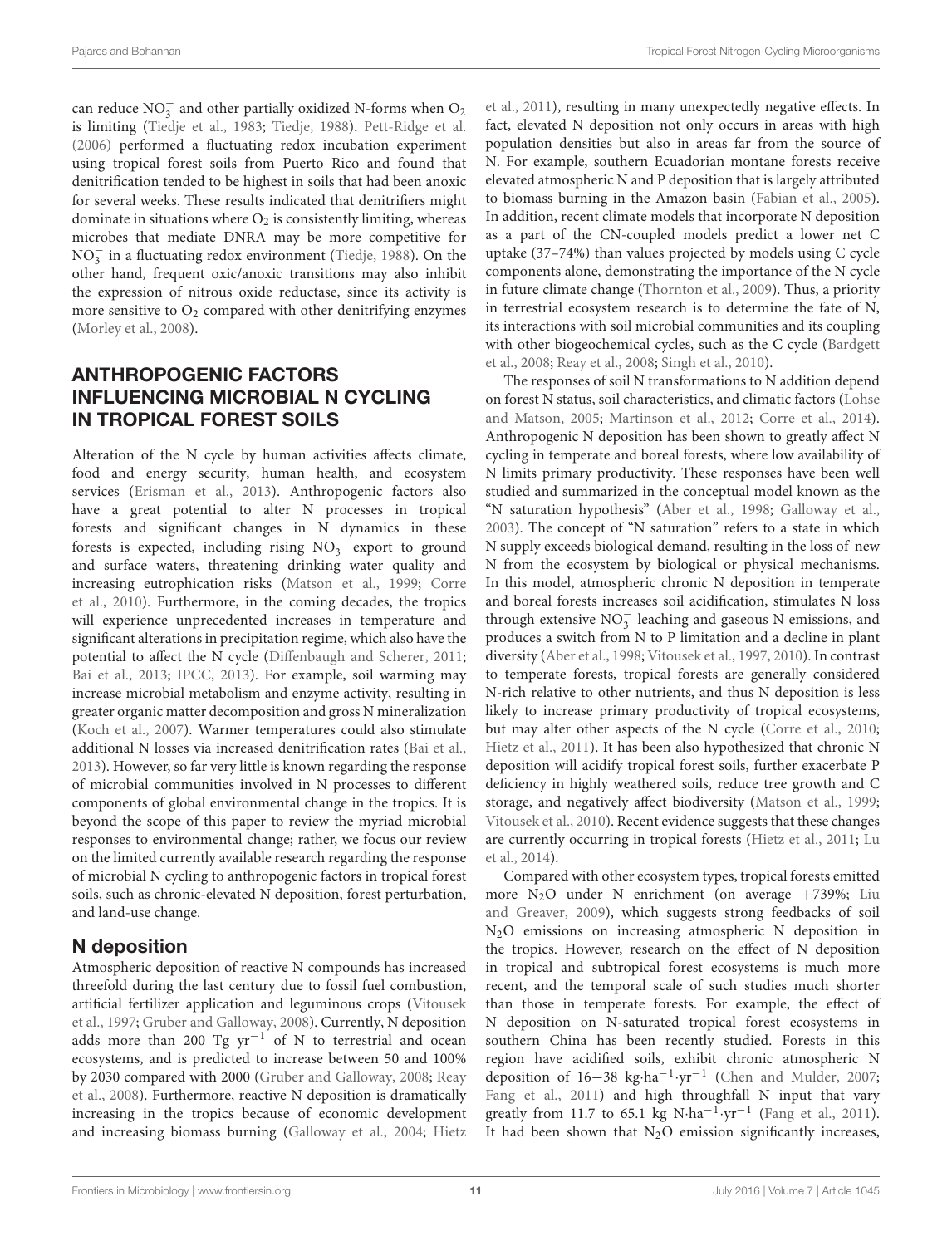but soil pH, primary production, litter decomposition and N mineralization significantly decreases in high N addition (100−150 kg N·ha−<sup>1</sup> ·yr−<sup>1</sup> ) plots [\(Lu et al.,](#page-16-33) [2009;](#page-16-33) [Zhu et al.,](#page-19-10) [2013;](#page-19-10) [Wang et al.,](#page-18-35) [2014\)](#page-18-35). These results are consistent with progressive P limitation, which results in higher litter N content and soil N availability. Likewise, a two-year N addition experiment (50−150 kg N·ha−<sup>1</sup> ·yr−<sup>1</sup> ) was performed in a humid subtropical bamboo forest in China, which exhibits one of the highest chronic atmospheric N deposition rates in the world (113.8 kg N·ha−<sup>1</sup> ·yr−<sup>1</sup> in 2009; [Tu et al.,](#page-18-36) [2013\)](#page-18-36). In this ecosystem, N deposition accelerated nitrification and denitrification rates, increased hydrolytic enzyme activities, soil N availability and microbial biomass, and decreased soil P availability [\(Tu et al.,](#page-18-37) [2014\)](#page-18-37). Results suggest that this bamboo forest ecosystem is moving toward P limitation under elevated N deposition, and may increase N<sub>2</sub>O emission and NO<sub>3</sub> leaching.

The same pattern of increased N-oxide emissions and  $NO_3^$ leaching induced by N deposition has been found for montane tropical forests. In Hawaiian montane forests, 11−13 years of high N addition (100 kg N·ha−<sup>1</sup> ·yr−<sup>1</sup> ) to an N-limited forest on an Andosol soil and 5−7 years of high N addition (100 kg N·ha−<sup>1</sup> ·yr−<sup>1</sup> ) to a P-limited forest on a Ferralsol soil increased gross rates of mineral N production but decreased microbial N retention, leading to higher soil N-oxide emissions and  $NO_3^$ leaching [\(Hall and Matson,](#page-15-4) [2003;](#page-15-4) [Lohse and Matson,](#page-16-29) [2005\)](#page-16-29). Similarly, 1−4 years of high N addition (125 kg N·ha−<sup>1</sup> ·yr−<sup>1</sup> ) in an N-limited Panamanian montane forest on an Andosol soil increased gross rates of soil N mineralization and nitrification, leading to increases in soil N-oxide emissions and  $\text{NO}_3^-$  leaching [\(Corre et al.,](#page-14-29) [2010,](#page-14-29) [2014\)](#page-14-32). [Corre et al.](#page-14-32) [\(2014\)](#page-14-32) also showed that this wet montane forest with only 4 years of N addition had comparable N-oxide emissions to an N-rich moist lowland forest in Panama with more than a decade of N addition.

Elevated N deposition in tropical forests may also significantly change soil microbial community composition and activity [\(Liu](#page-16-13) [et al.,](#page-16-13) [2013a;](#page-16-13) [Tu et al.,](#page-18-37) [2014\)](#page-18-37). There are two primary hypotheses that seek to explain the influence of N addition on microbial community dynamics. The N-mining hypothesis proposes that under N enrichment, microbes reduce decomposition of recalcitrant C in response to their lowered N requirements, resulting in a shift toward labile C decomposition and reduced overall microbial activity [\(Chen et al.,](#page-14-35) [2014\)](#page-14-35). The copiotrophic hypothesis suggests that N additions decreases the relative abundance of oligotrophic taxa (k-strategists, i.e., slow growing microbes that have high substrate affinity and can catabolize more recalcitrant C pools), which would be out-competed by more copiotrophic taxa (r-strategists, i.e., fast growing microbes that have high nutritional requirements and preferentially consume labile soil organic C pools; [Fierer et al.,](#page-14-36) [2007,](#page-14-36) [2012a;](#page-15-37) [Ramirez et al.,](#page-17-14) [2012\)](#page-17-14).

Knowledge about the effects of N deposition on particular microbially mediated N processes in tropical forests is still limited and controversial (**[Table 1](#page-4-0)**). [Cusack et al.](#page-14-5) [\(2009\)](#page-14-5) reported that N fertilization (50 kg N ha<sup>-1</sup> yr<sup>-1</sup>, which is approximately twice the average projected rate for Central America for the year 2050; [Galloway et al.,](#page-15-16) [2004\)](#page-15-16) suppressed soil biological N fixation in two tropical forests in Puerto Rico, similar to findings in a rain tropical forest in Panama [\(Barron et al.,](#page-13-10) [2008\)](#page-13-10). [Isobe et al.](#page-15-14) [\(2012\)](#page-15-14) investigated nitrifying communities of acidified subtropical forests soils in southern China and found that archaea rather than bacteria control  $NH<sub>4</sub><sup>+</sup>$  oxidation after long-term N deposition (32−34 kg N·ha−<sup>1</sup> ·yr−<sup>1</sup> ). However, it has been reported that rates of heterotrophic nitrification were significantly higher than those of autotrophic nitrification in these forest soils [\(Zhang et al.,](#page-19-8) [2013\)](#page-19-8). [Cong et al.](#page-14-13) [\(2015\)](#page-14-13) found that the high relative abundance of both amoA and denitrification genes, especially narG, in a tropical rainforest soil in China was due to the large amount of soil available N (from 141.4 to 224.5 mg kg<sup>-1</sup>), caused by the high rate of N deposition (over 25 kg N·ha−<sup>1</sup> ·yr−<sup>1</sup> ) that affects this ecosystem. In sum, there is evidence indicating that N deposition in tropical forest soils may inhibit biological N fixation [\(Barron et al.,](#page-13-10) [2008;](#page-13-10) [Cusack](#page-14-5) [et al.,](#page-14-5) [2009\)](#page-14-5), alter N mineralization and nitrification [\(Zhao et al.,](#page-19-18) [2007;](#page-19-18) [Corre et al.,](#page-14-29) [2010\)](#page-14-29), and induce more  $N_2O$  emissions and NO<sub>3</sub></sub> leaching, particularly during the wet season [\(Hall and](#page-15-9) [Matson,](#page-15-9) [1999;](#page-15-9) [Corre et al.,](#page-14-32) [2014;](#page-14-32) [Wang et al.,](#page-18-35) [2014\)](#page-18-35). However,

<span id="page-11-0"></span>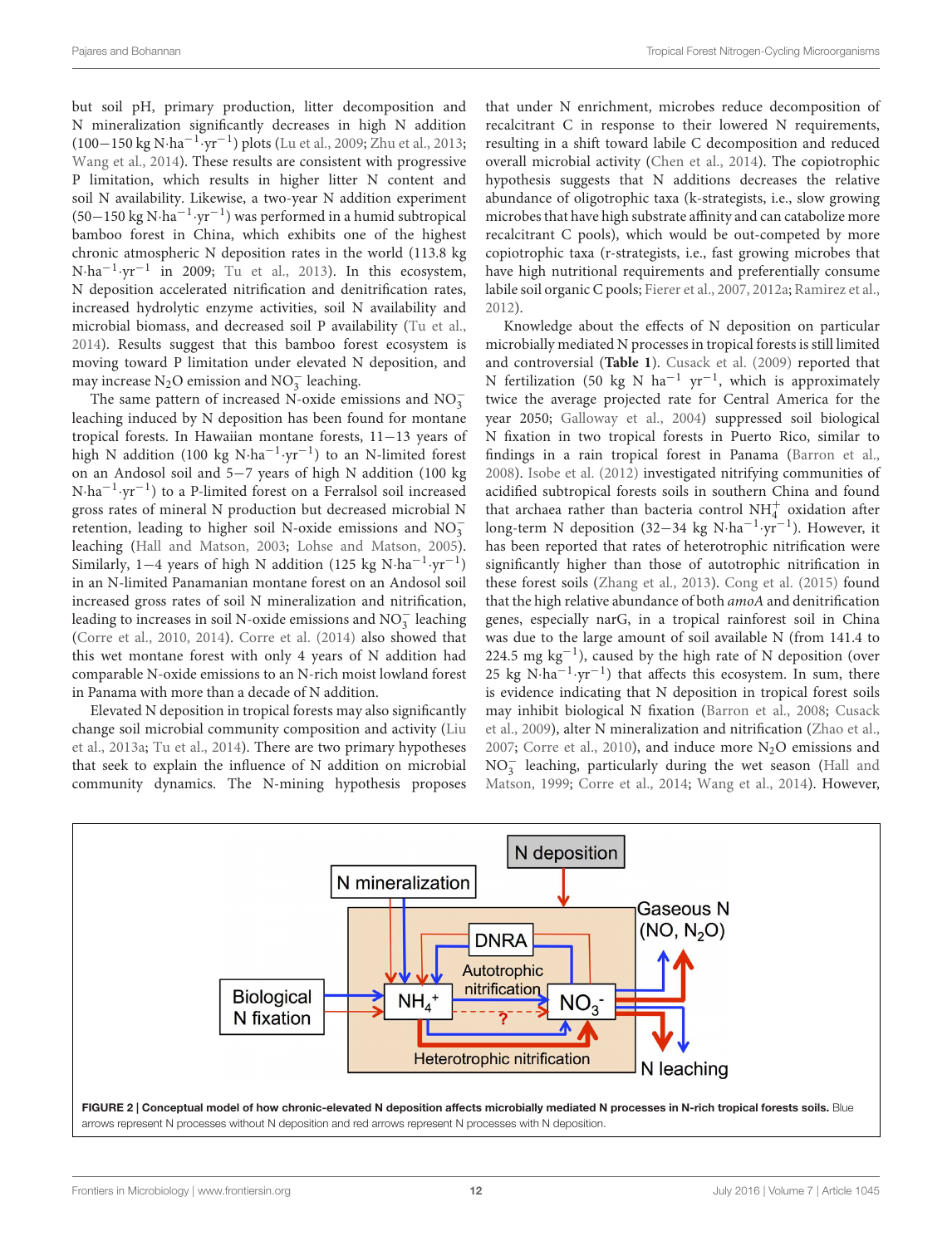the consequences of these changes at the ecosystem scale are not well understood.

We summarize all available evidence in a conceptual model of how increasing N deposition may affect microbially mediated N processes in N-rich tropical forests soils (**[Figure 2](#page-11-0)**). We hypothesize that chronic-elevated N deposition may lead to a decrease of biological N fixation, N mineralization and DNRA, as well as an increase of heterotrophic nitrification and denitrification, which will lead to high N losses via N leaching and gaseous N production. Furthermore, we also emphasize that these processes are affected by multiple factors such as the initial soil N status, soil type, soil moisture and temperature, elevation (montane or lowland), and landscape position [\(Martinson et al.,](#page-16-30) [2012;](#page-16-30) [Zhu et al.,](#page-19-10) [2013;](#page-19-10) [Corre et al.,](#page-14-32) [2014;](#page-14-32) [Stone et al.,](#page-18-18) [2015\)](#page-18-18), which may alter the responses of these processes to N deposition.

# Land-Used Change and Forest **Perturbation**

Land use change is considered the most important factor driving biodiversity losses in tropical areas [\(Sala et al.,](#page-17-39) [2000\)](#page-17-39). In recent decades, tropical forests have undergone rapid conversion to agriculture, with 80 million hectares of forest cleared in the 1980s and 1990s [\(Gibbs et al.,](#page-15-38) [2010\)](#page-15-38). Logging and forest conversion result in a series of ecosystem alterations that include an increase in belowground productivity [\(Cenciani et al.,](#page-14-37) [2009\)](#page-14-37), changes in soil chemistry [\(McGrath et al.,](#page-16-34) [2001;](#page-16-34) [Murty et al.,](#page-16-35) [2002\)](#page-16-35), and a more open N cycle [\(Davidson et al.,](#page-14-6) [2007\)](#page-14-6). Following deforestation, not only plant biomass but also the soil stocks of total C and N can become mobilized and be emitted in the form of greenhouse gases [\(Neill et al.,](#page-16-8) [2005;](#page-16-8) [Galford et al.,](#page-15-39) [2010;](#page-15-39) [Arai et al.,](#page-13-21) [2014\)](#page-13-21). Among these emissions,  $N_2O$  has a global warming potential for 100 years 265-298 times greater than that of the equivalent amount of CO<sub>2</sub> [\(IPCC,](#page-15-34) [2013\)](#page-15-34) and promotes ozone destruction in the stratosphere. Thus, understanding the controlling factors of  $N_2O$  emission is crucial for quantifying the effects of land-use change on the N cycle and for managing and mitigating the environmental consequences associated with N pollution [\(Galloway et al.,](#page-15-16) [2004\)](#page-15-16).

It has been shown that land use change in the tropics also alters soil bacterial [\(da Jesus et al.,](#page-14-9) [2009;](#page-14-9) [Rodrigues et al.,](#page-17-15) [2013;](#page-17-15) [Ranjan](#page-17-13) [et al.,](#page-17-13) [2015\)](#page-17-13), fungal [\(Mueller et al.,](#page-16-36) [2014\)](#page-16-36), and archaeal [\(Taketani](#page-18-38) [and Tsai,](#page-18-38) [2010\)](#page-18-38) community composition. For example, a recent study showed that the conversion of Amazonian forest to pasture impacts microorganisms, resulting in biotic homogenization of communities [\(Rodrigues et al.,](#page-17-15) [2013\)](#page-17-15). Various studies have suggested that deforestation of tropical forests for agriculture and agroforestry decreases microbial biomass and alters the soil microbial composition [\(Bossio et al.,](#page-13-22) [2005;](#page-13-22) [Arai et al.,](#page-13-21) [2014;](#page-13-21) [Krashevska et al.,](#page-16-37) [2015\)](#page-16-37). However, the impact of land use changes on soil N processes and the microorganisms responsible for these processes has been limited to only a few studies (e.g., [Carney et al.,](#page-14-15) [2004;](#page-14-15) [Yu et al.,](#page-19-2) [2014;](#page-19-2) [Lammel et al.,](#page-16-14) [2015;](#page-16-14) **[Table 1](#page-4-0)**; Supplementary Table S2).

So far, only one study has integrated measures of greenhouse gas emissions and the abundance of multiple functional and phylogenetic genetic markers (nifH, amoA, nirK, nirS, norB, nosZ, mcrA, pmoA, and 16S/18S rRNA) with environmental parameters to predict the response of biogeochemical processes to land use change in Amazonian soils [\(Lammel et al.,](#page-16-14) [2015\)](#page-16-14). Results showed that land use change from forest to agriculture reduced the abundance of different functional microbial groups related to C and N cycles in the wet season, but its effects were less significant after the dry winter fallow. [Paula et al.](#page-17-16) [\(2014\)](#page-17-16) studied the influence of land use change from forest to pasture on functional gene diversity, composition and abundance in Amazon rainforest soil microbial communities. They found that genes linked to C and N cycling were the most altered by deforestation. [Carney et al.](#page-14-15) [\(2004\)](#page-14-15) also observed that soil AOB diversity and composition changed significantly with land use in the tropical lowland of Costa Rica, and these changes were significantly associated with shifts in the potential rates of nitrification. The work of [Mirza et al.](#page-16-15) [\(2014\)](#page-16-15) is one of the first studies using the marker gene nifH to assess the response of free-living diazotrophs to deforestation in the Amazon rainforest. They reported a shift in the diazotrophic community composition and an increase in nifH gene abundance following forest-to-pasture conversion. They suggested that the response of diazotrophs to land use change is a consequence of changes in plant communities, particularly the higher N demand of pasture for supporting aboveground plant growth. [Yu et al.](#page-19-2) [\(2014\)](#page-19-2) also found that the abundance of denitrifying genes (narG, nirK, norB, and nosZ) was significantly affected by land-use change in subtropical soils of China.

# CONCLUSION AND PERSPECTIVES

Most studies of the consequences of N cycle alteration induced by anthropogenic environmental changes have been performed in temperate forests where biological processes are limited by N supply. However, the response of N processes

#### BOX 1 | Future research on microbial ecology of the N cycle in tropical forest soils.

- The contributions of different microbial subpopulations to the N cycle.
- The ecology of recently discovered processes, such as anammox and codenitrification.
- Modeling microbial regulation of the N cycle.
- Network analyses to explore links between environmental factors and microbial control of the N cycle.
- Links between specific microbial metabolic processes and the C and N cycles.
- The interactive effects of C, N, and P on the soil microbial community.
- The influence of precipitation and soil warming on the community structure of N-cycling microorganisms.
- The influence of soil spatial heterogeneity on microbial community functions and N cycling regulation.
- The impact of disturbance on microbial community structure and function and its consequences for the N processes at global scales.
- Microbial community responses to multiple experimental climate change drivers.
- <span id="page-12-0"></span>• Mechanisms regulating the activity and interaction between primary producers and microorganisms controlling N cycling (plant−microbial feedbacks for the regulation of N).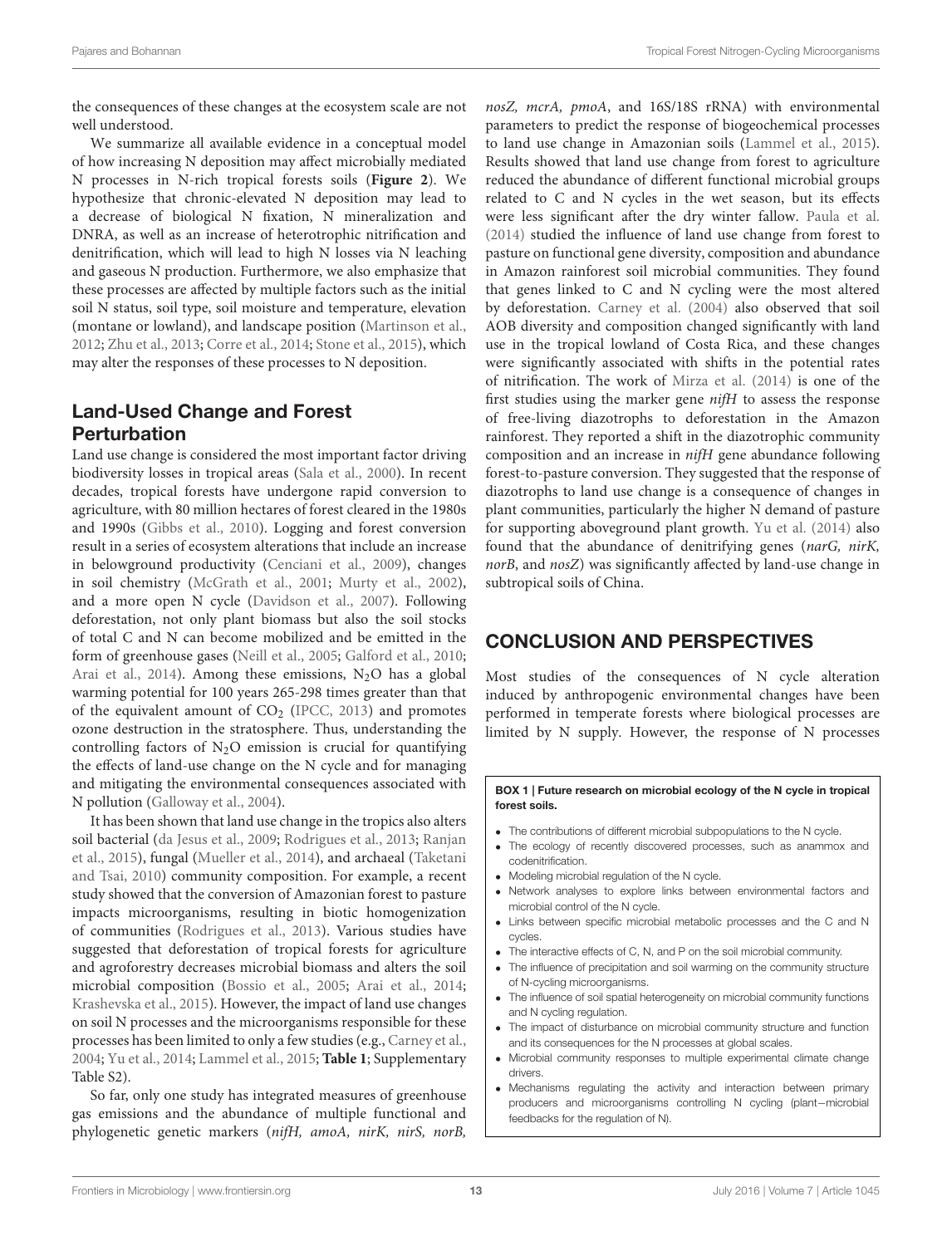to environmental change in tropical forest soils is largely unknown. In order to better understand, predict and mitigate global environmental changes, there is an urgent need to clearly understand the microbial control of greenhouse gas emissions and its interactions with environmental factors. Furthermore, a deeper understanding of microbially mediated N processes in tropical forest soils is crucial as N cycling in these soils impacts food production for a large part of the world, as well as the dynamics of global climate change.

This review reveals large knowledge gaps regarding microbially mediated N processes in tropical forest soils, gaps that represent critical directions for future research. We propose several topics of research that should be prioritized (**[Box 1](#page-12-0)**). For example, to more accurately predict the response of N cycling to environmental change in tropical forest ecosystems, additional data regarding how N cycling is regulated is needed from a much broader range of tropical forests than currently studied, as well as improvements in our ability to quantify in situ the rates of the primary N processes in these soils. Likewise, it is important to carry out studies in tropical forest soils of recently

## **REFERENCES**

- <span id="page-13-20"></span>Aber, J., McDowell, W., Nadelhoffer, K., Magill, A., Berntson, G., Kamakea, M., et al. (1998). Nitrogen saturation in temperate forest ecosystems – hypotheses revisited. Bioscience 48, 921–934. doi: 10.2307/1313296
- <span id="page-13-5"></span>Alvarez-Clare, S., Mack, M. C., and Brooks, M. (2013). A direct test of nitrogen and phosphorus limitation to net primary productivity in a lowland tropical wet forest. Ecology 94, 1540–1551. doi: 10.1890/12-2128.1
- <span id="page-13-21"></span>Arai, H., Hadi, A., Darung, U., Limin, S. H., Takahashi, H., Hatano, R., et al. (2014). Land use change affects microbial biomass and fluxes of carbon dioxide and nitrous oxide in tropical peatlands. Soil Sci. Plant Nutr. 60, 423–434. doi: 10.1080/00380768.2014.903576
- <span id="page-13-15"></span>Attard, E., Recous, S., Chabbi, A., De Berranger, C., Guillaumaud, N., Labreuche, J., et al. (2011). Soil environmental conditions rather than denitrifier abundance and diversity drive potential denitrification after changes in land uses. Glob. Change Biol. 17, 1975–1989. doi: 10.1111/j.1365-2486.2010. 02340 x
- <span id="page-13-12"></span>Avrahami, S., and Conrad, R. (2005). Cold-temperate climate: a factor for selection of ammonia oxidizers in upland soil? Can. J. Microbiol. 51, 709–714. doi: 10.1139/w05-045
- <span id="page-13-1"></span>Baggs, E. M. (2008). A review of stable isotope techniques for  $N_2O$ source partitioning in soils: recent progress, remaining challenges and future considerations. Rapid Commun. Mass Spectrom. 22, 1664–1672. doi: 10.1002/rcm.3456
- <span id="page-13-18"></span>Bai, E., Li, S., Xu, W., Li, W., Dai, W., and Jiang, P. (2013). A meta-analysis of experimental warming effects on terrestrial nitrogen pools and dynamics. New Phytol. 199, 431–440. doi: 10.1111/nph.12252
- <span id="page-13-19"></span>Bardgett, R. D., Freeman, C., and Ostle, N. J. (2008). Microbial contributions to climate change through carbon cycle feedbacks. ISME J. 2, 805–814. doi: 10.1038/ismej.2008.58
- <span id="page-13-10"></span>Barron, A. R., Wurzburger, N., Bellenger, J. P., Wright, S. J., Kraepiel, A. M. L., and Hedin, L. O. (2008). Molybdenum limitation of asymbiotic nitrogen fixation in tropical forest soils. Nat. Geosci. 2, 42–45. doi: 10.1038/ngeo366
- <span id="page-13-13"></span>Bartossek, R., Nicol, G. W., Lanzen, A., Klenk, H. P., and Schleper, C. (2010). Homologues of nitrite reductases in ammonia-oxidizing archaea: diversity and genomic context. Environ. Microbiol. 12, 1075–1088. doi: 10.1111/j.1462- 2920.2010.02153.x
- <span id="page-13-14"></span>Bedmar, E. J., Robles, E. F., and Delgado, M. J. (2005). The complete denitrification pathway of the symbiotic, nitrogen-fixing bacterium Bradyrhizobium japonicum. Biochem. Soc. Trans. 33, 141–144. doi: 10.1042/BST0330141
- <span id="page-13-9"></span>Benner, J. W., Conroy, S., Lunch, C. K., Toyoda, N., and Vitousek, P. M. (2007). Phosphorus fertilization increases the abundance and nitrogenase activity of the

discovered processes, such as anammox and codenitrification. In addition, research is required to link these processes with soil microbial community characteristics and the functional roles of microbial extracellular enzymes, in order to provide mechanistic insights into microbial regulation of the N cycle in tropical forest ecosystems.

# AUTHOR CONTRIBUTIONS

SP and BB designed and conceived the study. SP produced the first draft of the manuscript, and both authors edited the manuscript.

## SUPPLEMENTARY MATERIAL

The Supplementary Material for this article can be found online at: [http://journal.frontiersin.org/article/10.3389/fmicb.](http://journal.frontiersin.org/article/10.3389/fmicb.2016.01045) [2016.01045](http://journal.frontiersin.org/article/10.3389/fmicb.2016.01045)

cyanolichen Pseudocyphellaria crocata in Hawaiian montane forests. Biotropica 39, 400–405. doi: 10.1111/j.1744-7429.2007.00267.x

- <span id="page-13-6"></span>Biggs, T. W., Dunne, T., and Martinelli, L. A. (2004). Natural controls and human impacts on stream nutrient concentrations in a deforested region of the Brazilian Amazon basin. Biogeochemistry 68, 227–257. doi: 10.1023/B:BIOG.0000025744.78309.2e
- <span id="page-13-17"></span>Bollmann, A., and Conrad, R. (1998). Influence of  $O<sub>2</sub>$  availability on NO and N2O release by nitrification and denitrification in soils. Glob. Change Biol. 4, 387–396. doi: 10.1046/j.1365-2486.1998.00161.x
- <span id="page-13-0"></span>Bonan, G. B. (2008). Forests and climate change: forcings, feedbacks, and the climate benefits of forests. Science 320, 1444–1449. doi: 10.1126/science. 1155121
- <span id="page-13-22"></span>Bossio, D. A., Girvan, M. S., Verchot, L., Bullimore, J., Borelli, T., Albrecht, A., et al. (2005). Soil microbial community response to land use change in an agricultural landscape of western Kenya. Microb. Ecol. 49, 50–62. doi: 10.1007/s00248-003- 0209-6
- <span id="page-13-2"></span>Bottomley, P. J., Taylor, A. E., and Myrold, D. D. (2012). A consideration of the relative contributions of different microbial subpopulations to the soil N cycle. Front. Microbiol. 3:373. doi: 10.3389/fmicb.2012.00373
- <span id="page-13-11"></span>Boyle-Yarwood, S. A., Bottomley, P. J., and Myrold, D. D. (2008). Community composition of ammonia-oxidizing bacteria and archaea in soils under stands of red alder and Douglas fir in Oregon. Environ. Microbiol. 10, 2956–2965. doi: 10.1111/j.1462-2920.2008.01600.x
- <span id="page-13-3"></span>Braker, G., and Conrad, R. (2011). Diversity, structure, and size of  $N_2O$ -producing microbial communities in soils-what matters for their functioning? Adv. Appl. Microbiol. 75, 33–70. doi: 10.1016/B978-0-12-387046-9.00002-5
- <span id="page-13-16"></span>Bremer, C., Braker, G., Matthies, D., Reuter, A., Engels, C., and Conrad, R. (2007). Impact of plant functional group, plant species, and sampling time on the composition of nirK-type denitrifier communities in soil. Appl. Environ. Microbiol. 73, 6876–6884. doi: 10.1128/AEM.01536-07
- <span id="page-13-4"></span>Brookshire, E. N. J., Gerber, S., Menge, D. N. L., and Hedin, L. O. (2012). Large losses of inorganic nitrogen from tropical rainforests suggest a lack of nitrogen limitation. Ecol. Lett. 15, 9–16. doi: 10.1111/j.1461-0248.2011. 01701.x
- <span id="page-13-8"></span>Bruce, T., Martinez, I. B., Maia Neto, O., Vicente, A. C. P., Kruger, R. H., and Thompson, F. L. (2010). Bacterial community diversity in the Brazilian Atlantic forest soils. Microb. Ecol. 60, 840–849. doi: 10.1007/s00248-010- 9750-2
- <span id="page-13-7"></span>Butterbach-Bahl, K., Kock, M., Willibald, G., Hewett, B., Buhagiar, S., Papen, H., et al. (2004). Temporal variations of fluxes of NO,  $NO_2$ ,  $N_2O$ ,  $CO_2$ , and  $CH_4$ in a tropical rain forest ecosystem. Glob. Biogeochem. Cycles 18:GB3012. doi: 10.1029/2004gb002243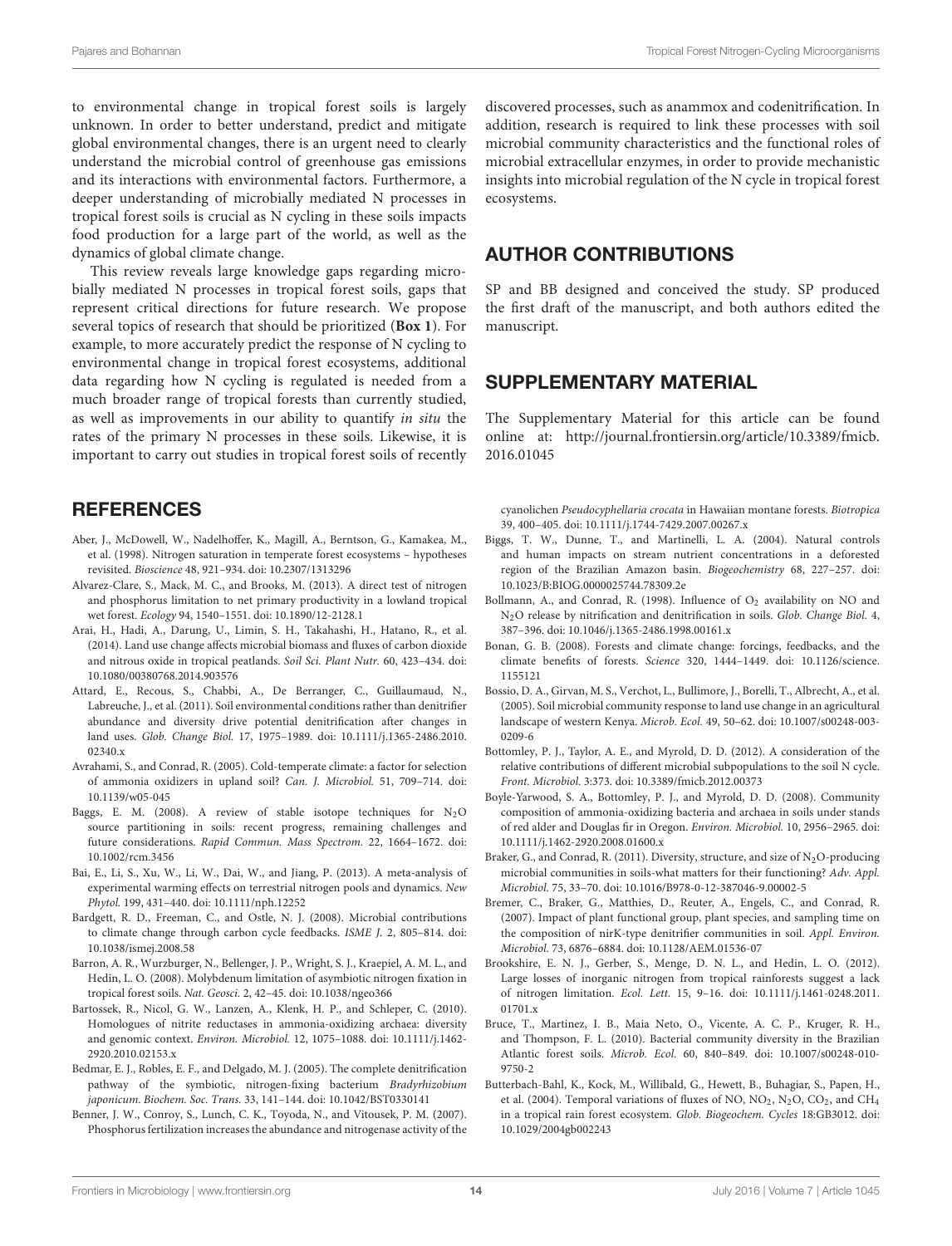- <span id="page-14-24"></span>Cabello, P., Roldán, M. D., and Moreno-Vivián, C. (2004). Nitrate reduction and the nitrogen cycle in archaea. Microbiology 150, 3527–3546. doi: 10.1099/mic.0.27303-0
- <span id="page-14-2"></span>Caporaso, J. G., Lauber, C. L., Walters, W. A., Berg-Lyons, D., Lozupone, C. A., Turnbaugh, P. J., et al. (2011). Global patterns of 16S rRNA diversity at a depth of millions of sequences per sample. Proc. Natl. Acad. Sci. U.S.A. 108, 4516–4522. doi: 10.1073/pnas.1000080107
- <span id="page-14-10"></span>Carney, K. M., and Matson, P. A. (2006). The influence of tropical plant diversity and composition on soil microbial communities. Microb. Ecol. 52, 226–238. doi: 10.1007/s00248-006-9115-z
- <span id="page-14-15"></span>Carney, K. M., Matson, P. A., and Bohannan, B. J. M. (2004). Diversity and composition of tropical soil nitrifiers across a plant diversity gradient and among land-use types. Ecol. Lett. 7, 684–694. doi: 10.1111/j.1461- 0248.2004.00628.x
- <span id="page-14-37"></span>Cenciani, K., Lambais, M. R., Cerri, C. C., de Azevedo, L. C. B., and Feigl, B. J. (2009). Bacteria diversity and microbial biomass in forest, pasture and fallow soils in the southwestern Amazon basin. Rev. Bras. Ciênc. Solo 33, 907–916. doi: 10.1590/S0100-06832009000400015
- <span id="page-14-35"></span>Chen, R., Senbayram, M., Blagodatsky, S., Myachina, O., Dittert, K., Lin, X., et al. (2014). Soil C and N availability determine the priming effect: microbial N mining and stoichiometric decomposition theories. Glob. Change Biol. 20, 2356–2367. doi: 10.1111/gcb.12475
- <span id="page-14-19"></span>Chen, X. P., Zhu, Y. G., Xia, Y., Shen, J. P., and He, J. Z. (2008). Ammonia-oxidizing archaea: important players in paddy rhizosphere soil? Environ. Microbiol. 10, 1978–1987. doi: 10.1111/j.1462-2920.2008. 01613.x
- <span id="page-14-33"></span>Chen, X. Y., and Mulder, J. (2007). Atmospheric deposition of nitrogen at five subtropical forested sites in South China. Sci. Total Environ. 378, 317–330. doi: 10.1016/j.scitotenv.2007.02.028
- <span id="page-14-7"></span>Cleveland, C. C., and Townsend, A. R. (2006). Nutrient additions to a tropical rain forest drive substantial soil carbon dioxide losses to the atmosphere. Proc. Natl. Acad. Sci. U.S.A. 103, 10316–10321. doi: 10.1073/pnas.0600989103
- <span id="page-14-16"></span>Cleveland, C. C., Townsend, A. R., Schimel, D. S., Fisher, H., Howarth, R. W., Hedin, L. O., et al. (1999). Global patterns of terrestrial biological nitrogen (N2) fixation in natural ecosystems. Glob. Biogeochem. Cycles 13, 623–645. doi: 10.1029/1999GB900014
- <span id="page-14-4"></span>Cleveland, C. C., Townsend, A. R., Taylor, P., Alvarez-Clare, S., Bustamante, M. M. C., Chuyong, G., et al. (2011). Relationships among net primary productivity, nutrients and climate in tropical rain forest: a pan-tropical analysis. Ecol. Lett. 14, 939–947. doi: 10.1111/j.1461-0248.2011.01658.x
- <span id="page-14-18"></span>Colliver, B. B., and Stephenson, T. (2000). Production of nitrogen oxide and dinitrogen oxide by autotrophic nitrifiers. Biotechnol. Adv. 18, 219–232. doi: 10.1016/S0734-9750(00)00035-5
- <span id="page-14-13"></span>Cong, J., Liu, X., Lu, H., Xu, H., Li, Y., Deng, Y., et al. (2015). Analyses of the influencing factors of soil microbial functional gene diversity in tropical rainforest based on GeoChip 5.0. Genomics Data 5, 397–398. doi: 10.1016/j.gdata.2015.07.010
- <span id="page-14-32"></span>Corre, M. D., Sueta, J. P., and Veldkamp, E. (2014). Nitrogen-oxide emissions from tropical forest soils exposed to elevated nitrogen input strongly interact with rainfall quantity and seasonality. Biogeochemistry 118, 103–120. doi: 10.1007/s10533-013-9908-3
- <span id="page-14-29"></span>Corre, M. D., Veldkamp, E., Arnold, J., and Wright, S. J. (2010). Impact of elevated N input on soil N cycling and losses in old-growth lowland and montane forests in Panama. Ecology 91, 1715–1729. doi: 10.1890/09-0274.1
- <span id="page-14-5"></span>Cusack, D. F., Silver, W. L., and McDowell, W. H. (2009). Biological nitrogen fixation in two tropical forests: ecosystem-level patterns and effects of nitrogen fertilization. Ecosystems 12, 1299–1315. doi: 10.1007/s10021-009-9290-0
- <span id="page-14-3"></span>Cusack, D. F., Silver, W. L., Torn, M. S., Burton, S. D., and Firestone, M. K. (2011). Changes in microbial community characteristics and soil organic matter with nitrogen additions in two tropical forests. Ecology 92, 621–632. doi: 10.1890/10-0459.1
- <span id="page-14-8"></span>Cusack, D. F., Torn, M. S., McDowell, W. H., and Silver, W. L. (2010). The response of heterotrophic activity and carbon cycling to nitrogen additions and warming in two tropical soils. Glob. Change Biol. 16, 2555–2572. doi: 10.1111/j.1365-2486.2009.02131.x
- <span id="page-14-9"></span>da Jesus, E., Marsh, T. L., Tiedje, J. M., and de Moreira, F. M. (2009). Changes in land use alter the structure of bacterial communities in Western Amazon soils. ISME J. 3, 1004–1011. doi: 10.1038/ismej.2009.47
- <span id="page-14-25"></span>Dandie, C. E., Wertz, S., Leclair, C. L., Goyer, C., Burton, D. L., Patten, C. L., et al. (2011). Abundance, diversity and functional gene expression of denitrifier communities in adjacent riparian and agricultural zones. FEMS Microbiol. Ecol. 77, 69–82. doi: 10.1111/j.1574-6941.2011.01084.x
- <span id="page-14-26"></span>Davidson, E. A., Bustamante, M. M., and de Siqueira Pinto, A. (2001). Emissions of nitrous oxide and nitric oxide from soils of native and exotic ecosystems of the Amazon and Cerrado regions of Brazil. ScientificWorldJournal 1, 312–319. doi: 10.1100/tsw.2001.261
- <span id="page-14-22"></span>Davidson, E. A., Chorover, J., and Dail, D. B. (2003). A mechanism of abiotic immobilization of nitrate in forest ecosystems: the ferrous wheel hypothesis. Glob. Change Biol. 9, 228–236. doi: 10.1046/j.1365-2486.2003. 00592.x
- <span id="page-14-6"></span>Davidson, E. A., de Carvalho, C. J. R., Figueira, A. M., Ishida, F. Y., Ometto, J. P. H. B., Nardoto, G. B., et al. (2007). Recuperation of nitrogen cycling in Amazonian forests following agricultural abandonment. Nature 447, 995–998. doi: 10.1038/nature05900
- <span id="page-14-11"></span>Davidson, E. A., Ishida, F. Y., and Nepstad, D. C. (2004). Effects of an experimental drought on soil emissions of carbon dioxide, methane, nitrous oxide, and nitric oxide in a moist tropical forest. Glob. Change Biol. 10, 718–730. doi: 10.1111/j.1365-2486.2004.00762.x
- <span id="page-14-27"></span>Davidson, E. A., Keller, M., Erickson, H. E., Verchot, L. V., and Veldkamp, E. (2000). Testing a conceptual model of soil emissions of nitrous and nitric oxides. Bioscience 50, 667–680. doi: 10.1641/0006- 3568(2000)050[0667:TACMOS]2.0.CO;2
- <span id="page-14-17"></span>de Boer, W., and Kowalchuk, G. A. (2001). Nitrification in acid soils: microorganisms and mechanisms. Soil Biol. Biochem. 33, 853–866. doi: 10.1016/S0038-0717(00)00247-9
- <span id="page-14-14"></span>de Gannes, V., Eudoxie, G., and Hickey, W. J. (2014). Impacts of edaphic factors on communities of ammonia-oxidizing archaea, ammonia-oxidizing bacteria and nitrification in tropical soils. PLoS ONE 9:e89568. doi: 10.1371/journal.pone.0089568
- <span id="page-14-12"></span>DeAngelis, K. M., Silver, W. L., Thompson, A. W., and Firestone, M. K. (2010). Microbial communities acclimate to recurring changes in soil redox potential status. Environ. Microbiol. 12, 3137–3149. doi: 10.1111/j.1462- 2920.2010.02286.x
- <span id="page-14-23"></span>Demanèche, S., Philippot, L., David, M. M., Navarro, E., Vogel, T. M., and Simonet, P. (2009). Characterization of denitrification gene clusters of soil bacteria via a metagenomic approach. Appl. Environ. Microbiol. 75, 534–537. doi: 10.1128/AEM.01706-08
- <span id="page-14-30"></span>Diffenbaugh, N. S., and Scherer, M. (2011). Observational and model evidence of global emergence of permanent, unprecedented heat in the 20th and 21st centuries. Clim. Change 107, 615–624. doi: 10.1007/s10584-011-0112-y
- <span id="page-14-20"></span>Erguder, T. H., Boon, N., Wittebolle, L., Marzorati, M., and Verstraete, W. (2009). Environmental factors shaping the ecological niches of ammoniaoxidizing archaea. FEMS Microbiol. Rev. 33, 855–869. doi: 10.1111/j.1574- 6976.2009.00179.x
- <span id="page-14-28"></span>Erisman, J. W., Galloway, J. N., Seitzinger, S., Bleeker, A., Dise, N. B., Petrescu, A. M. R., et al. (2013). Consequences of human modification of the global nitrogen cycle. Philos. Trans. R. Soc. Lond. B Biol. Sci. 368:20130116. doi: 10.1098/rstb.2013.0116
- <span id="page-14-31"></span>Fabian, P., Kohlpaintner, M., and Rollenbeck, R. (2005). Biomass burning in the Amazon-fertilizer for the mountaineous rain forest in Ecuador. Environ. Sci. Pollut. Res. Int. 12, 290–296. doi: 10.1065/espr2005.07.272
- <span id="page-14-34"></span>Fang, Y., Yoh, M., Koba, K., Zhu, W., Takebayashi, Y., Xiao, Y., et al. (2011). Nitrogen deposition and forest nitrogen cycling along an urban-rural transect in southern China. Glob. Change Biol. 17, 872–885. doi: 10.1111/j.1365- 2486.2010.02283.x
- <span id="page-14-36"></span>Fierer, N., Bradford, M. A., and Jackson, R. B. (2007). Toward an ecological classification of soil bacteria. Ecology 88, 1354–1364. doi: 10.1890/05-1839
- <span id="page-14-21"></span>Fierer, N., Carney, K. M., Horner-Devine, M. C., and Megonigal, J. P. (2009a). The biogeography of ammonia-oxidizing bacterial communities in soil. Microb. Ecol. 58, 435–445. doi: 10.1007/s00248-009-9517-9
- <span id="page-14-1"></span>Fierer, N., Grandy, A. S., Six, J., and Paul, E. A. (2009b). Searching for unifying principles in soil ecology. Soil Biol. Biochem. 41, 2249–2256. doi: 10.1016/j.soilbio.2009.06.009
- <span id="page-14-0"></span>Fierer, N., and Jackson, R. B. (2006). The diversity and biogeography of soil bacterial communities. Proc. Natl. Acad. Sci. U.S.A. 103, 626–631. doi: 10.1073/pnas.0507535103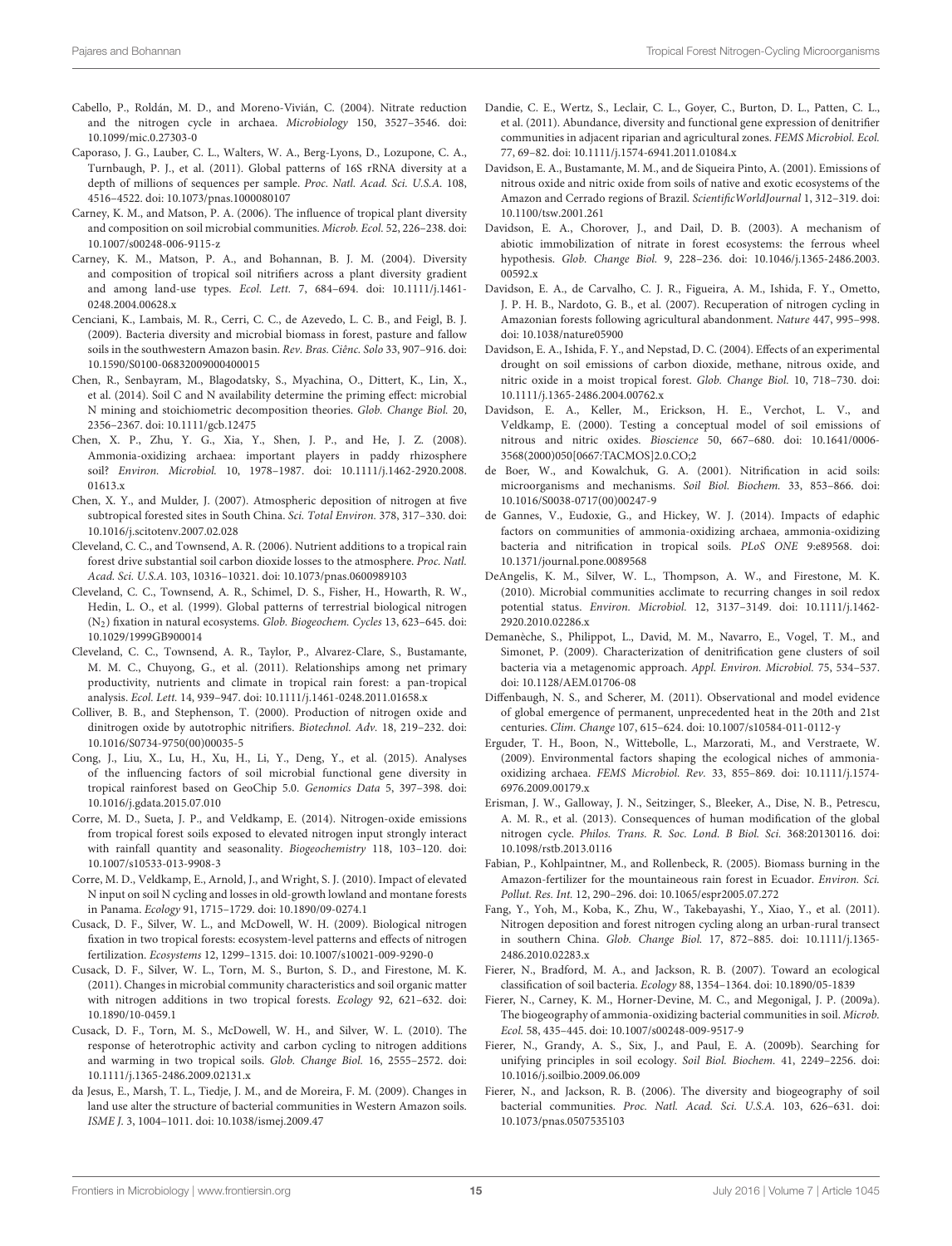- <span id="page-15-37"></span>Fierer, N., Lauber, C. L., Ramirez, K. S., Zaneveld, J., Bradford, M. A., and Knight, R. (2012a). Comparative metagenomic, phylogenetic and physiological analyses of soil microbial communities across nitrogen gradients. ISME J. 6, 1007–1017. doi: 10.1038/ismej.2011.159
- <span id="page-15-13"></span>Fierer, N., Leff, J. W., Adams, B. J., Nielsen, U. N., Bates, S. T., Lauber, C. L., et al. (2012b). Cross-biome metagenomic analyses of soil microbial communities and their functional attributes. Proc. Natl. Acad. Sci. U.S.A. 109, 21390–21395. doi: 10.1073/pnas.1215210110
- <span id="page-15-32"></span>Firestone, M. K., and Davidson, E. (1989). "Microbiological basis of NO and  $N_2O$ production and consumption in soil," in Exchange of Trace Gases Between Terrestrial Ecosystems and the Atmosphere, eds M. O. Andreae and D. S. Schimel (Chichester: John Wiley & Sons), 7–21.
- <span id="page-15-1"></span>Foley, J., Costa, M., Delire, C., Ramankutty, N., and Snyder, P. (2003). Green Surprise? How terrestrial ecosystems could effect earths climate. Front. Ecol. Environ. 1:38–44. doi: 10.1890/1540-9295(2003)001[0038:GSHTEC]2.0.CO;2
- <span id="page-15-17"></span>Gaby, J. C., and Buckley, D. H. (2011). A global census of nitrogenase diversity. Environ. Microbiol. 13, 1790–1799. doi: 10.1111/j.1462-2920.2011.02488.x
- <span id="page-15-18"></span>Gaby, J. C., and Buckley, D. H. (2012). A comprehensive evaluation of PCR primers to amplify the nifH gene of nitrogenase. PLoS ONE 7:e42149. doi: 10.1371/journal.pone.0042149
- <span id="page-15-39"></span>Galford, G. L., Melillo, J. M., Kicklighter, D. W., Cronin, T. W., Cerri, C. E. P., Mustard, J. F., et al. (2010). Greenhouse gas emissions from alternative futures of deforestation and agricultural management in the southern Amazon. Proc. Natl. Acad. Sci. U.S.A. 107, 19649–19654. doi: 10.1073/pnas.1000780107
- <span id="page-15-36"></span>Galloway, J. N., Aber, J. D., Erisman, J. W., Seitzinger, S. P., Howarth, W., Cowling, E. B., et al. (2003). The nitrogen cascade. Bioscience 53, 341–356. doi: 10.1641/0006-3568(2003)053[0341:TNC]2.0.CO;2
- <span id="page-15-16"></span>Galloway, J. N., Dentener, F., and Capone, D. (2004). Nitrogen cycles: past, present, and future. Biogeochemistry 70, 153–226. doi: 10.1007/s10533-004-0370-0
- <span id="page-15-8"></span>Gao, W., Yang, H., Kou, L., and Li, S. (2015). Effects of nitrogen deposition and fertilization on N transformations in forest soils: a review. J. Soils Sediments 15, 863–879. doi: 10.1007/s11368-015-1064-z
- <span id="page-15-11"></span>Gharahi Ghehi, N., Werner, C., Cizungu Ntaboba, L., Mbonigaba Muhinda, J. J., Van Ranst, E., Butterbach-Bahl, K., et al. (2012). Spatial variations of nitrogen trace gas emissions from tropical mountain forests in Nyungwe, Rwanda. Biogeosciences 9, 1451–1463. doi: 10.5194/bg-9-1451-2012
- <span id="page-15-38"></span>Gibbs, H. K., Ruesch, A. S., Achard, F., Clayton, M. K., Holmgren, P., Ramankutty, N., et al. (2010). Tropical forests were the primary sources of new agricultural land in the 1980s and 1990s. Proc. Natl. Acad. Sci. U.S.A. 107, 16732–16737. doi: 10.1073/pnas.0910275107
- <span id="page-15-35"></span>Gruber, N., and Galloway, J. N. (2008). An Earth-system perspective of the global nitrogen cycle. Nature 451, 293–296. doi: 10.1038/nature06592
- <span id="page-15-21"></span>Gubry-Rangin, C., Nicol, G. W., and Prosser, J. I. (2010). Archaea rather than bacteria control nitrification in two agricultural acidic soils. FEMS Microbiol. Ecol. 74, 566–574. doi: 10.1111/j.1574-6941.2010.00971.x
- <span id="page-15-9"></span>Hall, S. J., and Matson, P. A. (1999). Nitrogen oxide emissions after nitrogen additions in tropical forests. Nature 400, 152–155. doi: 10.1038/ 22094
- <span id="page-15-4"></span>Hall, S. J., and Matson, P. A. (2003). Nutrient status of tropical rain forests influences soil N dynamics after N additions. Ecol. Monogr. 73, 107–129. doi: 10.1890/0012-9615(2003)073[0107:NSOTRF]2.0.CO;2
- <span id="page-15-33"></span>Hallin, S., Jones, C. M., Schloter, M., and Philippot, L. (2009). Relationship between N-cycling communities and ecosystem functioning in a 50-year-old fertilization experiment. ISME J. 3, 597–605. doi: 10.1038/ismej.2008.128
- <span id="page-15-6"></span>Harrington, R. A., Fownes, J. H., and Vitousek, P. M. (2001). Production and resource use efficiencies in N- and P-limited tropical forests: a comparison of responses to long-term fertilization. Ecosystems 4, 646–657. doi: 10.1007/s10021-001-0034-z
- <span id="page-15-30"></span>Hawksworth, D. L. (2012). Global species numbers of fungi: are tropical studies and molecular approaches contributing to a more robust estimate? Biodivers. Conserv. 21, 2425–2433. doi: 10.1007/s10531-012-0335-x
- <span id="page-15-0"></span>Hayatsu, M., Tago, K., and Saito, M. (2008). Various players in the nitrogen cycle: diversity and functions of the microorganisms involved in nitrification and denitrification. Soil Sci. Plant Nutr. 54, 33–45. doi: 10.1111/j.1747- 0765.2007.00195.x
- <span id="page-15-22"></span>He, J.-Z., Shen, J.-P., Zhang, L.-M., Zhu, Y.-G., Zheng, Y.-M., Xu, M.-G., et al. (2007). Quantitative analyses of the abundance and composition of ammoniaoxidizing bacteria and ammonia-oxidizing archaea of a Chinese upland red soil

under long-term fertilization practices. Environ. Microbiol. 9, 2364–2374. doi: 10.1111/j.1462-2920.2007.01358.x

- <span id="page-15-5"></span>Hedin, L. O., Brookshire, E. N. J., Menge, D. N. L., and Barron, A. R. (2009). The nitrogen paradox in tropical forest ecosystems. Annu. Rev. Ecol. Evol. Syst. 40, 613–635. doi: 10.1146/annurev.ecolsys.37.091305.110246
- <span id="page-15-10"></span>Hedin, L. O., Vitousek, P. M., and Matson, P. A. (2003). Nutrient losses over four million years of tropical forest development. Ecology 84, 2231–2255. doi: 10.1890/02-4066
- <span id="page-15-25"></span>Henry, S., Baudoin, E., López-Gutiérrez, J. C., Martin-Laurent, F., Brauman, A., and Philippot, L. (2004). Quantification of denitrifying bacteria in soils by nirK gene targeted real-time PCR. J. Microbiol. Methods 59, 327–335. doi: 10.1016/j.mimet.2004.07.002
- <span id="page-15-26"></span>Henry, S., Bru, D., Stres, B., Hallet, S., and Philippot, L. (2006). Quantitative detection of the nosZ gene, encoding nitrous oxide reductase, and comparison of the abundances of 16S rRNA, narG, nirK, and nosZ genes in soils. Appl. Environ. Microbiol. 72, 5181–5189. doi: 10.1128/AEM.00231-06
- <span id="page-15-20"></span>Hicks, W. T., Harmon, M. E., and Griffiths, R. P. (2003). Abiotic controls on nitrogen fixation and respiration in selected woody debris from the Pacific Northwest, USA. Ecoscience 10, 66–73.
- <span id="page-15-2"></span>Hietz, P., Turner, B. L., Wanek, W., Richter, A., Nock, C. A., and Wright, S. J. (2011). Long-term change in the nitrogen cycle of tropical forests. Science 334, 664–666. doi: 10.1126/science.1211979
- <span id="page-15-31"></span>Hofstra, N., and Bouwman, A. F. (2005). Denitrification in agricultural soils: summarizing published data and estimating global annual rates. Nutr. Cycl. Agroecosyst. 72, 267–278. doi: 10.1007/s10705-005-3109-y
- <span id="page-15-7"></span>Homeier, J., Hertel, D., Camenzind, T., Cumbicus, N. L., Maraun, M., Martinson, G. O., et al. (2012). Tropical andean forests are highly susceptible to nutrient inputs-rapid effects of experimental N and P addition to an Ecuadorian montane forest. PLoS ONE 7:e47128. doi: 10.1371/journal.pone.00 47128
- <span id="page-15-24"></span>Houlton, B. Z., and Bai, E. (2009). Imprint of denitrifying bacteria on the global terrestrial biosphere. Proc. Natl. Acad. Sci. U.S.A. 106, 21713–21716. doi: 10.1073/pnas.0912111106
- <span id="page-15-3"></span>Houlton, B. Z., Sigman, D. M., and Hedin, L. O. (2006). Isotopic evidence for large gaseous nitrogen losses from tropical rainforests. Proc. Natl. Acad. Sci. U.S.A. 103, 8745–8750. doi: 10.1073/pnas.0510185103
- <span id="page-15-19"></span>Houlton, B. Z., Wang, Y.-P., Vitousek, P. M., and Field, C. B. (2008). A unifying framework for dinitrogen fixation in the terrestrial biosphere. Nature 454, 327–330. doi: 10.1038/nature07028
- <span id="page-15-12"></span>Humbert, S., Tarnawski, S., Fromin, N., Mallet, M.-P., Aragno, M., and Zopfi, J. (2010). Molecular detection of anammox bacteria in terrestrial ecosystems: distribution and diversity. ISME J. 4, 450–454. doi: 10.1038/ismej. 2009.125
- <span id="page-15-34"></span>IPCC (2013). Climate Change 2013: The Physical Science Basis. Contribution of Working Group I to the Fifth Assessment Report of the Intergovernmental Panel on Climate Change. Cambridge: Cambridge University Press.
- <span id="page-15-14"></span>Isobe, K., Koba, K., Suwa, Y., Ikutani, J., Fang, Y., Yoh, M., et al. (2012). High abundance of ammonia-oxidizing archaea in acidified subtropical forest soils in southern China after long-term N deposition. FEMS Microbiol. Ecol. 80, 193–203. doi: 10.1111/j.1574-6941.2011.01294.x
- <span id="page-15-23"></span>Jia, Z., and Conrad, R. (2009). Bacteria rather than Archaea dominate microbial ammonia oxidation in an agricultural soil. Environ. Microbiol. 11, 1658–1671. doi: 10.1111/j.1462-2920.2009.01891.x
- <span id="page-15-15"></span>Jiang, X., Xin, X., Li, S., Zhou, J., Zhu, T., Müller, C., et al. (2015). Effects of Fe oxide on N transformations in subtropical acid soils. Sci. Rep. 5:8615. doi: 10.1038/srep08615
- <span id="page-15-29"></span>Jones, C. M., Graf, D. R. H., Bru, D., Philippot, L., and Hallin, S. (2013). The unaccounted yet abundant nitrous oxide-reducing microbial community: a potential nitrous oxide sink. ISME J. 7, 417–426. doi: 10.1038/ismej. 2012.125
- <span id="page-15-28"></span>Jones, C. M., Stres, B., Rosenquist, M., and Hallin, S. (2008). Phylogenetic analysis of nitrite, nitric oxide, and nitrous oxide respiratory enzymes reveal a complex evolutionary history for denitrification. Mol. Biol. Evol. 25, 1955–1966. doi: 10.1093/molbev/msn146
- <span id="page-15-27"></span>Kandeler, E., Deiglmayr, K., Tscherko, D., Bru, D., and Philippot, L. (2006). Abundance of narG, nirS, nirK, and nosZ genes of denitrifying bacteria during primary successions of a glacier foreland. Appl. Environ. Microbiol. 72, 5957– 5962. doi: 10.1128/AEM.00439-06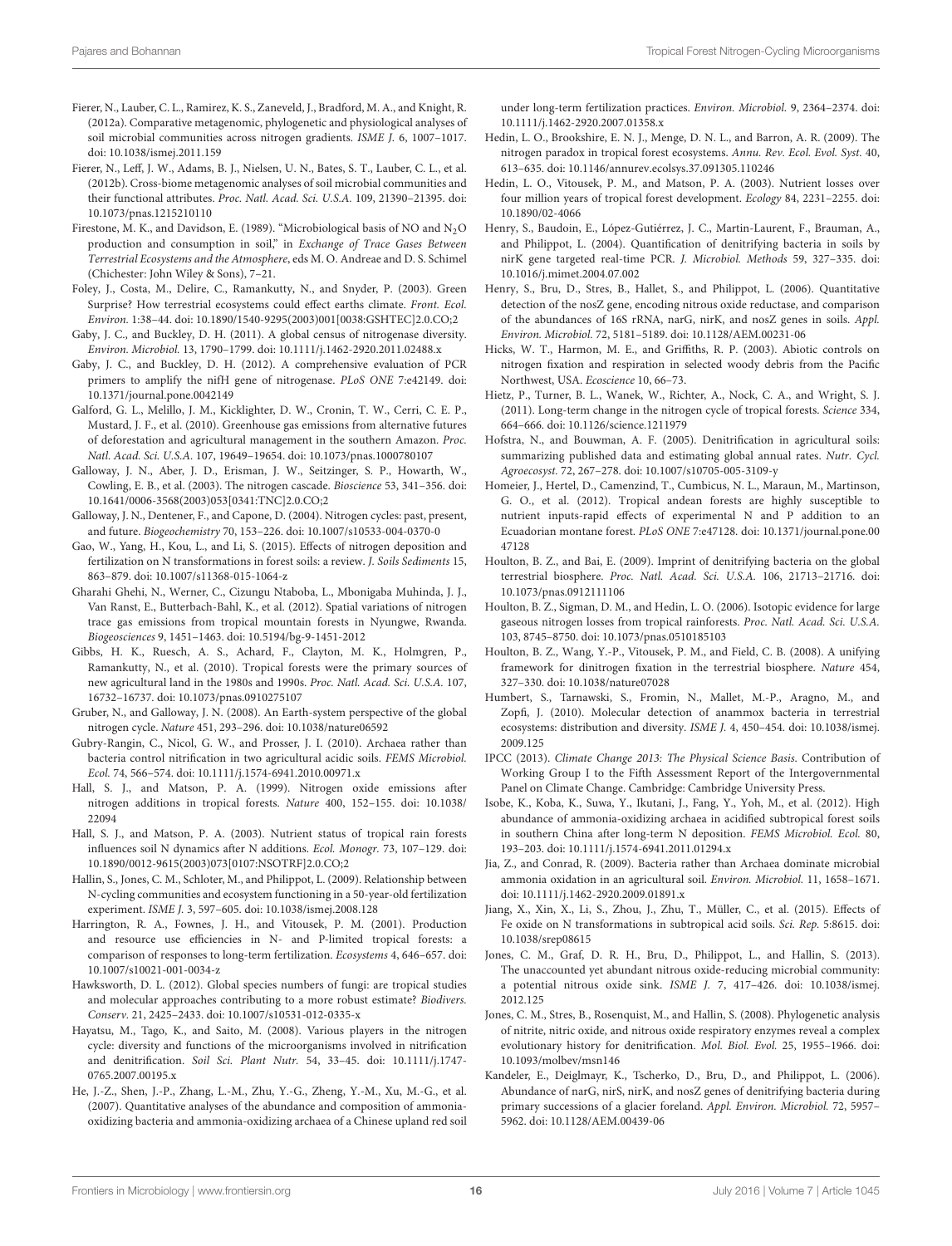- <span id="page-16-4"></span>Kaspari, M., Garcia, M. N., Harms, K. E., Santana, M., Wright, S. J., and Yavitt, J. B. (2008). Multiple nutrients limit litterfall and decomposition in a tropical forest. Ecol. Lett. 11, 35–43. doi: 10.1111/j.1461-0248.2007.01124.x
- <span id="page-16-23"></span>Katsuyama, C., Kondo, N., Suwa, Y., Yamagishi, T., Itoh, M., Ohte, N., et al. (2008). Denitrification activity and relevant bacteria revealed by nitrite reductase gene fragments in soil of temperate mixed forest. Microbes Environ. 23, 337–345. doi: 10.1264/jsme2.ME08541
- <span id="page-16-9"></span>Kim, J. S., Sparovek, G., Longo, R. M., De Melo, W. J., and Crowley, D. (2007). Bacterial diversity of terra preta and pristine forest soil from the Western Amazon. Soil Biol. Biochem. 39, 684–690. doi: 10.1016/j.soilbio.2006.08.010
- <span id="page-16-24"></span>Klemedtsson, L., Von Arnold, K., Weslien, P., and Gundersen, P. (2005). Soil CN ratio as a scalar parameter to predict nitrous oxide emissions. Glob. Change Biol. 11, 1142–1147. doi: 10.1111/j.1365-2486.2005.00973.x
- <span id="page-16-28"></span>Koch, O., Tscherko, D., and Kandeler, E. (2007). Temperature sensitivity of microbial respiration, nitrogen mineralization, and potential soil enzyme activities in organic alpine soils. Glob. Biogeochem. Cycles 21:GB4017. doi: 10.1029/2007GB002983
- <span id="page-16-0"></span>Kool, D. M., Wrage, N., Zechmeister-Boltenstern, S., Pfeffer, M., Brus, D., Oenema, O., et al. (2010). Nitrifier denitrification can be a source of  $N_2O$  from soil: a revised approach to the dual-isotope labelling method. Eur. J. Soil Sci. 61, 759–772. doi: 10.1111/j.1365-2389.2010.01270.x
- <span id="page-16-19"></span>Kowalchuk, G. A., and Stephen, J. R. (2001). Ammonia-oxidizing bacteria: a model for molecular microbial ecology. Annu. Rev. Microbiol. 55, 485–529. doi: 10.1146/annurev.micro.55.1.485
- <span id="page-16-37"></span>Krashevska, V., Klarner, B., Widyastuti, R., Maraun, M., and Scheu, S. (2015). Impact of tropical lowland rainforest conversion into rubber and oil palm plantations on soil microbial communities. Biol. Fertil. Soils 51, 697–705. doi: 10.1007/s00374-015-1021-4
- <span id="page-16-11"></span>Krashevska, V., Sandmann, D., Maraun, M., and Scheu, S. (2012). Consequences of exclusion of precipitation on microorganisms and microbial consumers in montane tropical rainforests. Oecologia 170, 1067–1076. doi: 10.1007/s00442- 012-2360-6
- <span id="page-16-6"></span>Krashevska, V., Sandmann, D., Maraun, M., and Scheu, S. (2014). Moderate changes in nutrient input alter tropical microbial and protist communities and belowground linkages. ISME J. 8, 1126–1134. doi: 10.1038/ismej.2013.209
- <span id="page-16-14"></span>Lammel, D. R., Feigl, B. J., Cerri, C. C., and Nüsslein, K. (2015). Specific microbial gene abundances and soil parameters contribute to C, N, and greenhouse gas process rates after land use change in Southern Amazonian Soils. Front. Microbiol. 6:1057. doi: 10.3389/fmicb.2015.01057
- <span id="page-16-10"></span>Lee-Cruz, L., Edwards, D. P., Tripathi, B. M., and Adams, J. M. (2013). Impact of logging and forest conversion to oil palm plantations on soil bacterial communities in Borneo. Appl. Environ. Microbiol. 79, 7290–7297. doi: 10.1128/AEM.02541-13
- <span id="page-16-20"></span>Leininger, S., Urich, T., Schloter, M., Schwark, L., Qi, J., Nicol, G. W., et al. (2006). Archaea predominate among ammonia-oxidizing prokaryotes in soils. Nature 442, 806–809. doi: 10.1038/nature04983
- <span id="page-16-22"></span>Levičnik-Höfferle, Š, Nicol, G. W., Ausec, L., Mandić-Mulec, I., and Prosser, J. I (2012). Stimulation of thaumarchaeal ammonia oxidation by ammonia derived from organic nitrogen but not added inorganic nitrogen. FEMS Microbiol. Ecol. 80, 114–123. doi: 10.1111/j.1574-6941.2011.01275.x
- <span id="page-16-1"></span>Levy-Booth, D. J., Prescott, C. E., and Grayston, S. J. (2014). Microbial functional genes involved in nitrogen fixation, nitrification and denitrification in forest ecosystems. Soil Biol. Biochem. 75, 11–25. doi: 10.1016/j.soilbio.2014.03.021
- <span id="page-16-26"></span>Liu, B., Mørkved, P. T., Frostegård, Å, and Bakken, L. R. (2010). Denitrification gene pools, transcription and kinetics of NO,  $N_2O$  and  $N_2$  production as affected by soil pH. FEMS Microbiol. Ecol. 72, 407–417. doi: 10.1111/j.1574- 6941.2010.00856.x
- <span id="page-16-32"></span>Liu, L., and Greaver, T. L. (2009). A review of nitrogen enrichment effects on three biogenic GHGs: the  $CO<sub>2</sub>$  sink may be largely offset by stimulated  $N<sub>2</sub>O$ and CH<sup>4</sup> emission. Ecol. Lett. 12, 1103–1117. doi: 10.1111/j.1461-0248.2009. 01351.x
- <span id="page-16-13"></span>Liu, L., Zhang, T., Gilliam, F. S., Gundersen, P., Zhang, W., Chen, H., et al. (2013a). Interactive effects of nitrogen and phosphorus on soil microbial communities in a tropical forest. PLoS ONE 8:e61188. doi: 10.1371/journal.pone.0061188
- <span id="page-16-16"></span>Liu, X., Chen, C. R., Wang, W. J., Hughes, J. M., Lewis, T., Hou, E. Q., et al. (2013b). Soil environmental factors rather than denitrification gene abundance control N2O fluxes in a wet sclerophyll forest with different burning frequency. Soil Biol. Biochem. 57, 292–300. doi: 10.1016/j.soilbio.2012.10.009
- <span id="page-16-29"></span>Lohse, K. A., and Matson, P. (2005). Consequences of nitrogen additions for soil losses from wet tropical forests. Ecol. Appl. 15, 1629–1648. doi: 10.1890/03-5421
- <span id="page-16-31"></span>Lu, X., Mao, Q., Gilliam, F. S., Luo, Y., and Mo, J. (2014). Nitrogen deposition contributes to soil acidification in tropical ecosystems. Glob. Change Biol. 20, 3790–3801. doi: 10.1111/gcb.12665
- <span id="page-16-33"></span>Lu, X.-K., Mo, J.-M., Gundersern, P., Zhu, W.-X., Zhou, G.-Y., Li, D.-J., et al. (2009). Effect of simulated N deposition on soil exchangeable cations in three forest types of subtropical China. Pedosphere 19, 189–198. doi: 10.1016/S1002- 0160(09)60108-9
- <span id="page-16-2"></span>Macrae, A., Coelho, R. R. R., Peixoto, R., and Rosado, A. S. (2013). "Tropical soil microbial communities," in The Prokaryotes: Prokaryotic Communities and Ecophysiology, eds E. Rosenberg, E. F. DeLong, S. Lory, E. Stackebrandt, and F. Thompson (Heidelberg: Springer Berlin), 85–95. doi: 10.1007/978-3-642- 30123-0\_115
- <span id="page-16-3"></span>Martinelli, L. A., Piccolo, M. C., Townsend, A. R., Vitousek, P. M., Cuevas, E., MacDowell, W., et al. (1999). Nitrogen stable isotopic composition of leaves and soil: tropical versus temperate forests. Biogeochemistry 46, 45–65. doi: 10.1023/A:1006100128782
- <span id="page-16-30"></span>Martinson, G. O., Corre, M. D., and Veldkamp, E. (2012). Responses of nitrous oxide fluxes and soil nitrogen cycling to nutrient additions in montane forests along an elevation gradient in southern Ecuador. Biogeochemistry 112, 625–636. doi: 10.1007/s10533-012-9753-9
- <span id="page-16-27"></span>Matson, P. A., McDowell, W. H., Townsend, A. R., and Vitousek, P. M. (1999). The globalization of N deposition: ecosystem consequences in tropical environments. Biogeochemistry 46, 67–83. doi: 10.1007/BF01007574
- <span id="page-16-18"></span>Matzek, V., and Vitousek, P. (2003). Nitrogen fixation in bryophytes, lichens, and decaying wood along a soil-age gradient in Hawaiian montane rain forest. Biotropica 35, 12–19. doi: 10.1646/0006-3606(2003)035[0012: NFIBLA]2.0.CO;2
- <span id="page-16-34"></span>McGrath, D. A., Smith, C. K., Gholz, H. L., and Oliveira, F. D. (2001). Effects of land-use change on soil nutrient dynamics in Amazonia. Ecosystems 4, 625–645. doi: 10.1007/s10021-001-0033-0
- <span id="page-16-12"></span>McGuire, K. L., Fierer, N., Bateman, C., Treseder, K. K., and Turner, B. L. (2012). Fungal community composition in neotropical rain forests: the influence of tree diversity and precipitation. Microb. Ecol. 63, 804–812. doi: 10.1007/s00248-011- 9973-x
- <span id="page-16-15"></span>Mirza, B. S., Potisap, C., Nüsslein, K., Bohannan, B. J. M., and Rodriguesa, J. L. M. (2014). Response of free-living nitrogen-fixing microorganisms to land use change in the amazon rainforest. Appl. Environ. Microbiol. 80, 281–288. doi: 10.1128/AEM.02362-13
- <span id="page-16-5"></span>Mooshammer, M., Wanek, W., Schnecker, J., Wild, B., Leitner, S., Hofhansl, F., et al. (2012). Stoichiometric controls of nitrogen and phosphorus cycling in decomposing beech leaf litter. Ecology 93, 770–782. doi: 10.1890/11- 0721.1
- <span id="page-16-25"></span>Morley, N., Baggs, E. M., Dörsch, P., and Bakken, L. (2008). Production of NO,  $N_2O$  and  $N_2$  by extracted soil bacteria, regulation by  $NO_2$ - and O<sup>2</sup> concentrations. FEMS Microbiol. Ecol. 65, 102–112. doi: 10.1111/j.1574- 6941.2008.00495.x
- <span id="page-16-17"></span>Moseman, S. M., Zhang, R., Qian, P. Y., and Levin, L. A. (2009). Diversity and functional responses of nitrogen-fixing microbes to three wetland invasions. Biol. Invasions 11, 225–239. doi: 10.1007/s10530-008-9227-0
- <span id="page-16-36"></span>Mueller, R. C., Paula, F. S., Mirza, B. S., Rodrigues, J. L., Nüsslein, K., and Bohannan, B. J. (2014). Links between plant and fungal communities across a deforestation chronosequence in the Amazon rainforest. ISME J. 8, 1548–1550. doi: 10.1038/ismej.2013.253
- <span id="page-16-7"></span>Mulder, A., van de Graaf, A. A., and Robertson, L. A. (1995). Anaerobic ammonium oxidation discovered in a denitrifying fluidized bed reactor. FEMS Microbiol. Ecol. 16, 177–183. doi: 10.1016/0168-6496(94)00081-7
- <span id="page-16-35"></span>Murty, D., Kirschbaum, M. U. F., McMurtrie, R. E., and McGilvray, H. (2002). Does conversion of forest to agricultural land change soil carbon and nitrogen? A review of the literature. Glob. Change Biol. 8, 105–123. doi: 10.1046/j.1354- 1013.2001.00459.x
- <span id="page-16-8"></span>Neill, C., Steudler, P. A., Garcia-Montiel, D. C., Melillo, J. M., Feigl, B. J., Piccolo, M. C., et al. (2005). Rates and controls of nitrous oxide and nitric oxide emissions following conversion of forest to pasture in Rondônia. Nutr. Cycl. Agroecosyst. 71, 1–15. doi: 10.1007/s10705-004-0378-9
- <span id="page-16-21"></span>Nicol, G. W., Leininger, S., Schleper, C., and Prosser, J. I. (2008). The influence of soil pH on the diversity, abundance and transcriptional activity of ammonia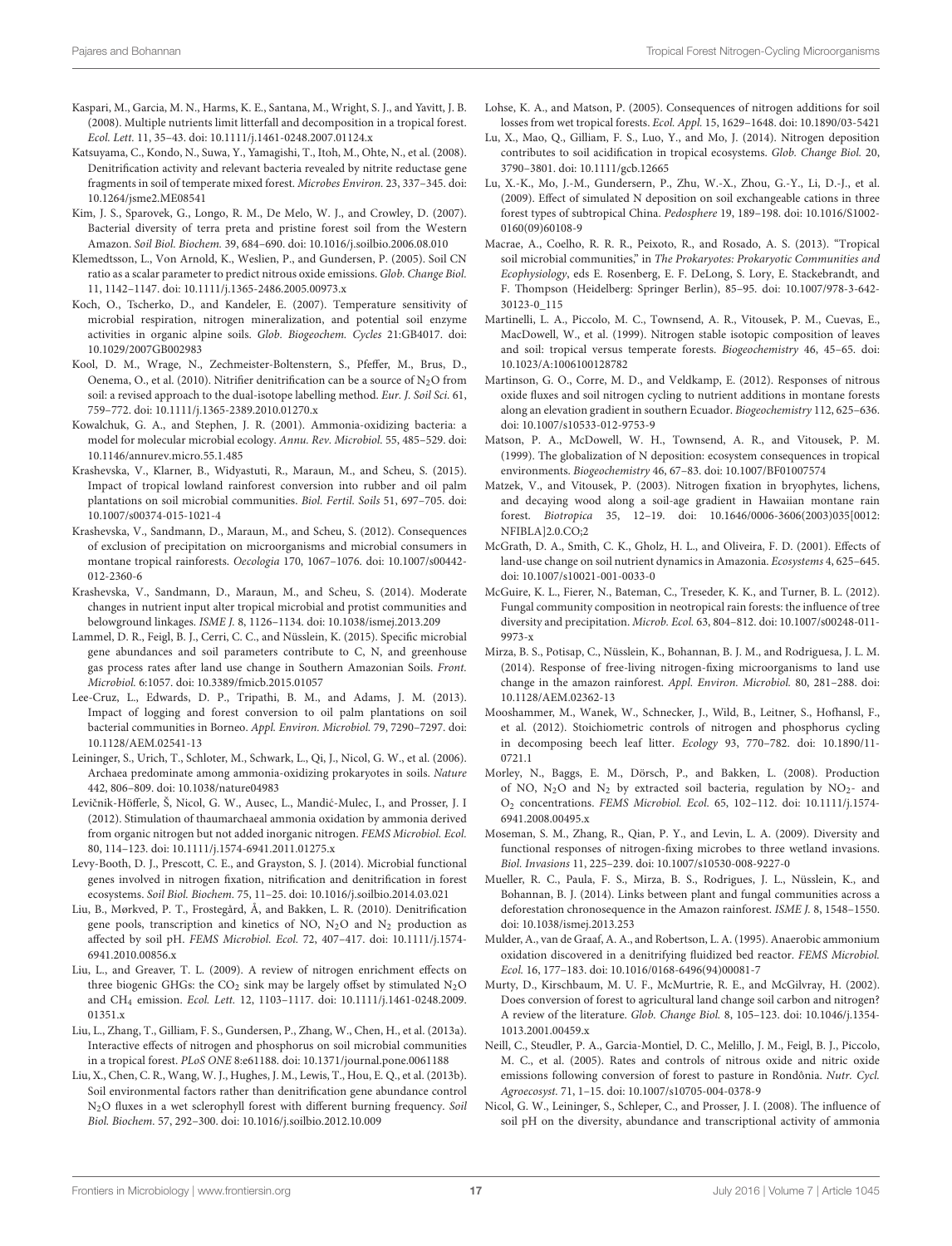oxidizing archaea and bacteria. Environ. Microbiol. 10, 2966–2978. doi: 10.1111/j.1462-2920.2008.01701.x

- <span id="page-17-27"></span>Nicol, G. W., and Schleper, C. (2006). Ammonia-oxidising Crenarchaeota: important players in the nitrogen cycle? Trends Microbiol. 14, 207–212. doi: 10.1016/j.tim.2006.03.004
- <span id="page-17-6"></span>Palmer, K., Biasi, C., and Horn, M. A. (2012). Contrasting denitrifier communities relate to contrasting  $N_2O$  emission patterns from acidic peat soils in arctic tundra. ISME J. 6, 1058–1077. doi: 10.1038/ismej.2011.172
- <span id="page-17-17"></span>Paterson, E. (2003). Importance of rhizodeposition in the coupling of plant and microbial productivity. Eur. J. Soil Sci. 54, 741–750. doi: 10.1046/j.1351- 0754.2003.0557.x
- <span id="page-17-16"></span>Paula, F. S., Rodrigues, J. L. M., Zhou, J., Wu, L., Mueller, R. C., Mirza, B. S., et al. (2014). Land use change alters functional gene diversity, composition and abundance in Amazon forest soil microbial communities. Mol. Ecol. 23, 2988–2999. doi: 10.1111/mec.12786
- <span id="page-17-23"></span>Pearson, H. L., and Vitousek, P. M. (2002). Soil phosphorus fractions and symbiotic nitrogen fixation across a substrate-age gradient in Hawaii. Ecosystems 5, 587–596. doi: 10.1007/s10021-002-0172-y
- <span id="page-17-21"></span>Pereira e Silva, M. C., Schloter-Hai, B., Schloter, M., van Elsas, J. D., and Salles, J. F. (2013). Temporal dynamics of abundance and composition of nitrogen-fixing communities across agricultural soils. PLoS ONE 8:e74500. doi: 10.1371/journal.pone.0074500
- <span id="page-17-26"></span>Pester, M., Rattei, T., Flechl, S., Gröngröft, A., Richter, A., Overmann, J., et al. (2012). AmoA-based consensus phylogeny of ammonia-oxidizing archaea and deep sequencing of amoA genes from soils of four different geographic regions. Environ. Microbiol. 14, 525–539. doi: 10.1111/j.1462-2920.2011. 02666.x
- <span id="page-17-18"></span>Pett-Ridge, J., Petersen, D. G., Nuccio, E., and Firestone, M. K. (2013). Influence of oxic/anoxic fluctuations on ammonia oxidizers and nitrification potential in a wet tropical soil. FEMS Microbiol. Ecol. 85, 179–194. doi: 10.1111/1574- 6941.12111
- <span id="page-17-12"></span>Pett-Ridge, J., Silver, W. L., and Firestone, M. K. (2006). Redox fluctuations frame microbial community impacts on N-cycling rates in a humid tropical forest soil. Biogeochemistry 81, 95–110. doi: 10.1007/s10533-006-9032-8
- <span id="page-17-4"></span>Philippot, L., Andersson, S. G. E., Battin, T. J., Prosser, J. I., Schimel, J. P., Whitman, W. B., et al. (2010). The ecological coherence of high bacterial taxonomic ranks. Nat. Rev. Microbiol. 8, 523–529. doi: 10.1038/nrmicro2367
- <span id="page-17-32"></span>Philippot, L., Andert, J., Jones, C. M., Bru, D., and Hallin, S. (2011). Importance of denitrifiers lacking the genes encoding the nitrous oxide reductase for  $\rm N_2O$ emissions from soil. Glob. Chang. Biol. 17, 1497–1504. doi: 10.1111/j.1365- 2486.2010.02334.x
- <span id="page-17-7"></span>Philippot, L., Hallin, S., and Schloter, M. (2007). Ecology of denitrifying prokaryotes in agricultural soil. Adv. Agron. 96, 249–305. doi: 10.1016/S0065- 2113(07)96003-4
- <span id="page-17-1"></span>Philippot, L., Spor, A., Hénault, C., Bru, D., Bizouard, F., Jones, C. M., et al. (2013). Loss in microbial diversity affects nitrogen cycling in soil. ISME J. 7, 1609–1619. doi: 10.1038/ismej.2013.34
- <span id="page-17-3"></span>Prosser, J. I., Bohannan, B. J. M., Curtis, T. P., Ellis, R. J., Firestone, M. K., Freckleton, R. P., et al. (2007). The role of ecological theory in microbial ecology. Nat. Rev. Microbiol. 5, 384–392. doi: 10.1038/nrmicro1643
- <span id="page-17-14"></span>Ramirez, K. S., Craine, J. M., and Fierer, N. (2012). Consistent effects of nitrogen amendments on soil microbial communities and processes across biomes. Glob. Change Biol. 18, 1918–1927. doi: 10.1111/j.1365-2486.2012. 02639.x
- <span id="page-17-13"></span>Ranjan, K., Paula, F. S., Mueller, R. C., Jesus, E. D. C., Cenciani, K., Bohannan, B. J. M., et al. (2015). Forest-to-pasture conversion increases the diversity of the phylum Verrucomicrobia in Amazon rainforest soils. Front. Microbiol. 6:779. doi: 10.3389/fmicb.2015.00779
- <span id="page-17-38"></span>Reay, D. S., Dentener, F., Smith, P., Grace, J., and Feely, R. A. (2008). Global nitrogen deposition and carbon sinks. Nat. Geosci. 1, 430–437. doi: 10.1038/ngeo230
- <span id="page-17-8"></span>Reed, S. C., Cleveland, C. C., and Townsend, A. R. (2007). Controls over leaf litter and soil nitrogen fixation in two lowland tropical rain forests. Biotropica 39, 585–592. doi: 10.1111/j.1744-7429.2007.00310.x
- <span id="page-17-22"></span>Reed, S. C., Cleveland, C. C., and Townsend, A. R. (2013). Relationships among phosphorus, molybdenum and free-living nitrogen fixation in tropical rain forests: results from observational and experimental analyses. Biogeochemistry 114, 135–147. doi: 10.1007/s10533-013-9835-3
- <span id="page-17-19"></span>Reed, S. C., Townsend, A. R., Cleveland, C. C., and Nemergut, D. R. (2010). Microbial community shifts influence patterns in tropical forest nitrogen fixation. Oecologia 164, 521–531. doi: 10.1007/s00442-010-1649-6
- <span id="page-17-36"></span>Reverchon, F., Bai, S. H., Liu, X., and Blumfield, T. J. (2015). Tree plantation systems influence nitrogen retention and the abundance of nitrogen functional genes in the solomon islands. Front. Microbiol. 6:1439. doi: 10.3389/fmicb.2015.01439
- <span id="page-17-34"></span>Richardson, D., Felgate, H., Watmough, N., Thomson, A., and Baggs, E. (2009). Mitigating release of the potent greenhouse gas  $N<sub>2</sub>O$  from the nitrogen cycle – could enzymic regulation hold the key? Trends Biotechnol. 27, 388–397. doi: 10.1016/j.tibtech.2009.03.009
- <span id="page-17-35"></span>Robertson, G. P., and Tiedje, J. M. (1988). Deforestation alters denitrification in a lowland tropical rain forest. Nature 336, 756–759. doi: 10.1038/336756a0
- <span id="page-17-15"></span>Rodrigues, J. L. M., Pellizari, V. H., Mueller, R., Baek, K., Jesus, E. D. C., Paula, F. S., et al. (2013). Conversion of the Amazon rainforest to agriculture results in biotic homogenization of soil bacterial communities. Proc. Natl. Acad. Sci. U.S.A. 110, 988–993. doi: 10.1073/pnas.1220608110
- <span id="page-17-5"></span>Roesch, L. F. W., Fulthorpe, R. R., Riva, A., Casella, G., Hadwin, A. K. M., Kent, A. D., et al. (2007). Pyrosequencing enumerates and contrasts soil microbial diversity. ISME J. 1, 283–290. doi: 10.1038/ismej.2007.53
- <span id="page-17-20"></span>Rosch, C., Mergel, A., and Bothe, H. (2002). Biodiversity of denitrifying and dinitrogen-fixing bacteria in an acid forest soil. Appl. Environ. Microbiol. 68, 3818–3829. doi: 10.1128/AEM.68.8.3818
- <span id="page-17-25"></span>Rotthauwe, J. H., Witzel, K. P., and Liesack, W. (1997). The ammonia monooxygenase structural gene amoA as a functional marker: molecular fine-scale analysis of natural ammonia-oxidizing populations. Appl. Environ. Microbiol. 63, 4704–4712.
- <span id="page-17-9"></span>Rousk, J., and Bååth, E. (2007). Fungal and bacterial growth in soil with plant materials of different C/N ratios. FEMS Microbiol. Ecol. 62, 258–267. doi: 10.1111/j.1574-6941.2007.00398.x
- <span id="page-17-39"></span>Sala, O. E., Chapin, F. S., Armesto, J. J., Berlow, E., Bloomfield, J., Dirzo, R., et al. (2000). Global biodiversity scenarios for the year 2100. Science 287, 1770–1774. doi: 10.1126/science.287.5459.1770
- <span id="page-17-10"></span>Sanford, R. A., Wagner, D. D., Wu, Q., Chee-Sanford, J. C., Thomas, S. H., Cruz-García, C., et al. (2012). Unexpected nondenitrifier nitrous oxide reductase gene diversity and abundance in soils. Proc. Natl. Acad. Sci. U.S.A. 109, 19709–19714. doi: 10.1073/pnas.1211238109
- <span id="page-17-0"></span>Schimel, J. P., and Schaeffer, S. M. (2012). Microbial control over carbon cycling in soil. Front. Microbiol. 3:348. doi: 10.3389/fmicb.2012.00348
- <span id="page-17-30"></span>Sey, B. K., Manceur, A. M., Whalen, J. K., Gregorich, E. G., and Rochette, P. (2008). Small-scale heterogeneity in carbon dioxide, nitrous oxide and methane production from aggregates of a cultivated sandy-loam soil. Soil Biol. Biochem. 40, 2468–2473. doi: 10.1016/j.soilbio.2008.05.012
- <span id="page-17-24"></span>Shaw, L. J., Nicol, G. W., Smith, Z., Fear, J., Prosser, J. I., and Baggs, E. M. (2006). Nitrosospira spp. can produce nitrous oxide via a nitrifier denitrification pathway. Environ. Microbiol. 8, 214–222. doi: 10.1111/j.1462-2920.2005.00882.x
- <span id="page-17-28"></span>Shen, J. P., Zhang, L. M., Zhu, Y. G., Zhang, J. B., and He, J. Z. (2008). Abundance and composition of ammonia-oxidizing bacteria and ammoniaoxidizing archaea communities of an alkaline sandy loam. Environ. Microbiol. 10, 1601–1611. doi: 10.1111/j.1462-2920.2008.01578.x
- <span id="page-17-33"></span>Shoun, H., Kim, D. H., Uchiyama, H., and Sugiyama, J. (1992). Denitrification by fungi. FEMS Microbiol. Lett. 94, 277–282. doi: 10.1016/0378-1097(92)90643-3
- <span id="page-17-29"></span>Shrestha, N. K., Hadano, S., Kamachi, T., and Okura, I. (2002). Dinitrogen production from ammonia by Nitrosomonas europaea. Appl. Catal. A Gen. 237, 33–39. doi: 10.1016/S0926-860X(02)00279-X
- <span id="page-17-11"></span>Silver, W. L., Herman, D. J., and Firestone, M. K. (2001). Dissimilatory nitrate reduction to ammonium in upland tropical forest soils. Ecology 82, 2410–2416. doi: 10.1890/0012-9658(2001)082[2410:DNRTAI]2.0.CO;2
- <span id="page-17-37"></span>Šimek, M., Jíšová, L., and Hopkins, D. W. (2002). What is the so-called optimum pH for denitrification in soil? Soil Biol. Biochem. 34, 1227–1234. doi: 10.1016/S0038-0717(02)00059-7
- <span id="page-17-2"></span>Singh, B. K., Bardgett, R. D., Smith, P., and Reay, D. S. (2010). Microorganisms and climate change: terrestrial feedbacks and mitigation options. Nat. Rev. Microbiol. 8, 779–790. doi: 10.1038/nrmicro2439
- <span id="page-17-31"></span>Smith, C. J., Nedwell, D. B., Dong, L. F., and Osborn, A. M. (2007). Diversity and abundance of nitrate reductase genes (narG and napA), nitrite reductase genes (nirS and nrfA), and their transcripts in estuarine sediments. Appl. Environ. Microbiol. 73, 3612–3622. doi: 10.1128/AEM.02894-06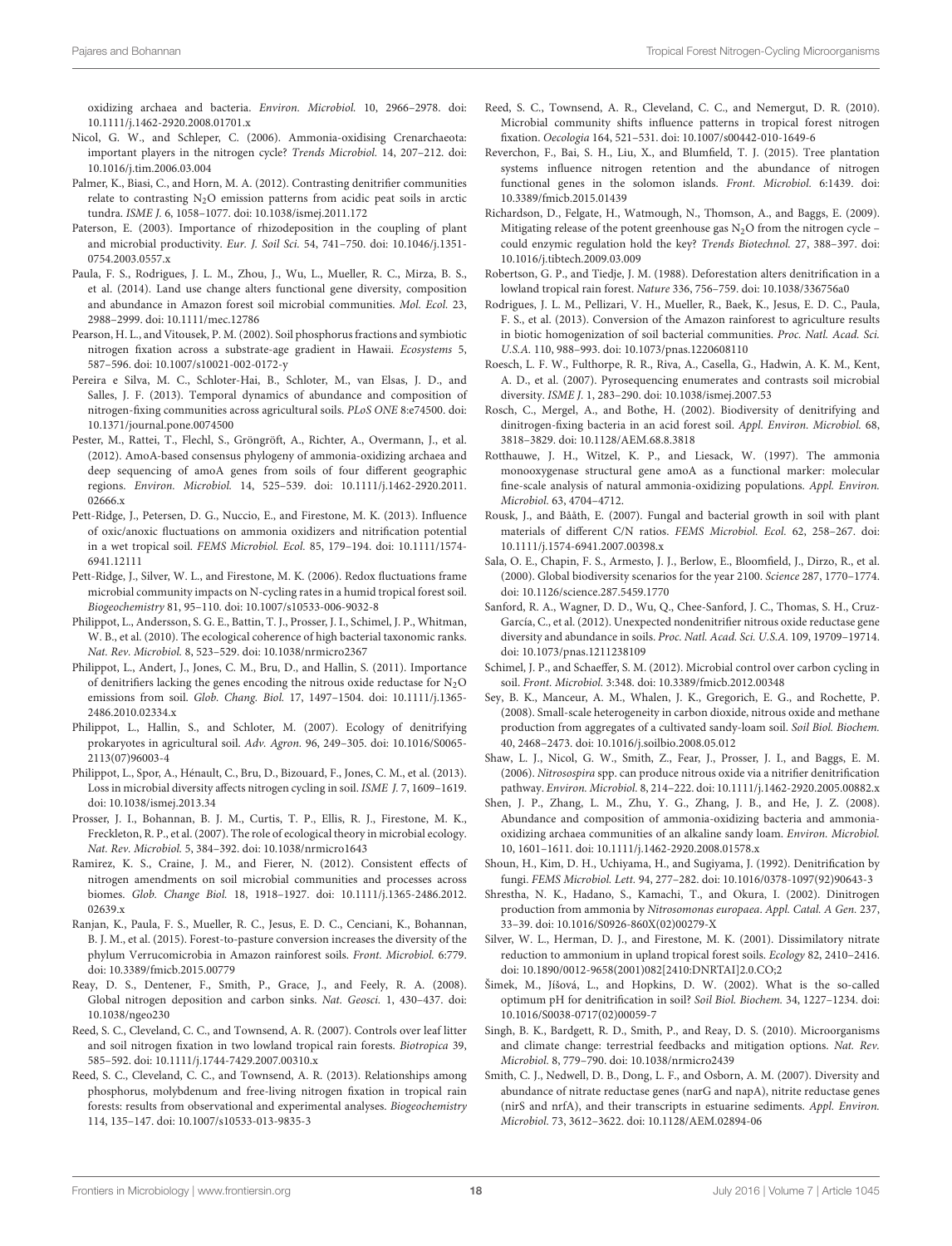- <span id="page-18-16"></span>Sonthiphand, P., Hall, M. W., and Neufeld, J. D. (2014). Biogeography of anaerobic ammonia-oxidizing (anammox) bacteria. Front. Microbiol. 5:399. doi: 10.3389/fmicb.2014.00399
- <span id="page-18-14"></span>Spott, O., Russow, R., and Stange, C. F. (2011). Formation of hybrid  $N_2O$  and hybrid N<sup>2</sup> due to codenitrification: first review of a barely considered process of microbially mediated N-nitrosation. Soil Biol. Biochem. 43, 1995–2011. doi: 10.1016/j.soilbio.2011.06.014
- <span id="page-18-32"></span>Stehfest, E., and Bouwman, L. (2006). N<sub>2</sub>O and NO emission from agricultural fields and soils under natural vegetation: summarizing available measurement data and modeling of global annual emissions. Nutr. Cycl. Agroecosyst. 74, 207–228. doi: 10.1007/s10705-006-9000-7
- <span id="page-18-18"></span>Stone, M. M., Kan, J., and Plante, A. F. (2015). Parent material and vegetation influence bacterial community structure and nitrogen functional genes along deep tropical soil profiles at the Luquillo Critical Zone Observatory. Soil Biol. Biochem. 80, 273–282. doi: 10.1016/j.soilbio.2014.10.019
- <span id="page-18-27"></span>Stopnišek, N., Gubry-Rangin, C., Höfferle, Š, Nicol, G. W., Mandič-Mulec, I., and Prosser, J. I (2010). Thaumarchaeal ammonia oxidation in an acidic forest peat soil is not influenced by ammonium amendment. Appl. Environ. Microbiol. 76, 7626–7634. doi: 10.1128/AEM.00595-10
- <span id="page-18-2"></span>Stork, N. E., Coddington, J. A., Colwell, R. K., Chazdon, R. L., Dick, C. W., Peres, C. A., et al. (2009). Vulnerability and resilience of tropical forest species to land-use change. Conserv. Biol. 23, 1438–1447. doi: 10.1111/j.1523- 1739.2009.01335.x
- <span id="page-18-38"></span>Taketani, R. G., and Tsai, S. M. (2010). The influence of different land uses on the structure of archaeal communities in Amazonian anthrosols based on 16S rRNA and amoA genes. Microb. Ecol. 59, 734–743. doi: 10.1007/s00248-010- 9638-1
- <span id="page-18-7"></span>Tanner, E. V. J., Vitousek, P. M., and Cuevas, E. (1998). Experimental investigation of nutrient limitation of forest growth on wet tropical mountains. Ecology 79, 10–22. doi: 10.1890/0012-9658(1998)079[0010:EIONLO]2.0.CO;2
- <span id="page-18-26"></span>Taylor, A. E., Zeglin, L. H., Wanzek, T. A., Myrold, D. D., and Bottomley, P. J. (2012). Dynamics of ammonia-oxidizing archaea and bacteria populations and contributions to soil nitrification potentials. ISME J. 6, 2024–2032. doi: 10.1038/ismej.2012.51
- <span id="page-18-17"></span>Templer, P. H., Silver, W. L., Pett-Ridge, J., DeAngelis, K. M., and Firestone, M. K. (2008). Plant and microbial controls on nitrogen retention and loss in a humid tropical forest. Ecology 89, 3030–3040. doi: 10.1890/07- 1631.1
- <span id="page-18-34"></span>Thornton, P. E., Doney, S. C., Lindsay, K., Moore, J. K., Mahowald, N., Randerson, J. T., et al. (2009). Carbon-nitrogen interactions regulate climate-carbon cycle feedbacks: results from an atmosphere-ocean general circulation model. Biogeosciences 6, 2099–2120. doi: 10.5194/bg-6-2099-2009
- <span id="page-18-13"></span>Tiedje, J. M. (1988). "Ecology of denitrification and dissimilatory nitrate reduction to ammonium," in Environmental Microbiology of Anaerobes, ed. A. J. B. Zehnder (New York, NY: John Wiley and Sons), 179–244.
- <span id="page-18-31"></span>Tiedje, J. M., Sexstone, A. J., Myrold, D. D., and Robinson, J. A. (1983). Denitrification: ecological niches, competition and survival. Antonie Van Leeuwenhoek 48, 569–583. doi: 10.1007/BF00399542
- <span id="page-18-22"></span>Townsend, A. R., Asner, G. P., and Cleveland, C. C. (2008). The biogeochemical heterogeneity of tropical forests. Trends Ecol. Evol. 23, 424–431. doi: 10.1016/j.tree.2008.04.009
- <span id="page-18-0"></span>Townsend, A. R., Cleveland, C. C., Houlton, B. Z., Alden, C. B., and White, J. W. C. (2011). Multi-element regulation of the tropical forest carbon cycle. Front. Ecol. Environ. 9:9–17. doi: 10.1890/100047
- <span id="page-18-3"></span>Treseder, K. K., Balser, T. C., Bradford, M. A., Brodie, E. L., Dubinsky, E. A., Eviner, V. T., et al. (2011). Integrating microbial ecology into ecosystem models: challenges and priorities. Biogeochemistry 109, 7–18. doi: 10.1007/s10533-011- 9636-5
- <span id="page-18-25"></span>Treusch, A. H., Leininger, S., Kletzin, A., Schuster, S. C., Klenk, H.-P., and Schleper, C. (2005). Novel genes for nitrite reductase and Amo-related proteins indicate a role of uncultivated mesophilic crenarchaeota in nitrogen cycling. Environ. Microbiol. 7, 1985–1995. doi: 10.1111/j.1462-2920.2005. 00906.x
- <span id="page-18-37"></span>Tu, L., Chen, G., Peng, Y., Hu, H., Hu, T., Zhang, J., et al. (2014). Soil biochemical responses to nitrogen addition in a bamboo forest. PLoS ONE 9:e102315. doi: 10.1371/journal.pone.0102315
- <span id="page-18-36"></span>Tu, L., Hu, T., Zhang, J., Huang, L., Xiao, Y., Chen, G., et al. (2013). Nitrogen distribution and cycling through water flows in a subtropical bamboo

forest under high level of atmospheric deposition. PLoS ONE 8:e75862. doi: 10.1371/journal.pone.0075862

- <span id="page-18-20"></span>Tu, Q., Zhou, X., He, Z., Xue, K., Wu, L., Reich, P., et al. (2016). The diversity and co-occurrence patterns of  $N_2$ -fixing communities in a  $CO_2$ -enriched grassland ecosystem. Microb. Ecol. 71, 604–615. doi: 10.1007/s00248-015-0659-7
- <span id="page-18-10"></span>Turner, B., and Joseph Wright, S. (2014). The response of microbial biomass and hydrolytic enzymes to a decade of nitrogen, phosphorus, and potassium addition in a lowland tropical rain forest. Biogeochemistry 117, 115–130. doi: 10.1007/s10533-013-9848-y
- <span id="page-18-29"></span>Verhamme, D. T., Prosser, J. I., and Nicol, G. W. (2011). Ammonia concentration determines differential growth of ammonia-oxidising archaea and bacteria in soil microcosms. ISME J. 5, 1067–1071. doi: 10.1038/ismej.2010.191
- <span id="page-18-33"></span>Vitousek, P. M., Aber, J. D., Howarth, R. W., Likens, G. E., Matson, P. A., Schindler, D. W., et al. (1997). Human alteration of the global nitrogen cycle: sources and consequences. Ecol. Appl. 7, 737–750. doi: 10.2307/2269431
- <span id="page-18-23"></span>Vitousek, P. M., Cassman, K. E. N., Cleveland, C., Field, C. B., Grimm, N. B., and Hole, W. (2002). Towards an ecological understanding of biological nitrogen fixation. Biogeochemistry 57, 1–45. doi: 10.1023/A:1015798428743
- <span id="page-18-21"></span>Vitousek, P. M., and Hobbie, S. (2000). Heterotrophic nitrogen fixation in decomposing litter: patterns and regulation. Ecology 81, 2366–2376. doi: 10.1890/0012-9658(2000)081[2366:HNFIDL]2.0.CO;2
- <span id="page-18-5"></span>Vitousek, P. M., and Matson, P. (1988). Nitrogen transformations in a range of tropical forest soils. Soil Biol. Biochem. 20, 361–367. doi: 10.1016/0038- 0717(88)90017-x
- <span id="page-18-6"></span>Vitousek, P. M., Porder, S., Houlton, B. Z., and Chadwick, O. A. (2010). Terrestrial phosphorus limitation: mechanisms, implications, and nitrogen-phosphorus interactions. Ecol. Appl. 20, 5–15. doi: 10.1890/08-0127.1
- <span id="page-18-30"></span>Walker, C. B., de la Torre, J. R., Klotz, M. G., Urakawa, H., Pinel, N., Arp, D. J., et al. (2010). Nitrosopumilus maritimus genome reveals unique mechanisms for nitrification and autotrophy in globally distributed marine crenarchaea. Proc. Natl. Acad. Sci. U.S.A. 107, 8818–8823. doi: 10.1073/pnas.0913533107
- <span id="page-18-4"></span>Wallenstein, M. D., Myrold, D. D., Firestone, M., and Voytek, M. (2006). Environmental controls on denitrifying communities and denitrification rates: insights from molecular methods. Ecol. Appl. 16, 2143–2152. doi: 10.1890/1051- 0761(2006)016[2143:ECODCA]2.0.CO;2
- <span id="page-18-35"></span>Wang, F., Li, J., Wang, X., Zhang, W., Zou, B., Neher, D. A., et al. (2014). Nitrogen and phosphorus addition impact soil  $N_2O$  emission in a secondary tropical forest of South China. Sci. Rep. 4, 5615. doi: 10.1038/srep05615
- <span id="page-18-19"></span>Wang, J., Bao, J.-T., Li, X.-R., and Liu, Y.-B. (2016). Molecular ecology of nifH genes and transcripts along a chronosequence in revegetated areas of the Tengger desert. Microb. Ecol. 71, 150–163. doi: 10.1007/s00248-015-0657-9
- <span id="page-18-11"></span>Werner, C., Butterbach-Bahl, K., Haas, E., Hickler, T., and Kiese, R. (2007a). A global inventory of  $N_2O$  emissions from tropical rainforest soils using a detailed biogeochemical model. Glob. Biogeochem. Cycles 21:GB3010. doi: 10.1029/2006GB002909
- <span id="page-18-15"></span>Werner, C., Kiese, R., and Butterbach-Bahl, K. (2007b). Soil-atmosphere exchange of  $N_2O$ , CH4 and  $CO_2$  and controlling environmental factors for tropical rain forest sites in western Kenya. J. Geophys. Res. Atmos 112:D03308. doi: 10.1029/2006JD007388
- <span id="page-18-28"></span>Wessén, E., Nyberg, K., Jansson, J. K., and Hallin, S. (2010). Responses of bacterial and archaeal ammonia oxidizers to soil organic and fertilizer amendments under long-term management. Appl. Soil Ecol. 45, 193–200. doi: 10.1016/j.apsoil.2010.04.003
- <span id="page-18-24"></span>Wrage, N., Velthof, G. L., Laanbroek, H. L., and Oenema, O. (2004). "Pitfalls in measuring nitrous oxide production by nitrifiers," in Control Nitrogen Flows Losses, eds D. J. Hatch, D. R. Chadwick, S. C. Jarvis, and J. A. Roker (Exeter: University of Exeter), 260–267.
- <span id="page-18-12"></span>Wrage, N., Velthof, G. L., Van Beusichem, M. L., and Oenema, O. (2001). Role of nitrifier denitrification in the production of nitrous oxide. Soil Biol. Biogeochem. 33, 1723–1732. doi: 10.1016/S0038-0717(01)00096-7
- <span id="page-18-1"></span>Wright, S. J. (2013). The carbon sink in intact tropical forests. Glob. Change Biol. 19, 337–339. doi: 10.1111/gcb.12052
- <span id="page-18-9"></span>Wright, S. J., Yavitt, J. B., Wurzburger, N., Turner, B. I., Tanner, E. V. J., Sayer, E. J., et al. (2011). Potassium, phosphorus, or nitrogen limit root allocation, tree growth, or litter production in a lowland tropical forest. Ecology 92, 1616–1625. doi: 10.1890/10-1558.1
- <span id="page-18-8"></span>Wullaert, H., Homeier, J., Valarezo, C., and Wilcke, W. (2010). Response of the N and P cycles of an old-growth montane forest in Ecuador to experimental